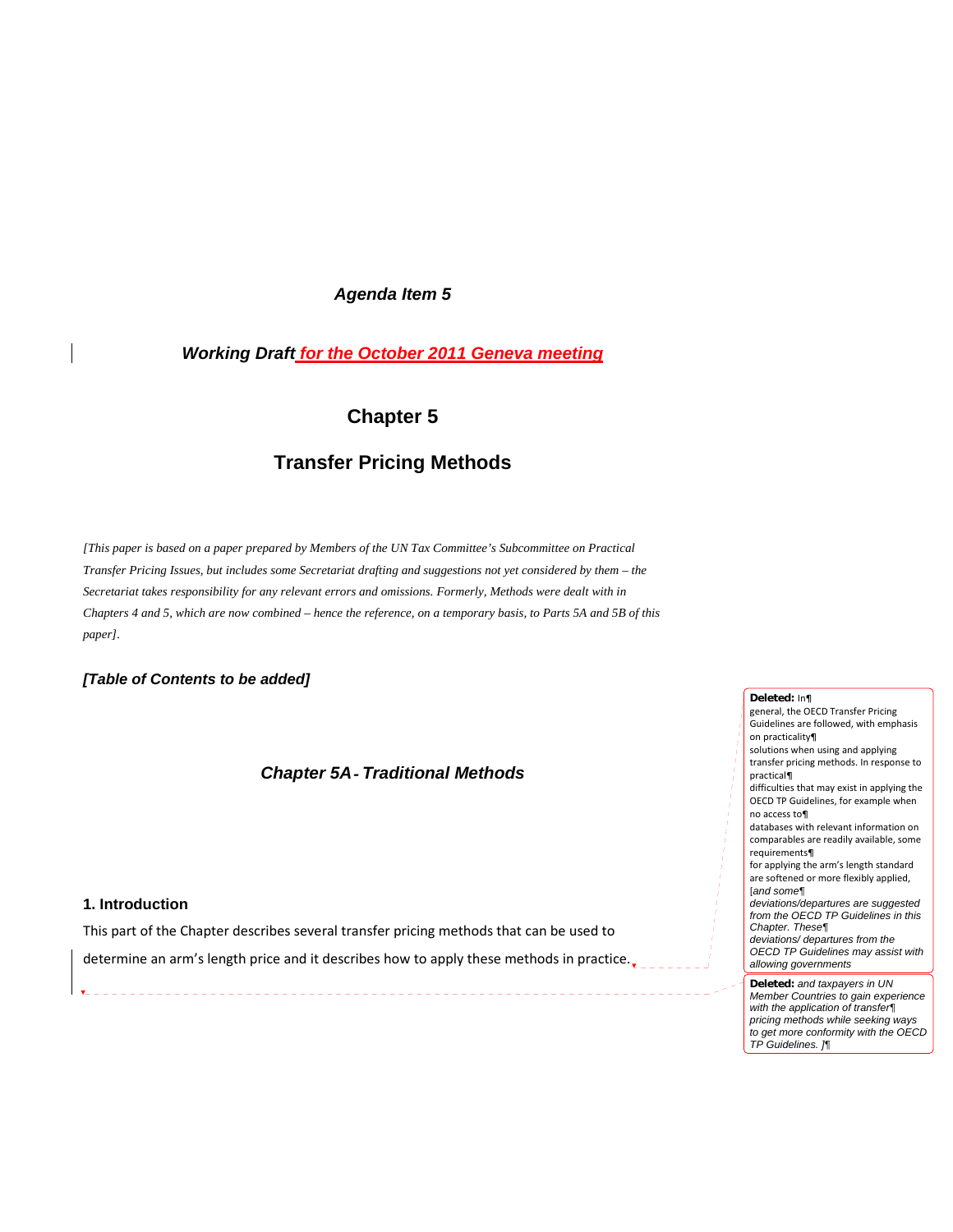### **1.1 Use of methods**

In order to calculate or test the arm's length nature of prices or profits, use is made of transfer pricing methods or methodologies. Transfer pricing methods are ways of calculating the profit margin of transactions or an entire enterprise or of calculating a transfer price that qualifies as being at arm's length. The application of transfer pricing methods is required to assure that transactions between associated enterprises conform to the arm's length standard. Please note that although the term "profit margin" is used, companies may also have legitimate reasons to report losses at arm's length. Furthermore, transfer pricing methods are not determinative in and of themselves. If an associated enterprise reports an arm's length amount of income, without the explicit use of one of the transfer pricing methods recognized in the OECD Transfer Pricing Guidelines, this does not mean that its pricing is automatically not at arm's length and there may be no reason to impose adjustments.

# **1.2 Selection of methods (how, why and use of methods)**

Some methods are more appropriate and indicative to provide for an arm's length result for certain transactions than others. For example, a cost‐based method is usually deemed more useful for determining an arm's length price for services and manufacturing, and a resale price-based method is usually deemed more useful for determining an arm's length price for distribution/selling functions.

### *[The following overlaps with the Comparability Chapter – to be synthesised]*

The starting point to select a method is **the functional analysis** which is necessary regardless of what transfer pricing method is selected. Each method may require a deeper analysis focusing on aspects in relation with the method. The functional analysis helps:

#### Page **2** of **65**

- to identify and understand the intra‐group transactions,
- to have a basis for comparability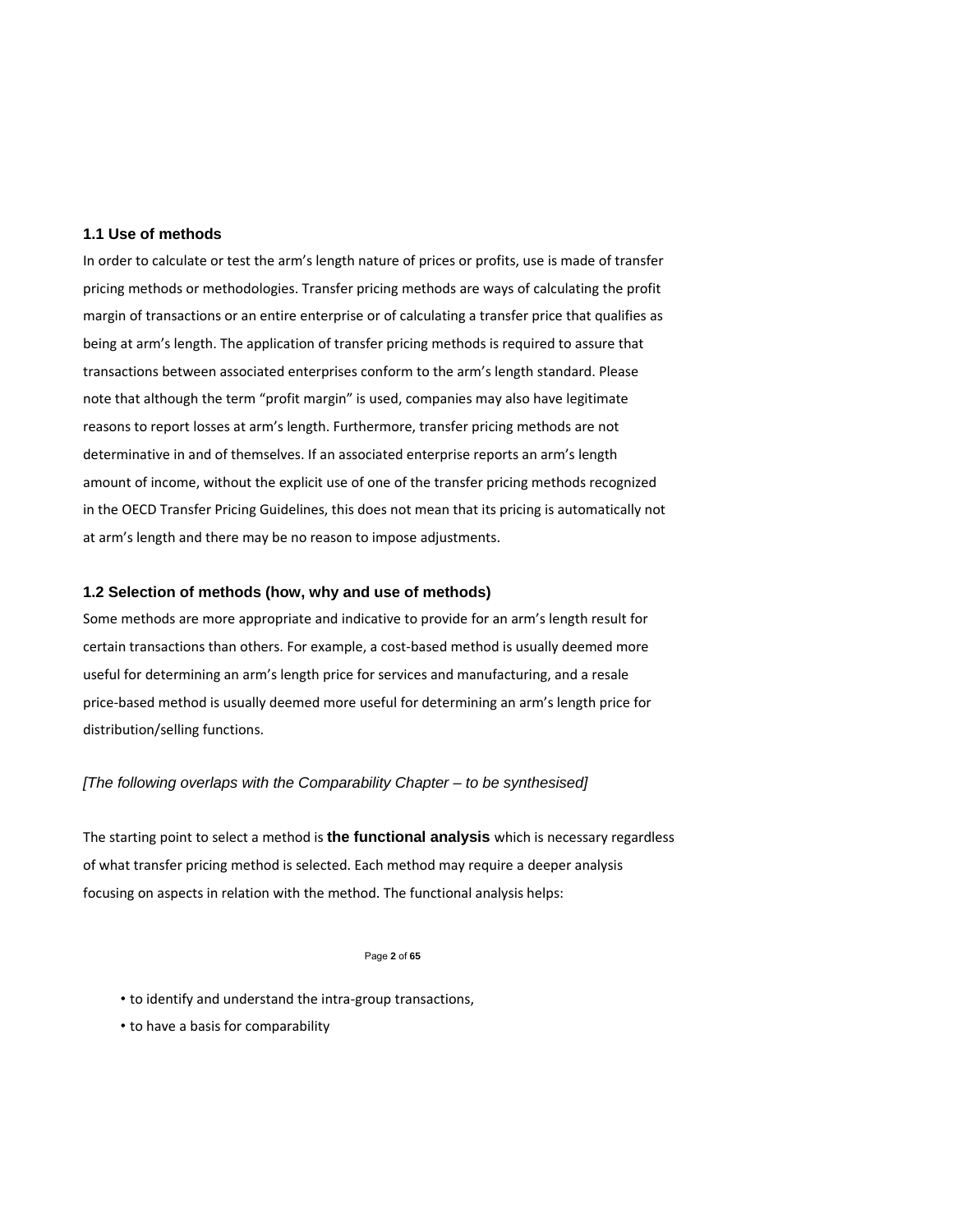- to determine any necessary adjustments to the comparables,
- to check the accuracy of the method selected and
- over time, to consider adaptation of the policy if the functions, risks or assets have been modified.

As such the functional analysis is a major part of the documentation.

The major components of a functional analysis are:

**Functions performed**: It describes the activities performed such as design, purchasing, inbound logistics, manufacturing, R&D, assembling, inventory management, outbound logistics, marketing and sales activities, after‐sale services, supporting activities, services, advertising, financing and management, etc. It must be specified which party performs each activity and in case both parties are involved in performing an activity it should provide for the relevant differences; for example both have inventories but Company A holds inventories for a period of up to 2 years whereas company B only holds inventories for a period of 1 month. The activities that add most value must be identified and be discussed more in detail.

**Risks undertaken**: The functional analysis should identify risk undertaken. Examples are: financial risk (currency, commodity, interest rate, funding risks etc…), credit and collection risk (trading credit risk, commercial credit risk), operational risk ( systems failure risk, reliability of customers, inventory risk and carrying costs, R&D risk, environmental and other regulatory risks), market risk ( country political risk, reliability of customers, fluctuation in demand and prices), product risk ( product liability risk, warranty risk and costs, contract enforceability). A risk‐bearing party should have a chance of higher earnings than a non‐risk bearing party, and will incur the expenses and perhaps related loss if and when risk materializes.

Page **3** of **65** 

**Assets used or contributed**: the functional analysis must identify and distinguish tangible assets and intangible assets. Tangible assets such as a property, plant and equipment have to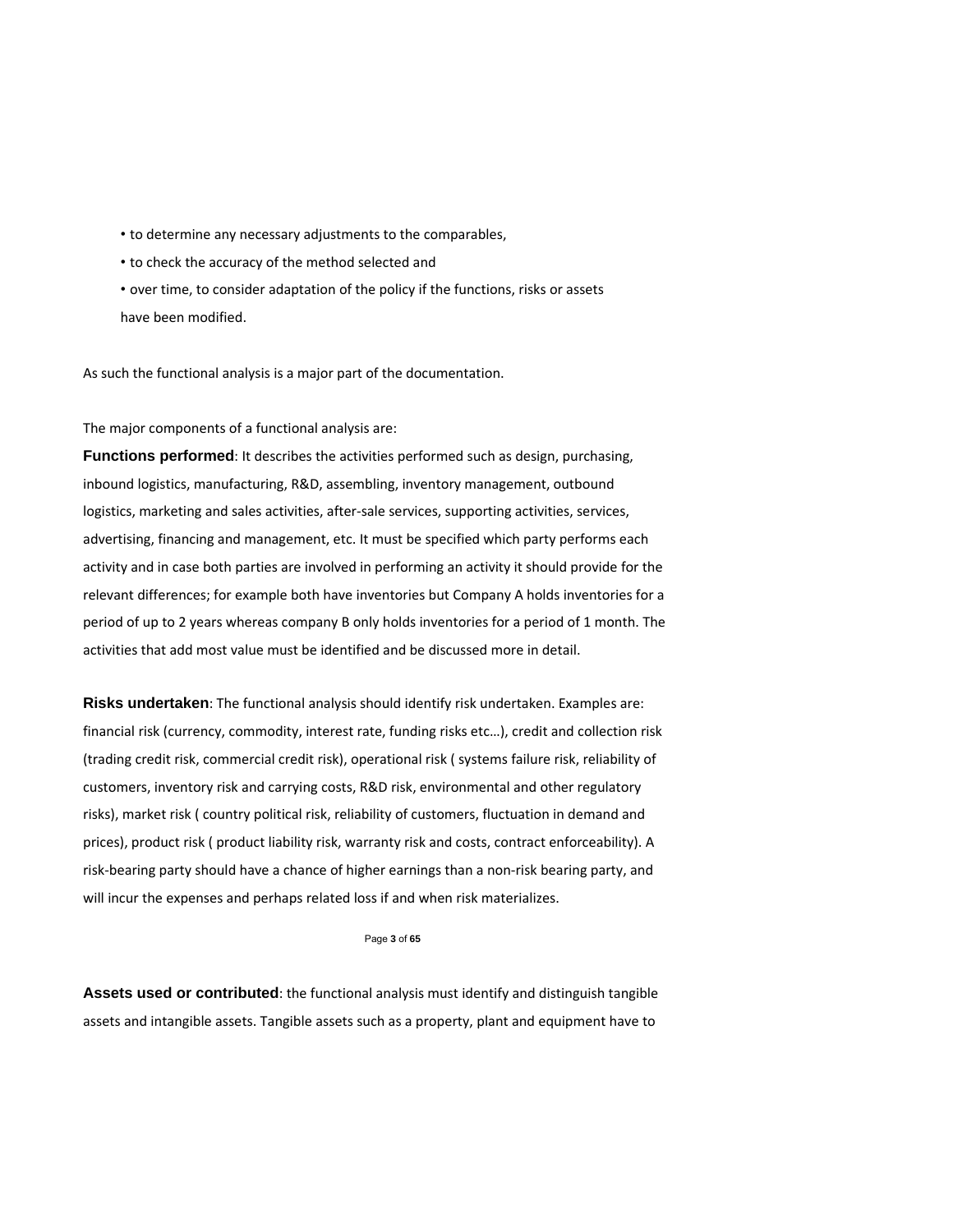be financed and capital assets would usually be expected to earn a long term rate commensurate with the business risk assumed. Some assets could be specific and must be identified and quantified whenever possible. It should be specified which party bears the risk in the legal terms and which party bears the risk based on the economic substance of the transaction.

Intangible assets are very important as sustainable competitive advantage is often achieved by the use of intangible assets. Some intangibles have legal protection (patents, trademarks, trade names) but others without legal protection may be equally important and valuable (know‐how, trade secrets, corporate goodwill, exclusive import or export rights, etc). A party that developed the intangibles should be able to obtain benefit from the intangibles either through a sale or licensing of the intangibles or through an increase in prices of products or services with imbedded intangibles. It is important to determine which party has developed the intangibles and in what capacity, which has the legal ownership and which receives the benefit of the intangibles.

Today in a multinational group, operations tend to be more integrated and functions, risks and assets are often shared. The functional analysis provides answers to identify which functions risks and assets are attributable to the various related parties. In some cases one company may perform one function but the cost thereof is incurred/ paid by the other party to the transaction. The functional analysis could emphasise that situation.

The functional analysis includes reference to the industry specifics, the contractual terms of the transaction, the economics circumstances and the business strategies. The functional

#### Page **4** of **65**

analysis helps to identify if the operations are complex justifying a higher level of profit or more limited and consequently generating a lower profit.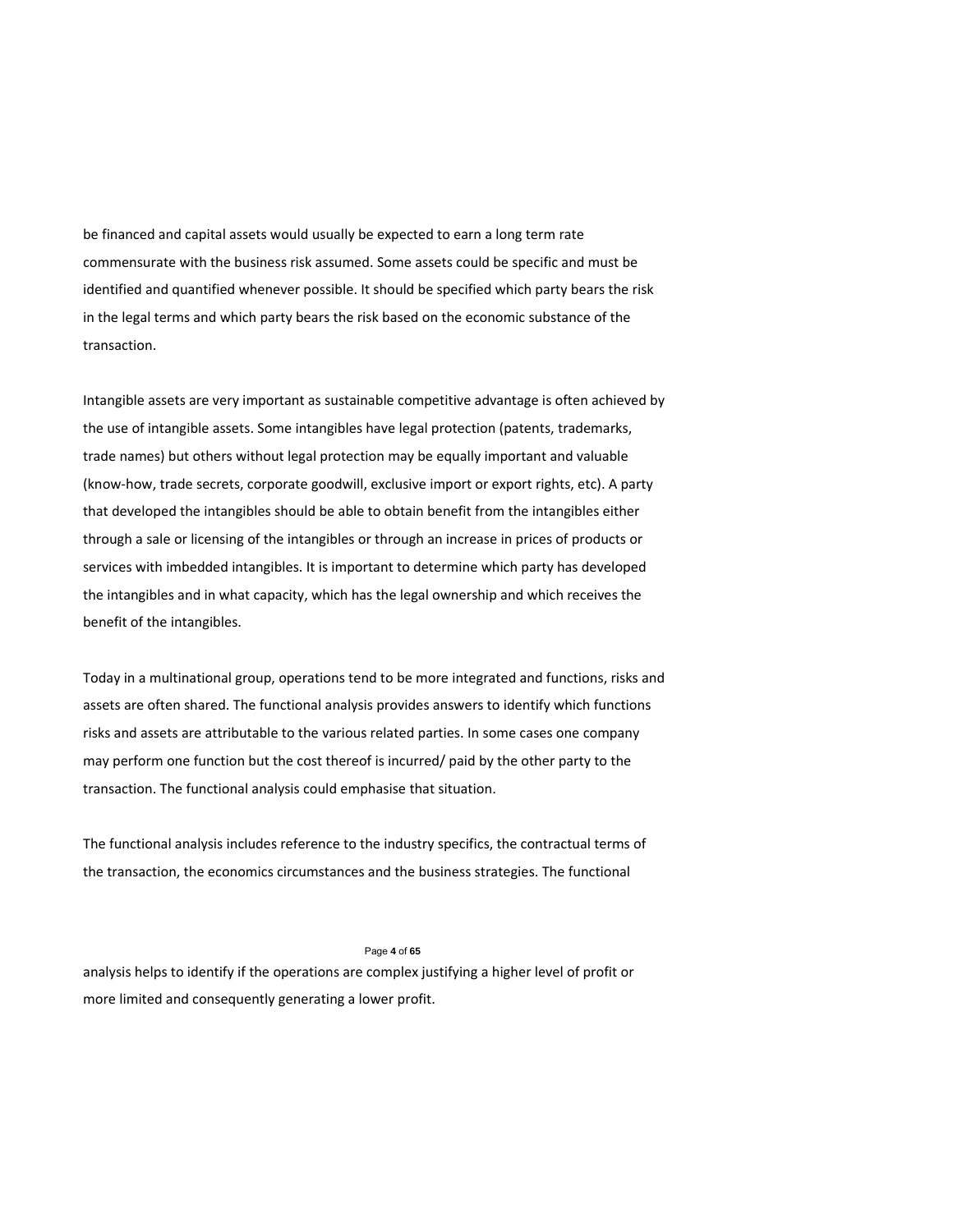A checklist with columns for each related party and if needed for the comparable parties could be used to summarize the functional analysis and give a quick idea of which party performs each relevant function, uses what assets and bears which risk. But this short-cut overview should not be used by tax auditors to count the number of enumerated functions, risks and assets in order to determine the arm's length compensation. It should be used to consider the relative importance of each function, risk and asset.

Once the functional analysis is performed and the functionality of the entity as regards the transactions subject to review (or the entity as a whole) has been completed, it can be determined what transfer pricing method is most suitable to determine the arm's length price for the transactions under the review (or the operating margin for the entity under review). For all transfer pricing methods access to information on comparables is necessary and it may be that due to difficulty in getting access to reliable data on comparables, in certain instances, other methods may need to be resorted to than those that would seem initially preferred and most reliable.

Although independent unrelated comparables are usually used for transfer pricing purposes, in practice, it may be that it is not possible to identify comparables or reliable company data that meet the comparability requirements. In such cases, practical solutions must be sought in good faith by taxpayers and the tax administration. Without any preference, solutions may include the following:

• Search for comparables in other geographical regions that share certain key similarities with the country in which a company conducts its business (

#### Page **5** of **65**

• Use of industry analysis (publicly‐available or internally conducted by the company) to identify profit levels that can reasonably be expected for various routine functions (e.g., production, services, distribution, etc.).

• Undertake an analysis that demonstrates the general applicability of a

**Deleted:** is often observed that for certain countries

**Deleted:** e.g.,¶ depending on the industry, for manufacturers established in, for example,

**Deleted:** Africa, a search for comparables could be carried out in Asia or Eastern‐¶ Europe).¶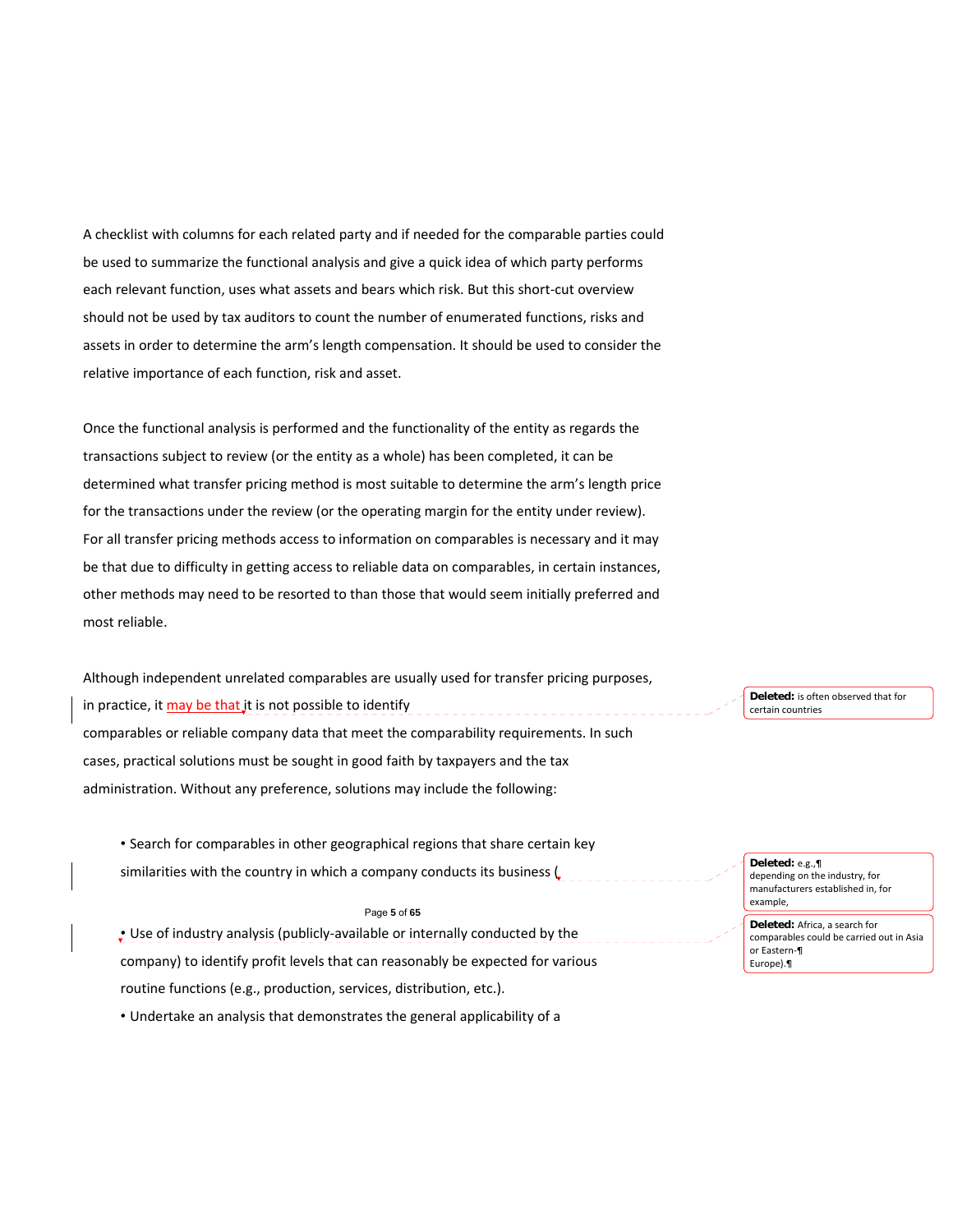company's transfer pricing policy given the specific economic environment in which the company conducts its business.

Please note that the list above is not intended as an exhaustive list of solutions. Rather, the solutions are presented as examples and are included for information purposes only. It may also be that due to difficulty in getting access to (publicly available) data, in certain instances, other methods may than the ones presented above may need to be used.

# **1.3 Choice of available methods**

The so‐called traditional transaction methods (Comparable Uncontrolled Price, Cost Plus and Resale Price Method) are preferred in certain countries, although no hierarchy of methods is being advocated in this Transfer Pricing Manual, other than applying a method that reliably calculates or tests the company's transfer pricing and application of the arm's length standard.<sup>1</sup>

Once a method is chosen and applied, taxpayers are generally expected to use and apply a method in a consistent fashion. Assuming an appropriate transfer pricing method is being applied, only if facts or functionalities change and those changes require a change in methods, is a change in methods envisaged or alternatively when the available comparable data change such that a method change is required.

# **2. Traditional Transaction Methods 2.1.1 Comparable Uncontrolled Price**

l

The Comparable Uncontrolled Price ("CUP") method compares the price charged for property or services transferred in a controlled transaction to the price charged for property or services transferred in a comparable uncontrolled transaction in comparable circumstances. It should be observed that the CUP method is also used in practice with respect to royalties. The CUP method applies to controlled transactions of property and services. CUPs may be found as

cost of getting access to reliable data, taxpayers may want to¶ make use of industry margins when applying the chosen and appropriate transfer pricing¶ method. However, the use of industry margins may raise the risk that not only unrelated but¶ also related party transactions are included in the comparability analysis. Therefore, it is¶ preferred that when using industry margins, the majority of participants in the industry do not¶ ¶ Page **6** of **65¶** have significant related party dealings and that the industries can be considered comparable¶

**Deleted:** Considering the difficulty and

**Deleted:** ♠

 $1$  1 The OECD Transfer Pricing Guidelines as revised in 2010 also give no formal hierarchy in methods. Reference is made to paragraphs 2.1 – 2.10 of the OECD Transfer Pricing Guidelines.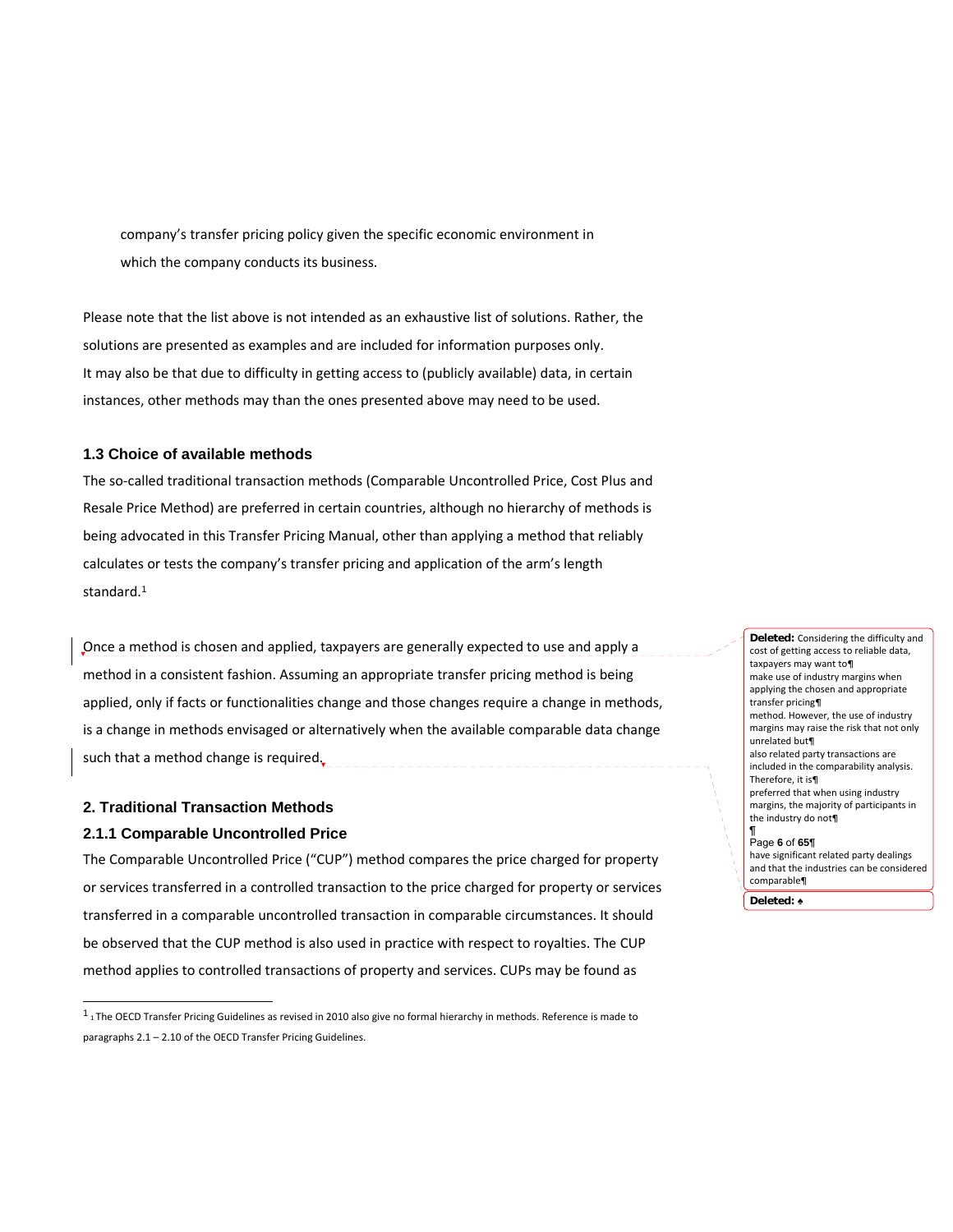internal transactions or as external transactions. Figure 1 below explains this distinction.

### Page 7 of **65**

| $\mathbf{r}$<br><b>Figure 1: Comparable Uncontrolled Price Method</b> | Deleted: Working Draft Editorial note:<br>One possibility would be that taxpayers         |
|-----------------------------------------------------------------------|-------------------------------------------------------------------------------------------|
| <b>Associated</b>                                                     | need not benchmark their transfer<br>pricing with a                                       |
| <b>Enterprise 1</b>                                                   | formal benchmark search in cases where<br>functions and transactions subject to the       |
| <b>Unrelated</b>                                                      | benchmark do not exceed a stated<br>volume¶                                               |
| Party A                                                               | or amount on a fiscal year basis. The<br>industry margins referred to should be:          |
| <b>Associated</b>                                                     | based on objective criteria, regularly<br>updated¶                                        |
| <b>Enterprise 2</b>                                                   | and readily available at no cost. A                                                       |
| <b>Unrelated</b>                                                      | possible example could be margins<br>published or formally approved at the<br>appropriate |
| Party                                                                 | functional level of the UN system, but                                                    |
| <b>Unrelated</b>                                                      | these do not currently exist.                                                             |
| Party B                                                               |                                                                                           |
| (External) 1                                                          |                                                                                           |
| (Internal) $3\ 2$                                                     |                                                                                           |
| (Internal)<br>Controlled transaction Uncontrolled transaction         |                                                                                           |

The controlled transaction in this figure concern the transfer of cars between Associated

Enterprise 1, a car producer in country 1, and Associated Enterprise 2, a car importer in

country 2, which resells the cars to car dealers in country 2. Associated Enterprise 1 is the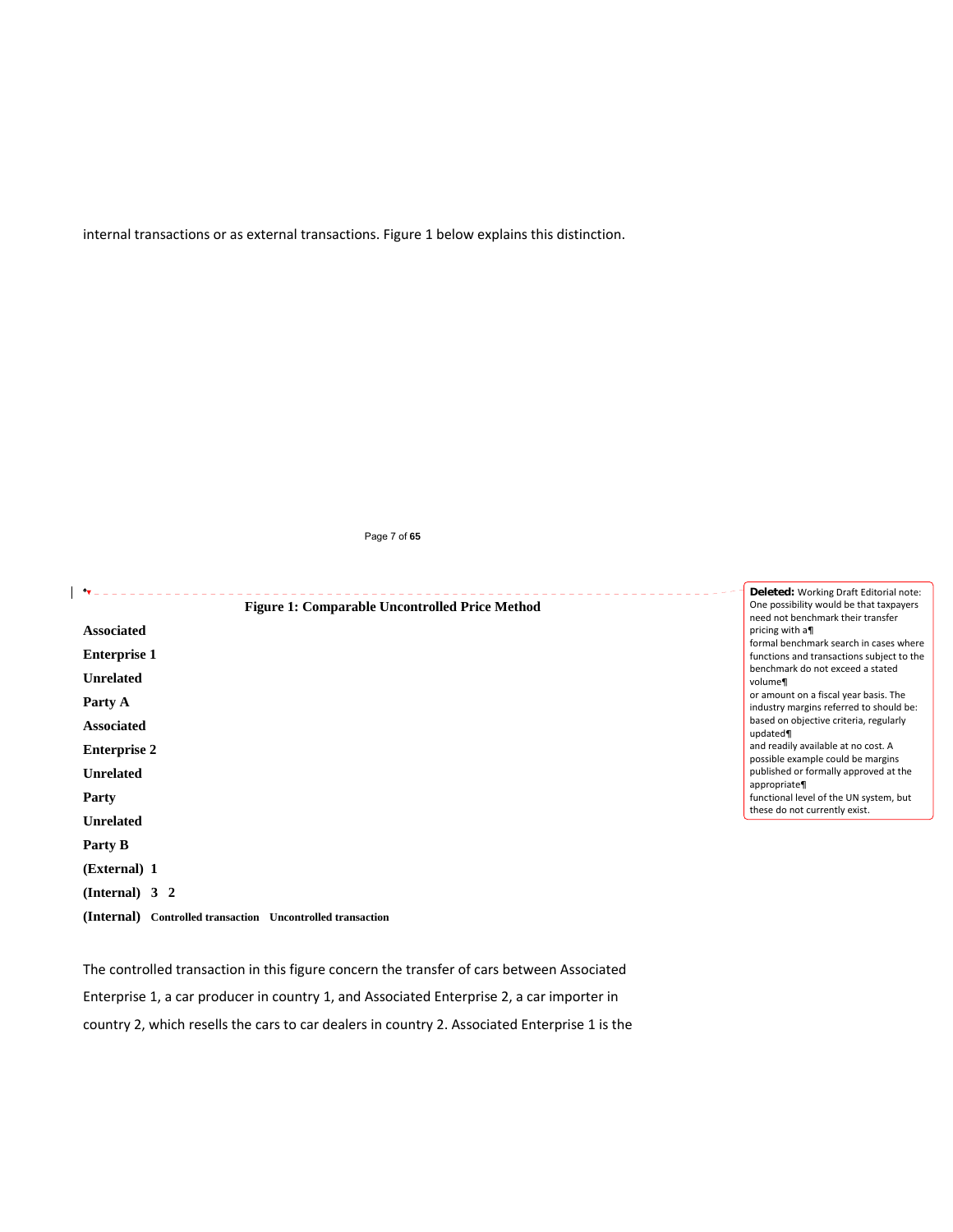parent company of Associated Enterprise 2.

In applying the CUP method to determine whether the price charged for cars transferred in this controlled transaction is arm's length reference can be made to:

• The price charged for cars transferred in a comparable uncontrolled transaction, if any, between Associated Enterprise 1 and Unrelated Party (i.e. transaction #1);

• The price charged for cars transferred in a comparable uncontrolled transaction, if any, between Associated Enterprise 2 and an unrelated party (i.e. transaction #2); and

• The price paid for cars transferred in a comparable uncontrolled transaction, if any, between Unrelated Party A and Unrelated Party B (i.e. transaction #3)

#### Page **8** of **65**

Comparable uncontrolled transactions similar to transaction #1 or #2 can be referred to as internal comparables. Comparable uncontrolled transactions similar to transaction #3 are called external comparables, because the uncontrolled transaction involves two parties, neither of which is one of the associated enterprises.

The application of the CUP method based on internal comparables involves a detailed transactional comparison, whereby the controlled and uncontrolled transactions are compared based on the five comparability factors mentioned in Chapter [7]. The details of these factors are necessary to perform such a comparison. Usually all of such details are not available when other methods (Cost Plus, Resale Price Method etc.) are being applied. The latter are usually applied using a benchmarking analysis (a search for comparable companies in publically available databases).

# **2.1.2 Comparability**

When applying the CUP method, an uncontrolled transaction is considered comparable to a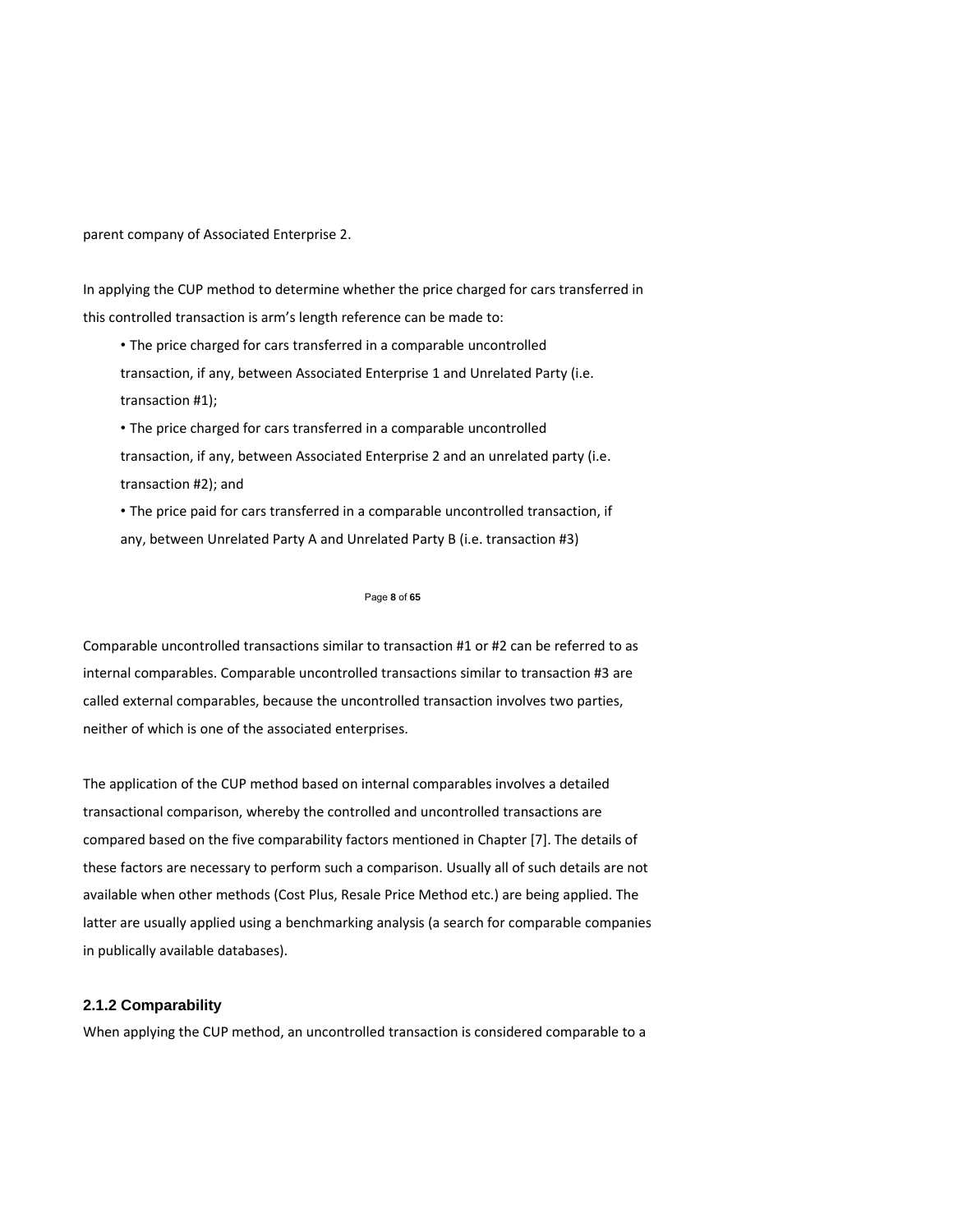controlled transaction if:

• There are no differences in the transactions being compared that materially affect the price; or

• Reasonable *[Reliable]* adjustments can be performed to account for product and other differences that are material.

In performing the comparability analysis the controlled transactions and uncontrolled transactions should be compared based on the comparability factors mentioned earlier and addressed in detail in Chapter [ 7 ]. In determining the degree of comparability between controlled transactions in Figure 1 and uncontrolled transaction #1, for example, the following factors should be taken into account: characteristics of property or services, contractual

#### Page **9** of **65**

terms, economic circumstances and business strategies. For functional analysis, it is necessary to analyse the functions performed, the risks assumed and the assets used.

Product comparability should be closely examined in applying the CUP method. A price may be materially influenced by differences between the goods transferred in the controlled and uncontrolled transactions, although the functions performed and risks assumed (e.g. marketing and selling function) are similar so as to result in similar profit margins. The CUP method is appropriate especially in cases where an independent enterprise sells products similar to those sold in the controlled transaction. Reference is made to the Coffee case example below.

Although product comparability is important in applying the CUP method, the other comparability factors should not be disregarded. Contractual terms and economic conditions are also important comparability factors .

Technically, there are two types of CUPs: Close CUPs and inexact CUPs. These are the result of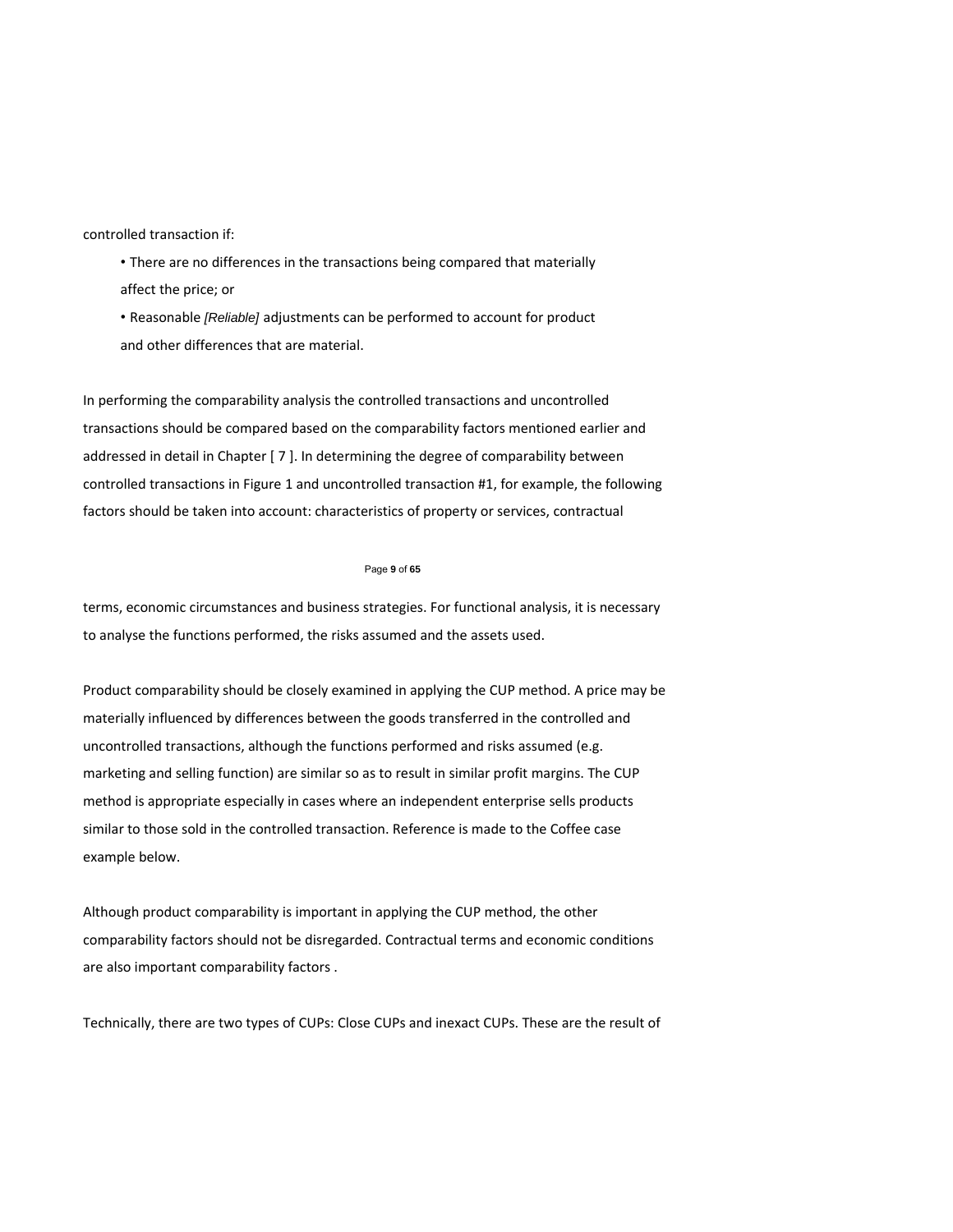(unrelated party) transactions that are adjusted to take account of material differences.

Reliable adjustments may be possible for:

• difference regarding the source of the products: unbranded Kenyan as compared with unbranded Brazilian coffee beans;

• difference in delivery terms: for example, Associated Enterprise 1 in Figure 1 sells similar cars to Associated Enterprise 2 and an Unrelated Party. All relevant information on the controlled and uncontrolled transactions is available to Associated Enterprise 1, and hence it is probable that all material differences between the transactions can be recognized. It is assumed that the

### Page **10** of **65**

circumstances relating to the controlled and uncontrolled transactions are similar. The only material difference that could be identified between the transactions is that the price relating to the controlled transaction is a delivered price (i.e. including transportation and insurance), while the uncontrolled transaction # 1 is made ex warehouse. Associated Enterprise 1's factory (i.e. ex works – with the buyer taking responsibility from named place of delivery, which is Associated Enterprise 1's factory). It is possible to perform reliable adjustments for this difference. The uncontrolled price should then be adjusted for the difference in delivery terms to eliminate the effect of this difference on the price;

• volume discounts: for example, Associated Enterprise 1 sells 5000 cars to Associated Enterprise 2 for \$20,000 per car, while it sells 1000 similar cars to an Unrelated Party. It should be analyzed whether differences in volume have a material effect on price, and if so, how to perform adjustments by examining volume discounts in similar markets;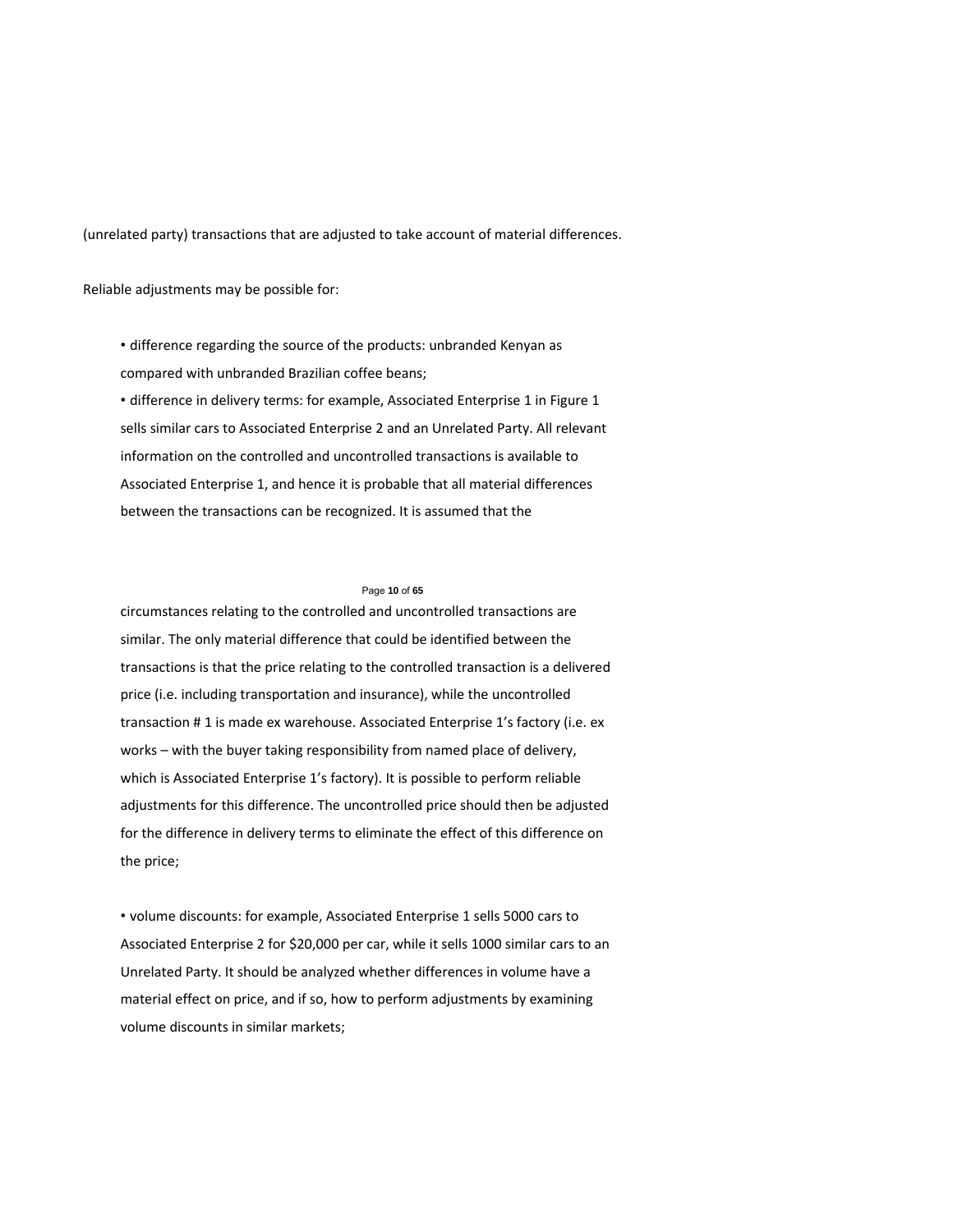• product modifications: for example, the uncontrolled transactions to an Unrelated Party in Figure 3 involve cars on which product modifications have been made. However, the cars sold in the controlled transactions do not include these product modifications. If the product modifications have a material effect on price, then the uncontrolled price should be adjusted to take into account this difference in price.

• risk incurred, for example, Associated Enterprise 1 carries inventory risk related to sales by Associated Enterprise 2 and bad debt risk as regards customers of Associated Enterprise 2, whereas as between Associated Enterprise 1 and Unrelated Party, the Unrelated Party carries inventory risk and bad debt risk as

### Page **11** of **65**

regards its customers. It should now be analyzed and quantified what the effect of the risk allocation is before Associated Party 2's prices and Unrelated Party's prices can be considered comparable.

Reliable adjustment may *not* be possible for:

• trademarks: for example, Associated Enterprise 1 in Figure 1 attaches its valuable trademark 'Ferrori' on the cars transferred in the controlled transaction, while uncontrolled transaction #1 concerns the transfer of cars without the trademark 'Ferrori'. It is known that the effect of the trademark on the price of the car is material. However, it will be difficult, if not impossible, to perform an adjustment to account for the trademark 'Ferrori', an intangible property that is unique. As reliable adjustments cannot be made to account for this material product difference, the CUP method may not be the appropriate method in such a case;

• effects of geographical differences: for example, Associated Enterprise 1 sells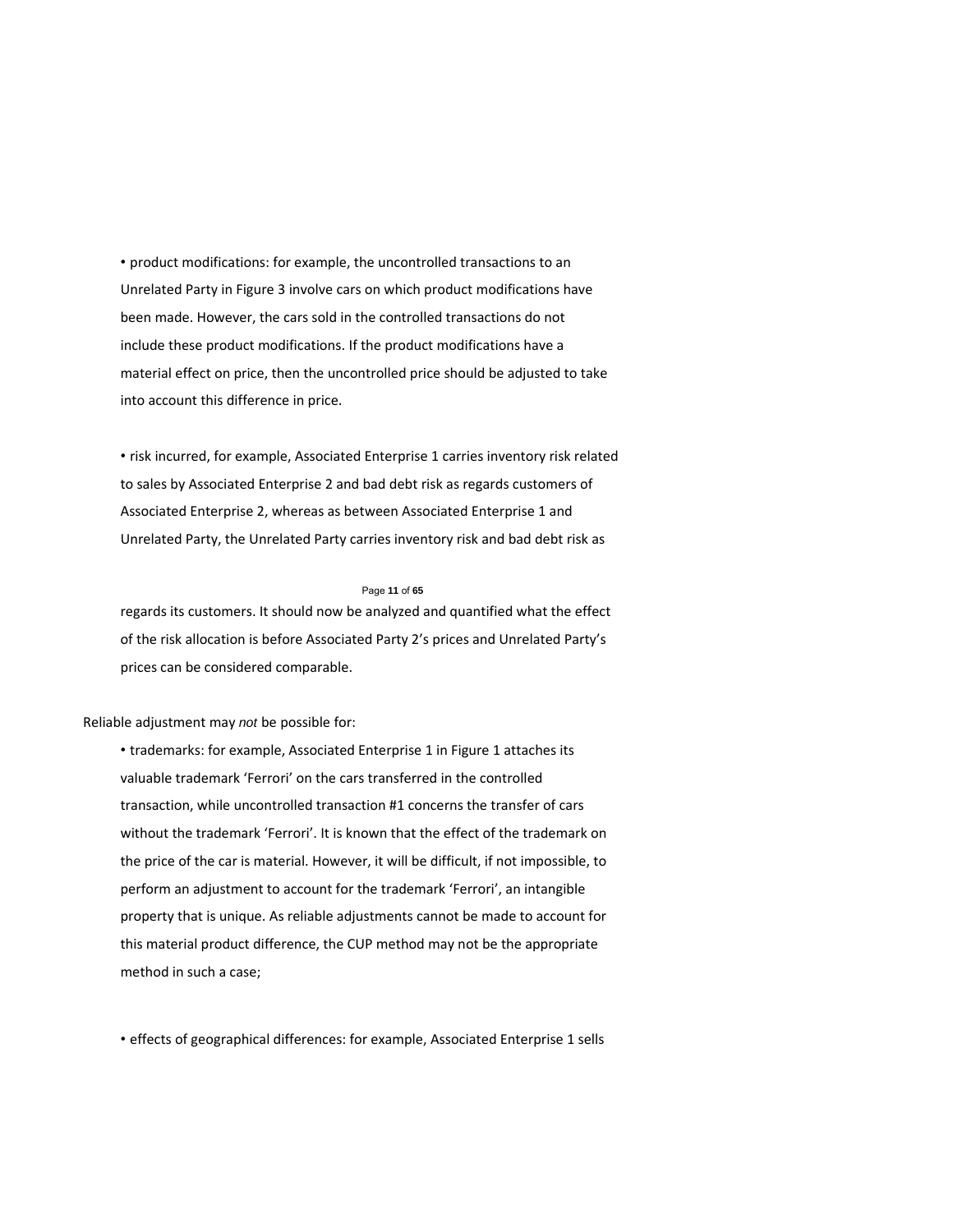cars to Associated Enterprise 2 located in South Africa, while an Unrelated Party to which it also sells the same cars is located in Egypt. The only material difference that could be identified between the controlled and uncontrolled transactions concerns the geographical difference. To perform adjustments to account for this difference one should consider, for example, differences in inflation rates between South Africa and Egypt, the competition in the two countries and governmental regulations; and

• major product differences. If reliable adjustments cannot be performed to account for product differences that are material, then the CUP method will not lead to a reliable measure of an arm's length result.

#### Page **12** of **65**

Difficulties resulting from performing reasonably accurate adjustments to remove the effect of material differences on prices should not automatically prevent the use of the CUP method. One should try hard to perform reasonable adjustments.

If reasonable adjustments cannot be performed, the reliability of the CUP method is decreased. Another transfer pricing method may then be used in combination with the CUP method or considered instead of the CUP method.

# **2.1.3 Strengths and Weaknesses**

The strengths of the CUP method include:

• it is not a one‐sided analysis as the price is arrived at between two parties to the transaction; and

• avoiding the issue of which of the related parties involved in the controlled transaction should be the tested party for transfer pricing purposes. This issue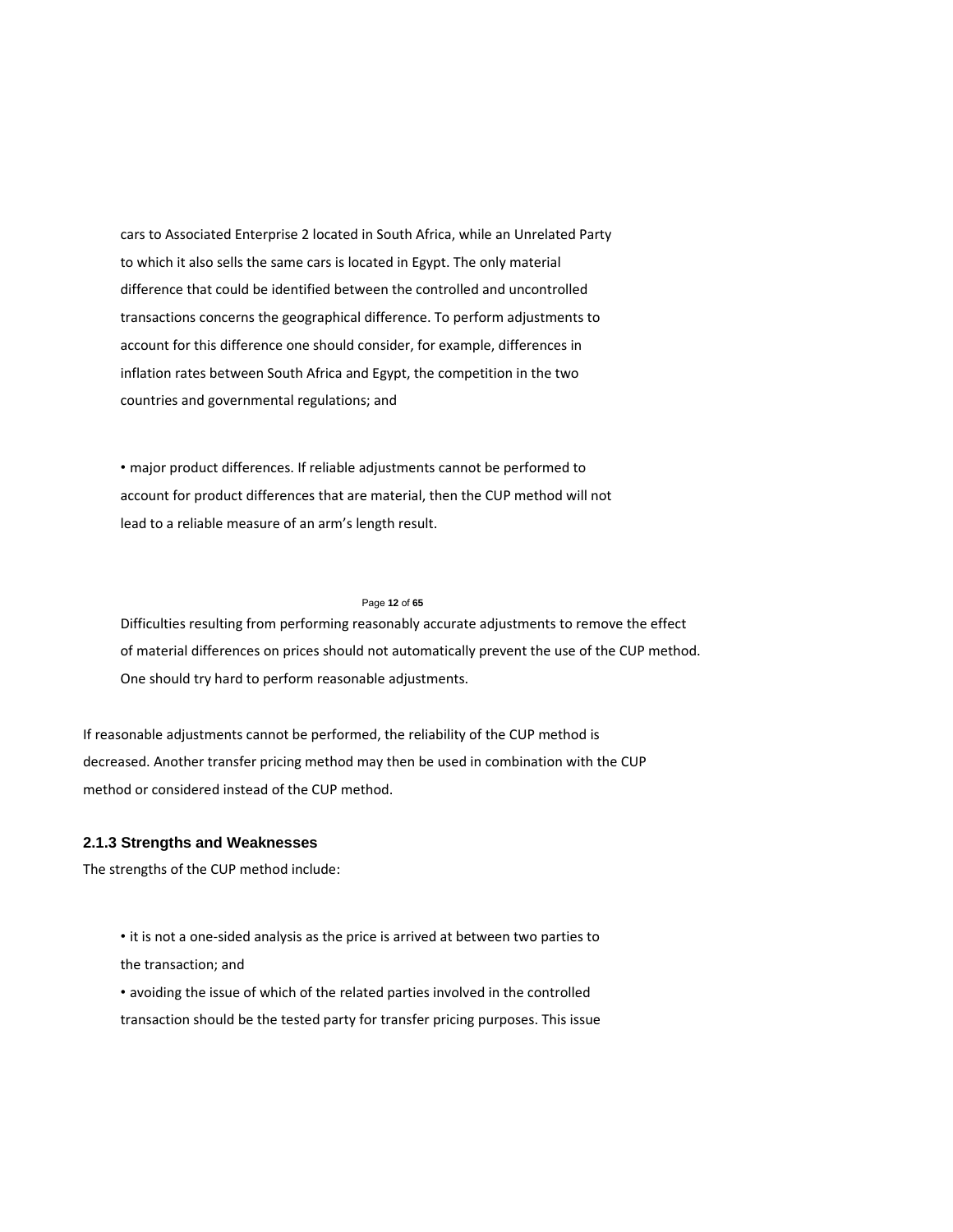arises if the other two traditional transaction methods are applied.<sup>2</sup> These methods determine a transfer price based on the perspective of the tested party in the analysis. For example, if the resale price method is used, the related party sales company is the tested party in the transfer pricing analysis. However, if the cost plus method is used, the related party manufacturer will be the tested party. The resulting transfer prices based on these two methods will probably differ from each other; and

• it involves a detailed transactional comparison.

#### Page **13** of **65**

The weaknesses of the CUP method include:

• it will very often be hard to find closely comparable uncontrolled transactions as strict comparability standard is required particularly with respect to product comparibility; and

• internal comparables frequently don't exist and external comparables are difficult to find in practice.

## **2.1.4 When to use the CUP Method?**

 $\overline{a}$ 

In cases where comparable uncontrolled transactions can be found, the CUP method is a direct and sound method to determine whether the conditions of commercial and financial relations between associated enterprises are at arm's length. This implies that when examining a transfer pricing issue the analysis could start with the application of the CUP method. That is, one should probably always consider starting with locating possible internal comparables and external comparables. A standard question that should be asked in any analysis is whether one of the associated enterprises involved is engaged in transactions with

 $<sup>2</sup>$  Also, if the transactional net margin method is used or the comparable profits method.</sup>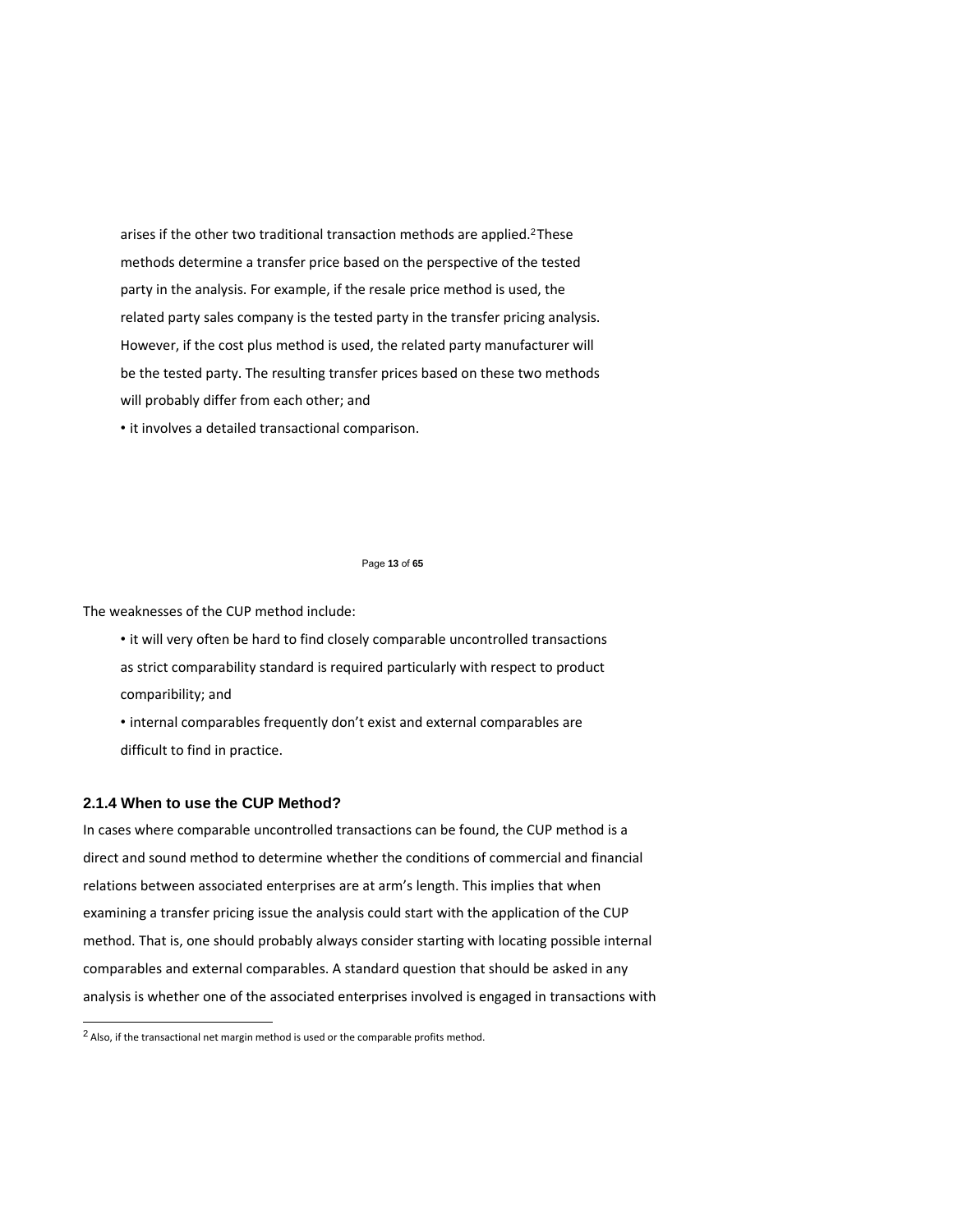independent enterprises. In our example of Figure 1 above, the question is whether Associated Enterprise 1 sells comparable cars to an Unrelated Party. Furthermore, does Associated Enterprise 2 purchase comparable cars from an unrelated car manufacturer. If the answer is yes to any one of these questions, then the next step in the analysis is to determine the degree of comparability between the controlled and uncontrolled transactions based on the comparability factors. If no internal comparables can be found, then one should try to locate external comparables. Data on external comparables will be hard to find in practice, maybe only when the transactions involve a homogeneous product or service. However, the Guidelines indicate that one should strive to make it possible that the CUP method can be applied possibly in combination with another transfer pricing method.

Based on practical experience, the CUP method will be most useful in the following situations:

### Page **14** of **65**

• one of the associated enterprises involved is engaged in comparable uncontrolled transactions with an independent enterprise (i.e. an internal comparable is available). In such a case, all relevant information on the uncontrolled transactions is available and it is therefore probable that all material differences between controlled and uncontrolled transactions will be identified;

• the transactions involve commodity type products, but only those in which product differences are [negligible] [very limited]; and

• the interest rate charged for an intercompany loan.

If the CUP method cannot be applied, other traditional transaction methods available under the Guidelines are the resale price method and the cost plus method.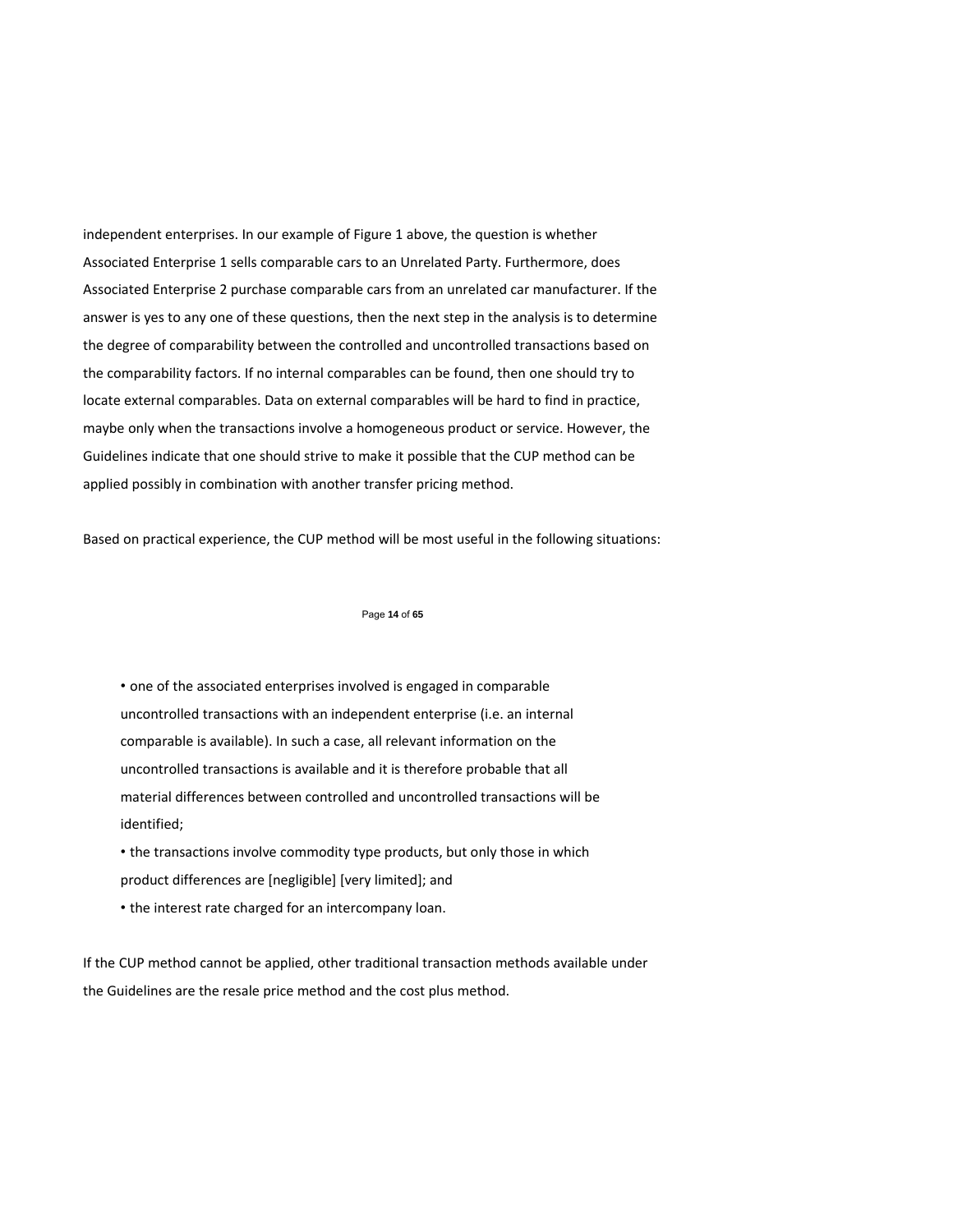# **2.1.5 Case Examples**

**[***to be inserted***]** 

# **2.2.1 Resale Price Method**

The resale price method is one of the traditional transaction methods that can be used to apply the arm's length principle. The resale price method focuses on the related sales company which performs marketing and selling functions as the tested party in the transfer pricing analysis.

Page **15** of **65** 

| <b>Figure 2: Resale Price Method</b>      |                |
|-------------------------------------------|----------------|
| <b>Associated</b>                         |                |
| <b>Enterprise 1</b>                       |                |
| <b>Independent Enterprise</b>             |                |
| <b>Associated</b>                         |                |
| <b>Enterprise 2</b>                       |                |
| Given price = $\frac{6}{3}$ 10,000        | Deleted: $\in$ |
| - Resale price margin $(25%) =$ \$\$2,500 | Deleted: $\in$ |
| Arm's Length Price = $\frac{6}{3}$ 7,500  | Deleted: $\in$ |

# **2.2.2 Mechanism of Resale Price Method**

The mechanism of the resale price method reduces the price of a product that the related sales company (i.e. Associated Enterprise 2 in Figure 2) charges to an unrelated customer (i.e. the resale price) by an arm's length gross margin, which the sales company uses to cover its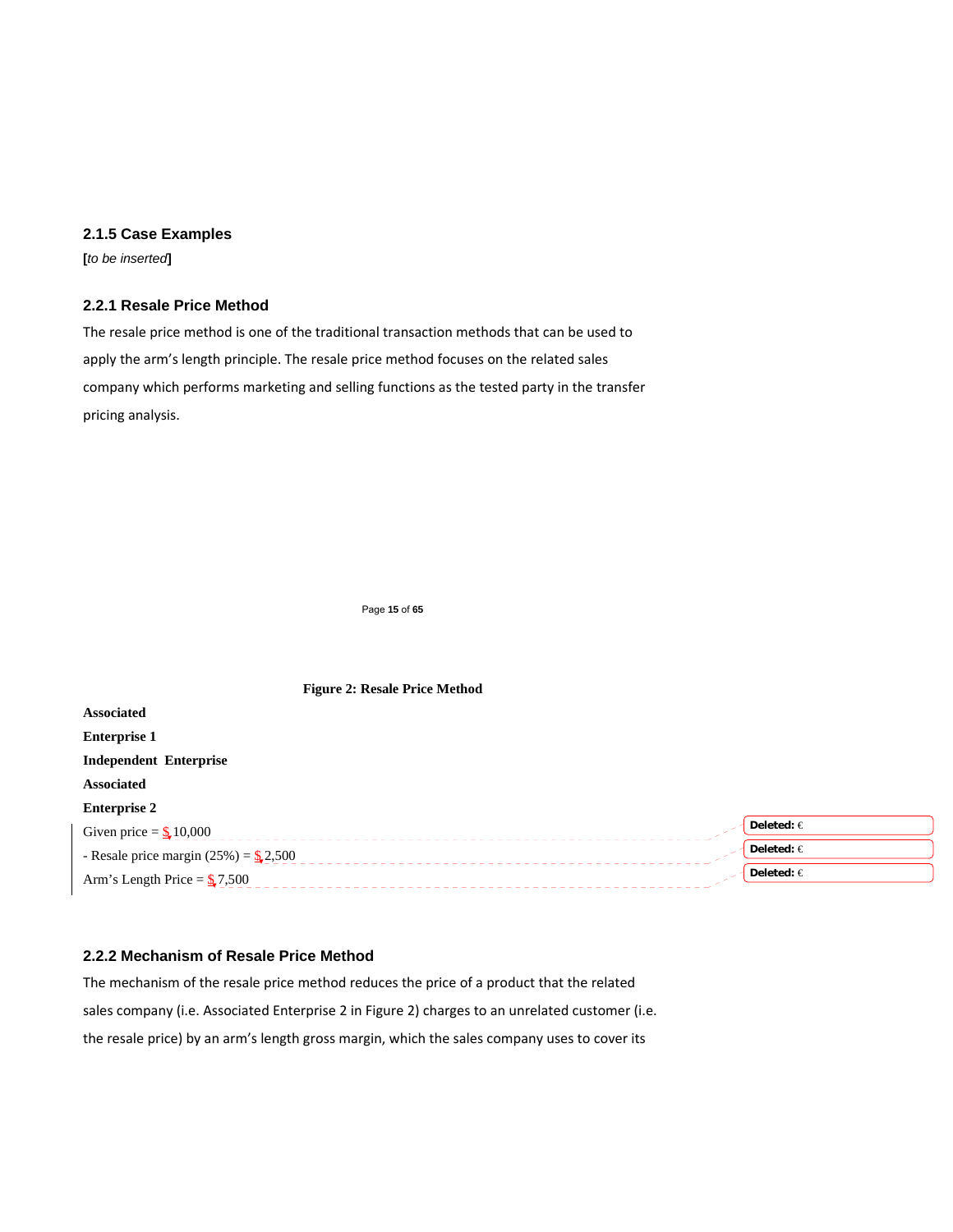selling, general and administrative (SG&A) expenses, and still make an appropriate profit, taking into account its functions performed and risks incurred. The remainder is regarded as an arm's length transfer price for the intercompany transactions between the sales company (i.e. Associated Enterprise 2) and a related company<sup>3</sup> (i.e. Associated Enterprise 1).

Under the resale price method, the starting point of the internal price setting procedure is the sales company.

The formula for the transfer price in intercompany transactions of products is as follows:  $TP = RSP \times (1-GPM)$ , where:

• TP = the Transfer Price of a product sold between a sales company and a related company;

### Page **16** of **65**

• RSP = the Resale Price at which a product is sold by a sales company to unrelated customers; and

• GPM = the Gross Profit Margin that a specific sales company should earn, defined as the ratio of gross profit to net sales. Gross profit is defined as Net Sales minus Cost of Goods Sold.

As an example, let us assume that the resale price in Figure 2 is \$10,000. This means that Associated Enterprise 2 resells the car to the Independent Enterprise for \$10,000. Assume that an arm's length gross profit margin that Associated Enterprise 2 should earn is 25%. Associated Enterprise 2 should cover its SG&A expenses and make an appropriate profit with this 25% gross margin. The resulting transfer price between Associated Enterprise 1 and Associated Enterprise 2 (i.e. the cost of goods sold of Associated Enterprise 2) is \$7,500 (i.e. \$10,000 x (1‐0.25).

If the sales company acts as a sales agent that does not take title to the goods, it is possible to

 $\overline{a}$ 

 $3$  Usually a manufacturing company owning valuable patents or the principal in a commissionaire arrangement.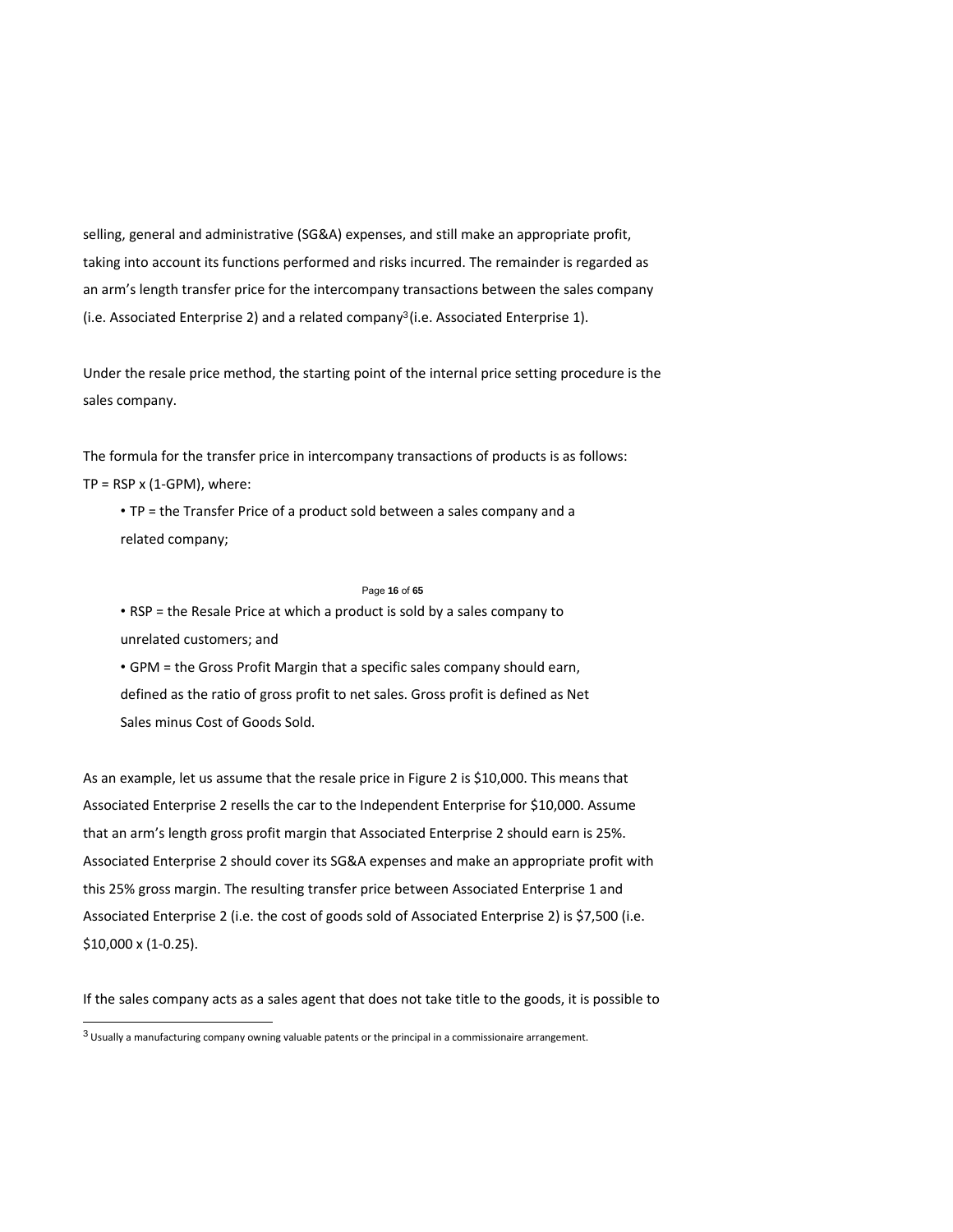use the commission earned by the sales agent represented as a percentage of the uncontrolled sales price of the goods concerned as the comparable gross profit margin. The resale price margin for a reseller performing a general brokerage business should be established considering whether it is acting as an agent or a principal.

# **2.2.3 Arm's Length Gross Profit Margin**

The financial ratio analysed under the resale price method is the gross profit margin, which is defined as the gross profit to net sales ratio of the sales company.

As discussed above, gross profit equals net sales ‐/‐ cost of goods sold of a sales company. The net sales of a sales company concern the sales revenue obtained by selling products to unrelated customers, while the cost of goods sold includes the transfer price paid to the

#### Page **17** of **65**

related manufacturer. For a distribution company, cost of goods sold represents the cost of purchasing the goods sold.

Accounting consistency is important in applying the resale price method. Gross profit margins will not be comparable if accounting principles and/or practices differ between the controlled transaction and the uncontrolled transaction. For example, the comparable distributors may differ from the related sales company in reporting certain costs (e.g., discounts, transportation costs, insurance and costs of performing the warranty function) as operating expenses or as cost of goods sold. Differences in inventory valuation methods will also affect the gross margins. It is thus important that the analysis does not compare "apples with bananas" but rather, "apples with apples". Therefore, appropriate adjustments should be performed to the data used in computing the gross margin to make sure that 'similar' gross margins are

compared. Another example would be that warranty expenses may not belong within operating expenses, as some companies characterize them as included in cost of goods sold

**Formatted:** Font: Not Italic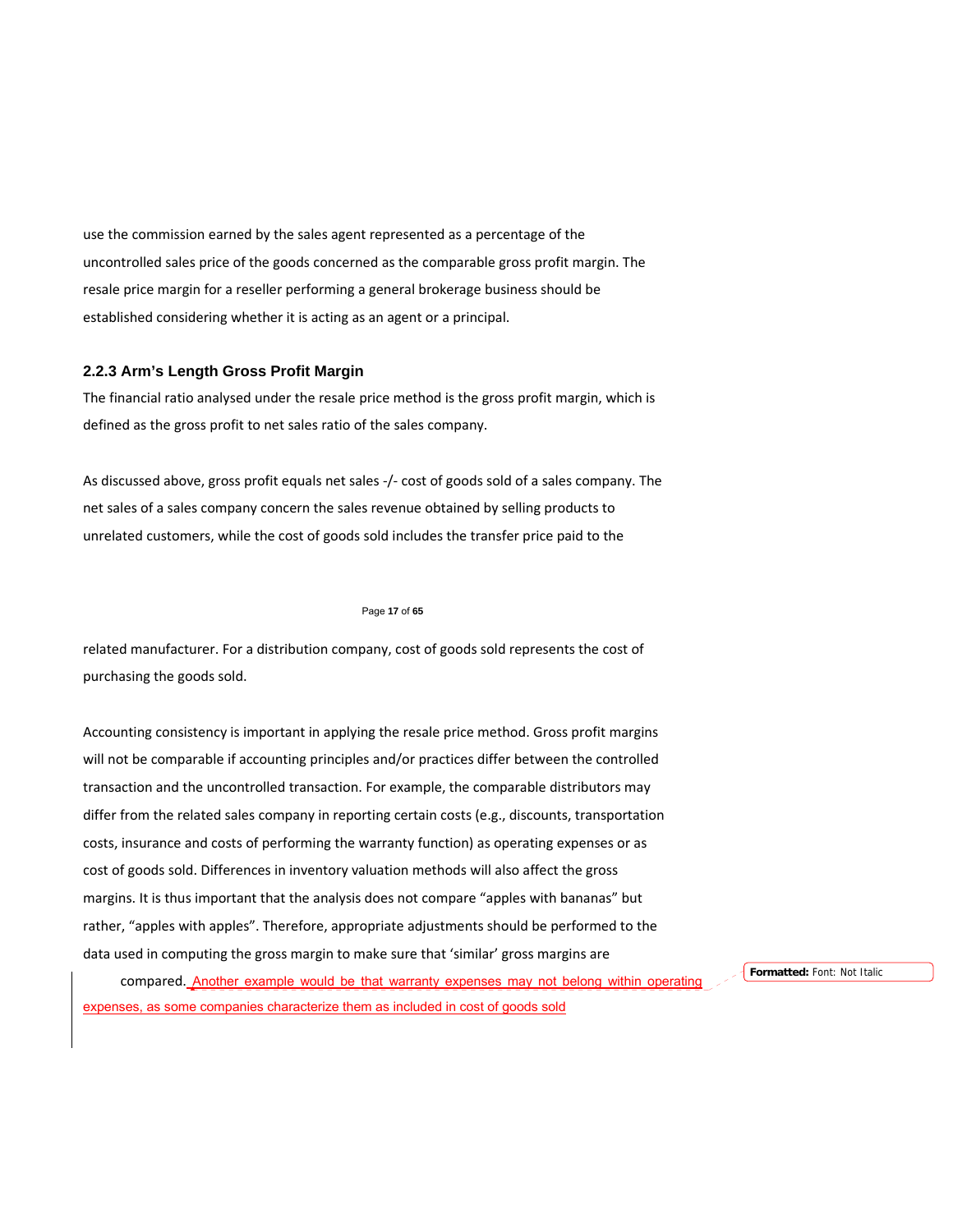**Deleted:** *[Possibility of including more specific instances in which "appropriate" adjustments should be¶ made.]¶*

### **2.2.4 Transactional comparison versus functional comparison**

The arm's length (range of) gross profit margin to be earned by the sales company in the controlled transaction is determined in the following two ways:

• transactional comparison: the gross profit margin that Associated Enterprise 2 earns when reselling cars purchased from an independent manufacturer in comparable uncontrolled transaction. This uncontrolled transaction should initially have been rejected as an internal comparable; and

• functional comparison: the gross profit margins earned by independent companies in comparable uncontrolled transactions performing functions and incurring risks comparable to the functions performed and risks incurred by

#### Page **18** of **65**

Associated Enterprise 2. Functional comparison thus involves a search for comparable distribution companies.

In practice the application of the resale price method is often based on a functional comparison. The benchmarking analysis under functional comparison is performed using comparable data. Those date may be available via publicly available databases.

**Deleted:** ♣

Based on the benchmarking and financial analyses, an arm's length range of gross margins earned by comparable independent distributors is established and fall between x% and y%. If the gross margin earned by Associated Enterprise 2 is within this range, then its transfer price will be considered arm's length.

# **2.2.5 Comparability**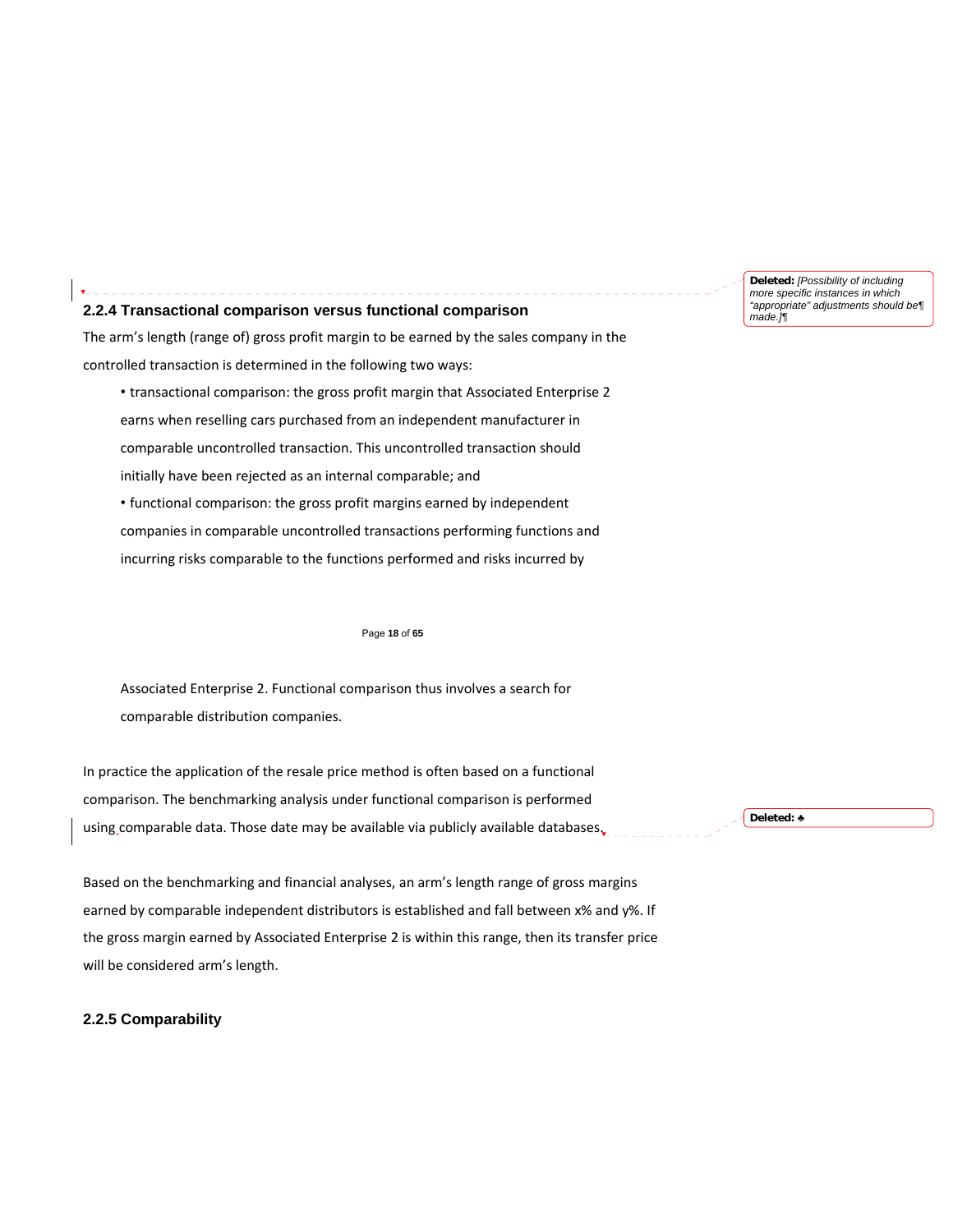In applying the resale price method, an uncontrolled transaction is considered comparable to a controlled transaction if:

• there are no differences between the transactions being compared that materially affect the gross margin; or

• reasonably accurate adjustments can be performed to eliminate the effect of such differences.

Under the resale price method, functional comparability is important, while product comparability is less important. Product differences are less critical for the resale price method than for the CUP method, because it is less probable that product differences have a material

#### Page **19** of **65**

# ♣ effect on profit margins than on price. One would expect a similar level of compensation for performing similar functions across different activities.

The OECD Guidelines present an example where the compensation for a distribution company should be the same whether it sells toasters or blenders, because the functions performed (including risks incurred and assets used) are similar for the two activities. The price of a toaster will, however, differ from the price of a blender, as the two products are not close substitutes. Although product comparability is less important under the resale price method, it still applies that closer product similarity will lead to better results of the transfer pricing analysis. In this respect, product comparability will become more important when the transaction involves intangible property. This means that it is not necessary to conduct a resale price analysis for each individual product line distributed by the sales company. Instead, the resale price method is generally not applied on specific product lines, but rather used to define the gross margin a sales company should earn over its full range of products.

transfer¶ pricing with a formal benchmark search in cases where functions and transactions subject to the benchmark do not exceed a¶ stated volume or amount on a fiscal year basis. The industry margins referred to should be: based on objective criteria, regularly updated and readily available at no cost. A possible example could be margins published or formally approved at the¶ appropriate functional level of the UN system, but these do not currently exist.

**Deleted:** Working Draft Editorial note: As noted above, one possibility would be that taxpayers need not benchmark their

As the gross profit margin remunerates a sales company for performing marketing and selling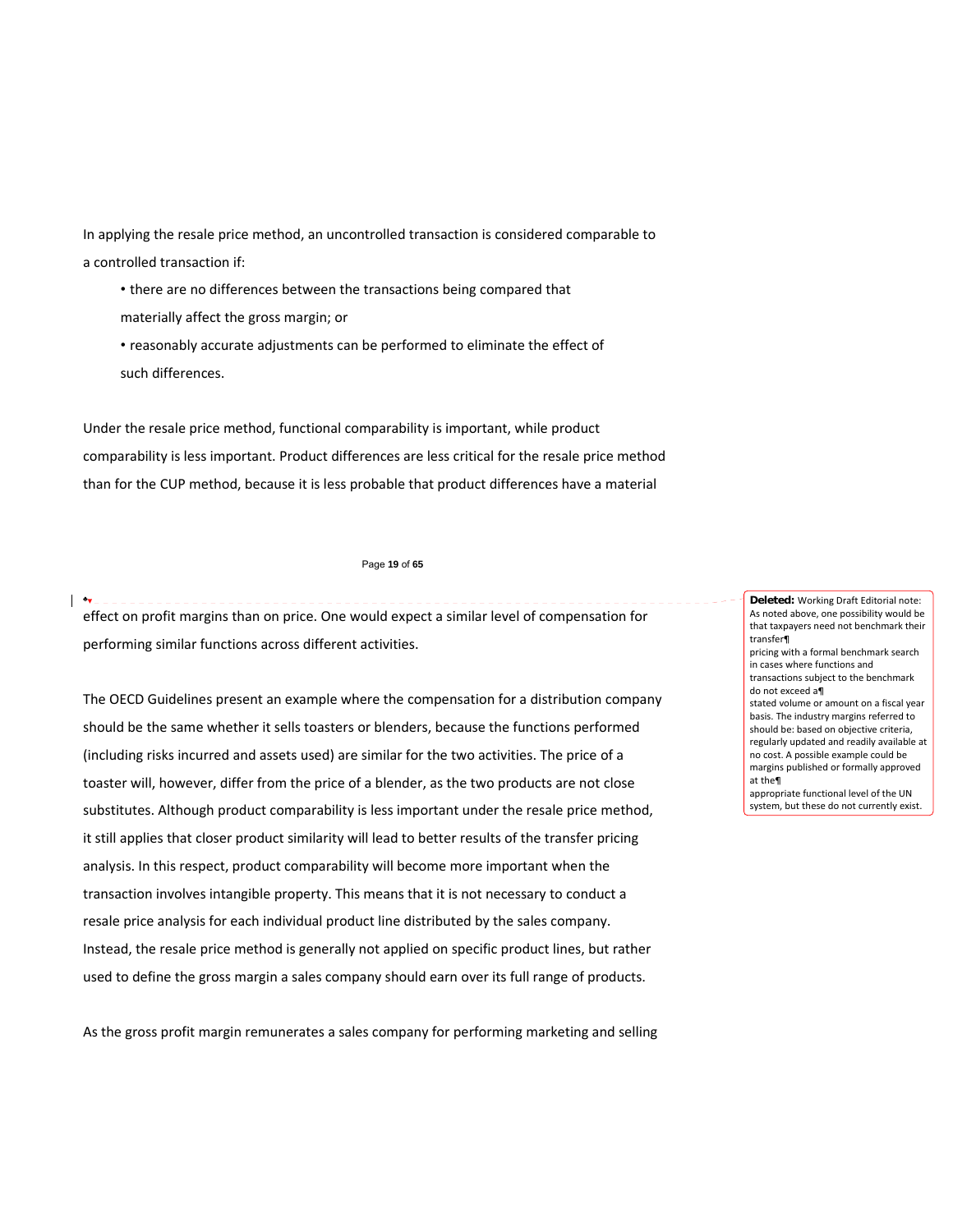functions, the resale price method especially depends on comparability regarding functions performed, risks assumed and assets used. The resale price method thus focuses on functional comparability. A similar level of compensation is expected for performing similar functions across different activities. If there are material differences that affect the gross margins earned in the controlled and the uncontrolled transactions, adjustments should be made to account for such differences. Adjustments should be performed on the gross profit margins of the uncontrolled transactions. The operating expenses in connection with the functions performed and risks incurred should be taken into account in this respect as differences in functions performed are frequently conveyed in operating expenses.

The following factors may be considered in determining whether an uncontrolled transaction is comparable to the controlled transaction for purposes of applying the resale price method:

### Page **20** of **65**

• The reliability of the resale price method can be influenced by factors that have less effect on price. These factors include cost structures (e.g., the age of plant and equipment), business experience (e.g., start-up phase or mature business), or management efficiency.

• A resale price margin requires particular attention in case the reseller adds substantially to the value of the product (e.g., by assisting considerably in the creation or maintenance of intangible property related to the product (e.g., trademarks or trade names) and goods are further processed into a more complicated product by the reseller before resale).

• The amount of the resale price margin will be affected by the level of activities performed by the reseller. For example, the distribution services provided by a reseller acting as a sales agent will be less extensive than those provided by a reseller acting as a buy‐sell distributor. The buy‐sell distributor will obviously obtain a higher compensation than the sales agent.

• If the reseller performs a significant commercial activity besides the resale

**Deleted:** t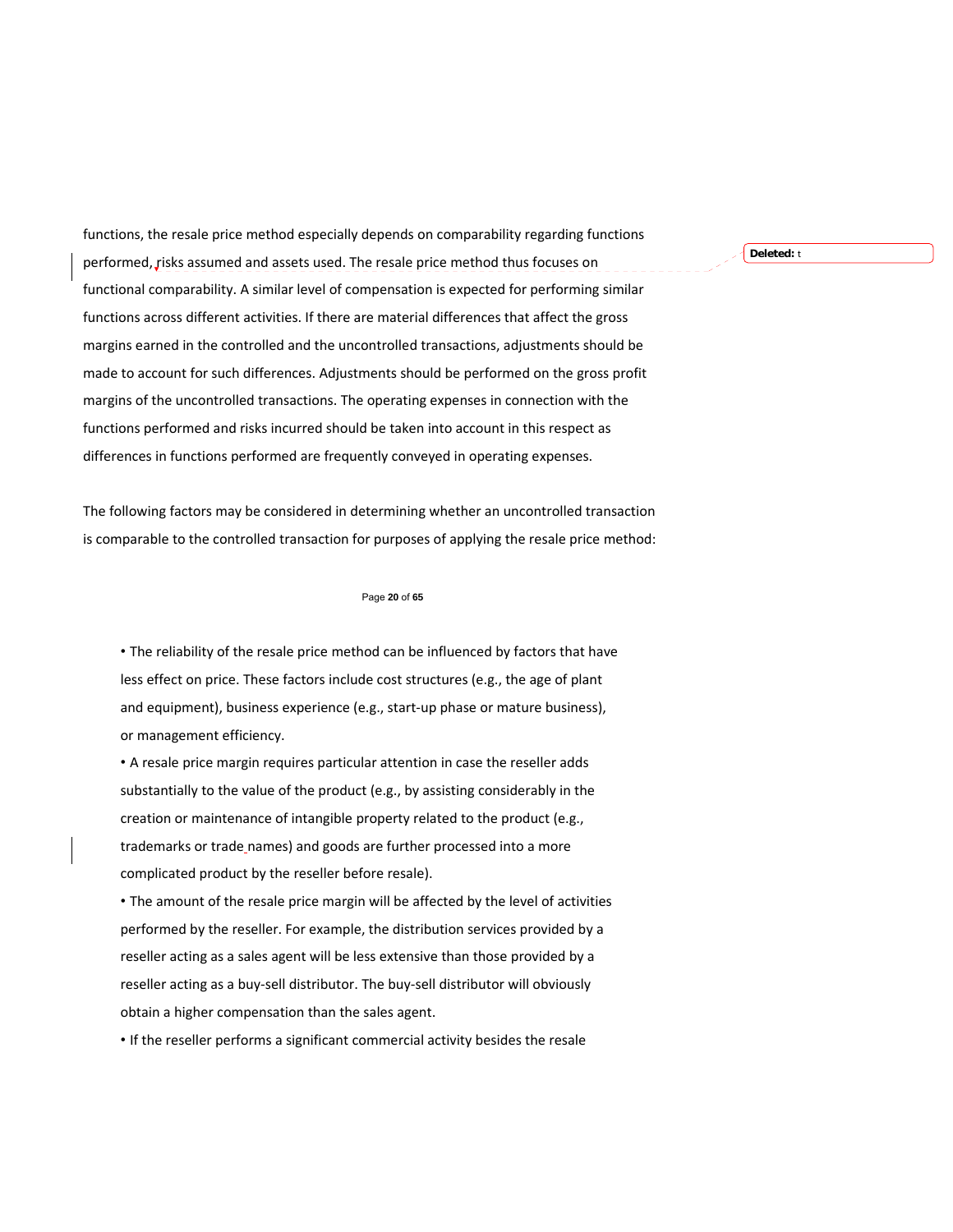activity itself, or if it employs valuable and unique assets in its activities (e.g., valuable marketing intangibles of the reseller), it may earn a higher gross profit margin.

• In case there is a set of transactions in which goods are distributed through an intermediate company, tax administrations may not only analyse the price of goods that are bought from the intermediate company, but also the price paid by the intermediary company to its own supplier and the functions performed by the intermediate company, if that information is available.

#### Page **21** of **65**

• The comparability analysis should take into account whether the reseller has the exclusive right to resell the goods, because exclusive rights may affect the resale price margin.

• The analysis should consider differences in accounting practices between the controlled and uncontrolled transactions that materially affect the resale price margin.

• The reliability of the analysis will be affected by differences in the value of the products distributed, for example, as a result of a valuable trademark.

In practice, significant difference in operating expenses is often an indication of differences in functions, assets or risks. This may be remedied if operating expense adjustments can be performed on the unadjusted gross profit margins of uncontrolled transactions to account for differences in functions performed and the level of activities performed between the related party distributor and the comparable distribution companies. Since these differences are often reflected in variation of the operating expenses, adjustments with respect to differences in the SG&A expenses to sales ratio as a result of differences in functions and level of activities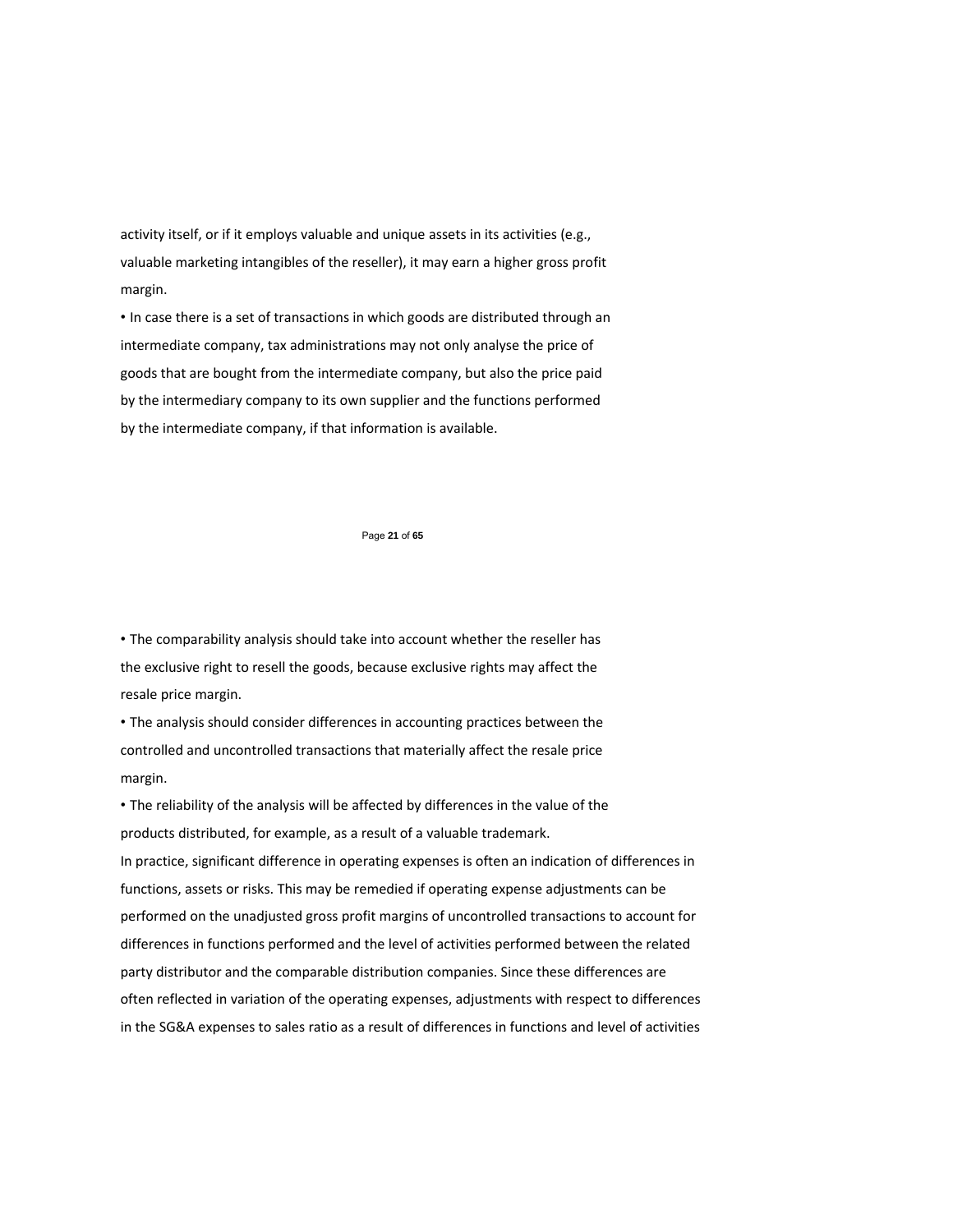performed may be required.

# **2.2.6 Strengths and Weaknesses**

The strengths of the resale price method include:

• it is based on the resale price, a market price, and thus represents a demand

driven method;

 In situations where there is no relation between the costs incurred and the sales price of a product or services, the resale price may be more reliable;

**Deleted:** *[to be developed further, including whether in many developing¶ countries resale price method may be more accurate than cost plus – also to¶ consider situation of high cost suppliers]*

**Formatted:** Normal

**Formatted:** Font: Calibri, 11.5 pt

**Formatted:** List Paragraph, Indent: Left: 0.64", Hanging: 0.25", Add space between paragraphs of the same style

#### Page **22** of **65**

• it can be used without forcing distributors to make unrealistic profits. The distributor should earn an arm's length gross profit margin, however, it can make operating losses due to high selling expenses caused by strategies such as a market penetration strategy;

• the application of the transactional net margin method, which analyses a financial ratio based on operating profits, will generally result in an arm's length range of positive operating profits. The tested party in the analysis should then probably also earn a positive operating profit within the range. However, the resale price method does not necessarily result in positive operating profits to be earned by the tested party. $\frac{1}{2}$ 

# The weaknesses of the resale price method include:

• it is a one-sided analysis, as its focus is on the related sales company as the tested party in the transfer pricing analysis. It is possible that the arm's length

\_\_\_\_\_\_\_\_\_\_\_\_\_\_\_\_\_\_\_\_\_\_\_\_\_\_

**Deleted:** *[As a result it can be seen as more realistic.]*

**Deleted:** *¶*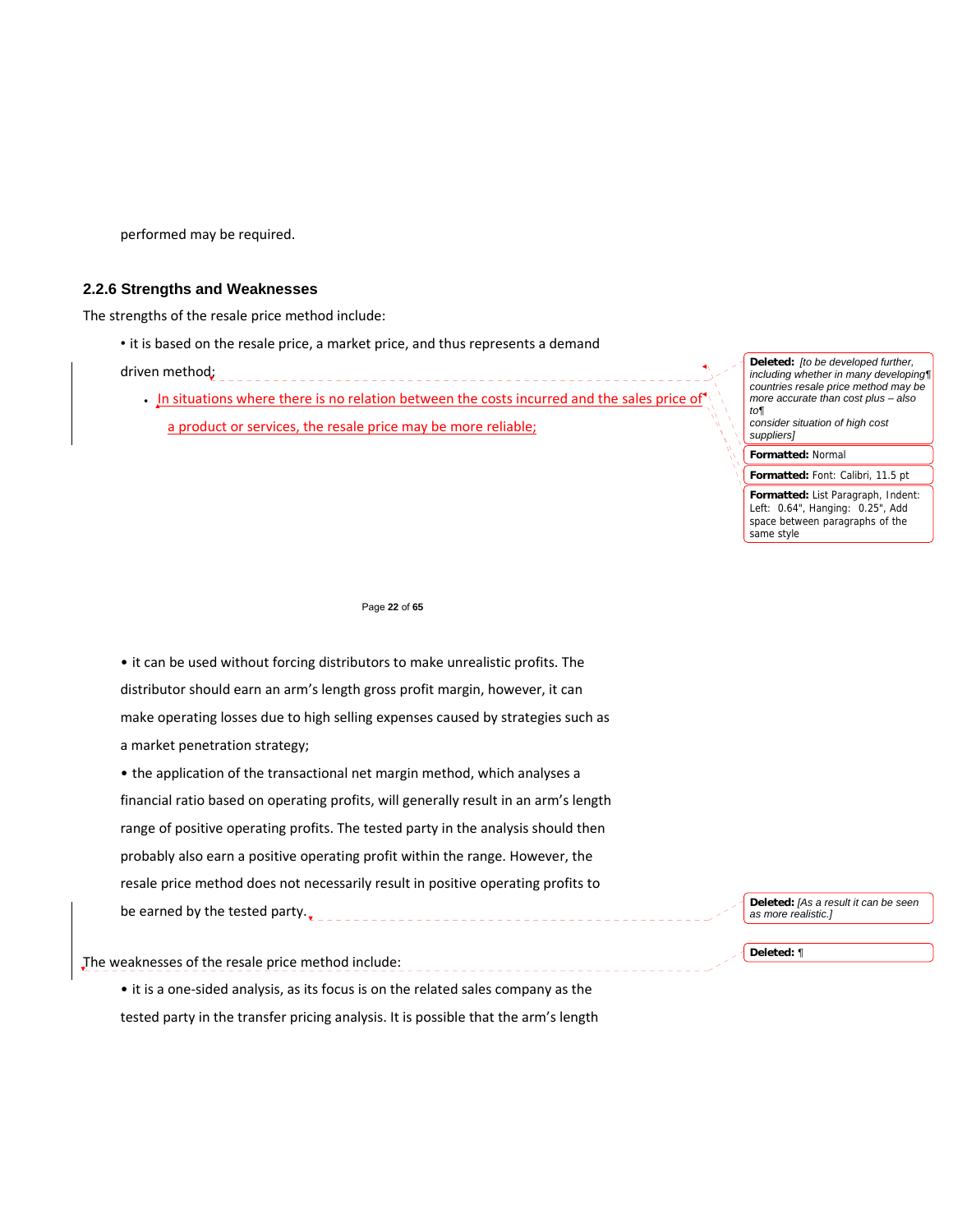gross profit margin and hence transfer price, which is based on a benchmarking analysis, can lead to an extreme result (i.e. loss‐making) for the related supplier of the sales company; and

• the data on gross margins may not be comparable due to accounting inconsistencies.

# **2.2.7 When to use the Resale Price Method?**

If comparable uncontrolled transactions can be identified, the CUP method may very well be the most direct and sound method to apply the arm's length principle. If the CUP method cannot be applied, however, other traditional transaction methods to consider are the cost plus method and the resale price method.

The resale price method is normally used in cases which involve the purchase and resale of tangible property in which the reseller does not add substantial value to the tangible goods by way of physically modifying the products before resale or in which the reseller contributes

Page **23** of **65** 

substantially to the creation or maintenance of intangible property. $\overline{y}$ 

In a typical intercompany transaction involving a fully‐fledged manufacturer owning valuable patents or other intangible properties and affiliated sales companies which purchase and resell the products to unrelated customers, the resale price method is a method to use if the CUP method is not applicable and the sales companies do not own valuable intangible properties.

Consider the example of Figure 2. Assume that Associated Enterprise 1 owns valuable patents to manufacture the cars and a valuable trade name. Associated Enterprise 2 purchases the cars from Associated Enterprise 1 and resells the cars to unrelated dealers in the local country. In such a case, the resale price method will be selected to determine an arm's length transfer price between Associated Enterprise 1 and Associated Enterprise 2 if the CUP method cannot

**Deleted:** *[The resale price method is¶ thus typically applied to sales or distribution activities.]*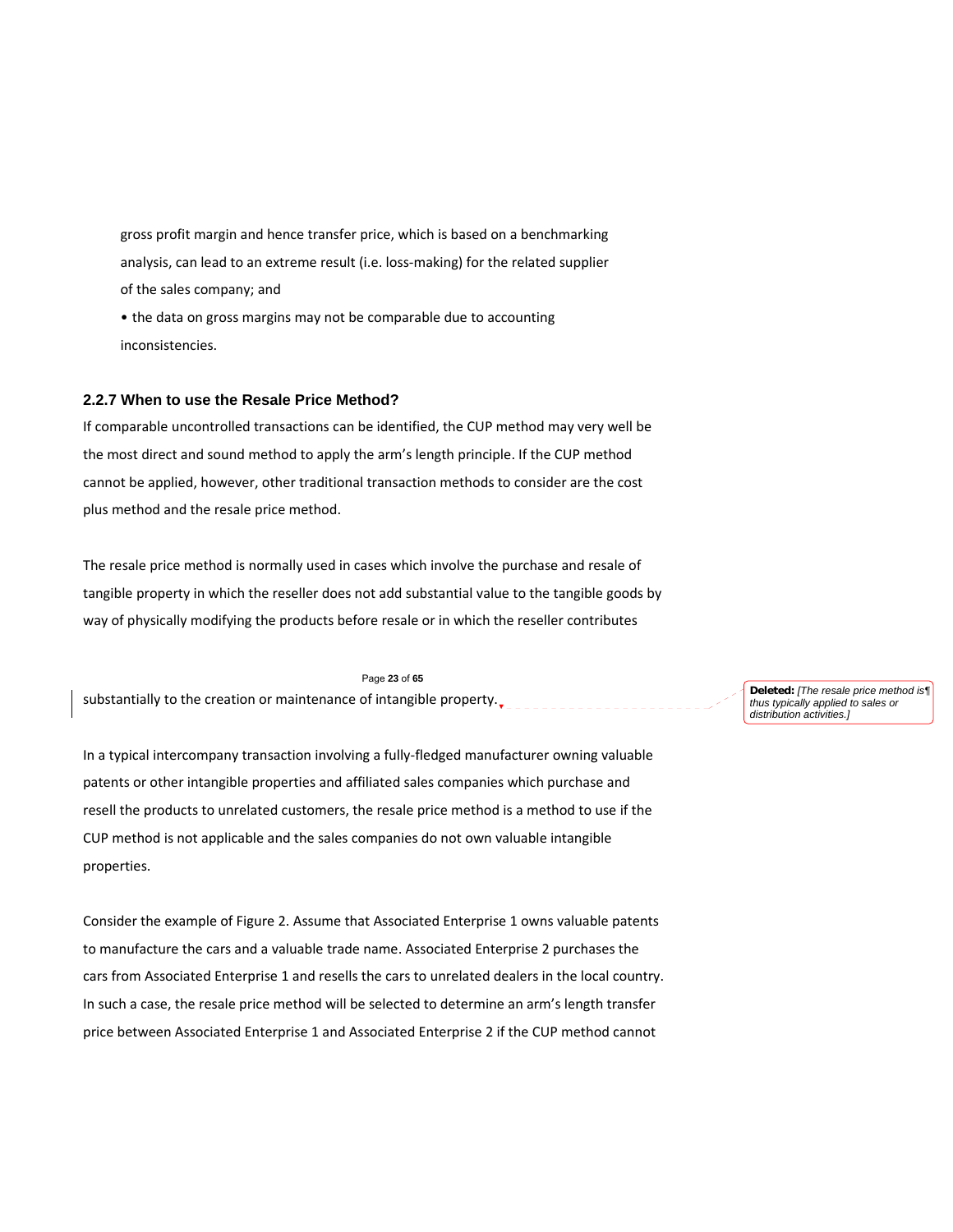be applied. The cost plus method will not be selected, because the fully-fledged manufacturer (i.e. Associated Enterprise 1) owns valuable intangibles, performs R&D activities and generally has operations that are more complex than those of the sales company (i.e. Associated Enterprise 2), the results obtained from applying the cost plus method will not be as reliable as the results obtained from applying the resale price method that uses the sales company as the tested party. It will be very difficult, if not impossible, to identify manufacturers comparable to Associated Enterprise 1 owning comparable intangible properties when applying the cost plus method. The resale price method will establish the transfer price by reference to the resale or gross margins (gross profit/net sales) earned by third party resellers (assuming that internal comparison is not possible) and compares them to the gross margin earned by Associated Enterprise 2 on the cars purchased from related parties.

The resale price method is also typically applied in a commissionaire / commission agent structure involving a principal and related commissionaires / commission agents. In this case,

#### Page **24** of **65**

the resale price method will establish an arm's length commission to be earned by the commissionaires / commission agents.

# **2.2.8 Case Examples**

**[***to be inserted***]** 

# **2.3.1 Cost Plus Method**

In a controlled transaction involving tangible property, the cost plus method focuses on the related manufacturing company as the tested party in the transfer pricing analysis. The cost plus method may also be used in the case of services rendered.

The cost plus method 'begins with the costs incurred by the supplier of property (or services) in a controlled transaction for property transferred or services provided to a related purchaser. An appropriate cost plus mark up is then added to this cost, to make an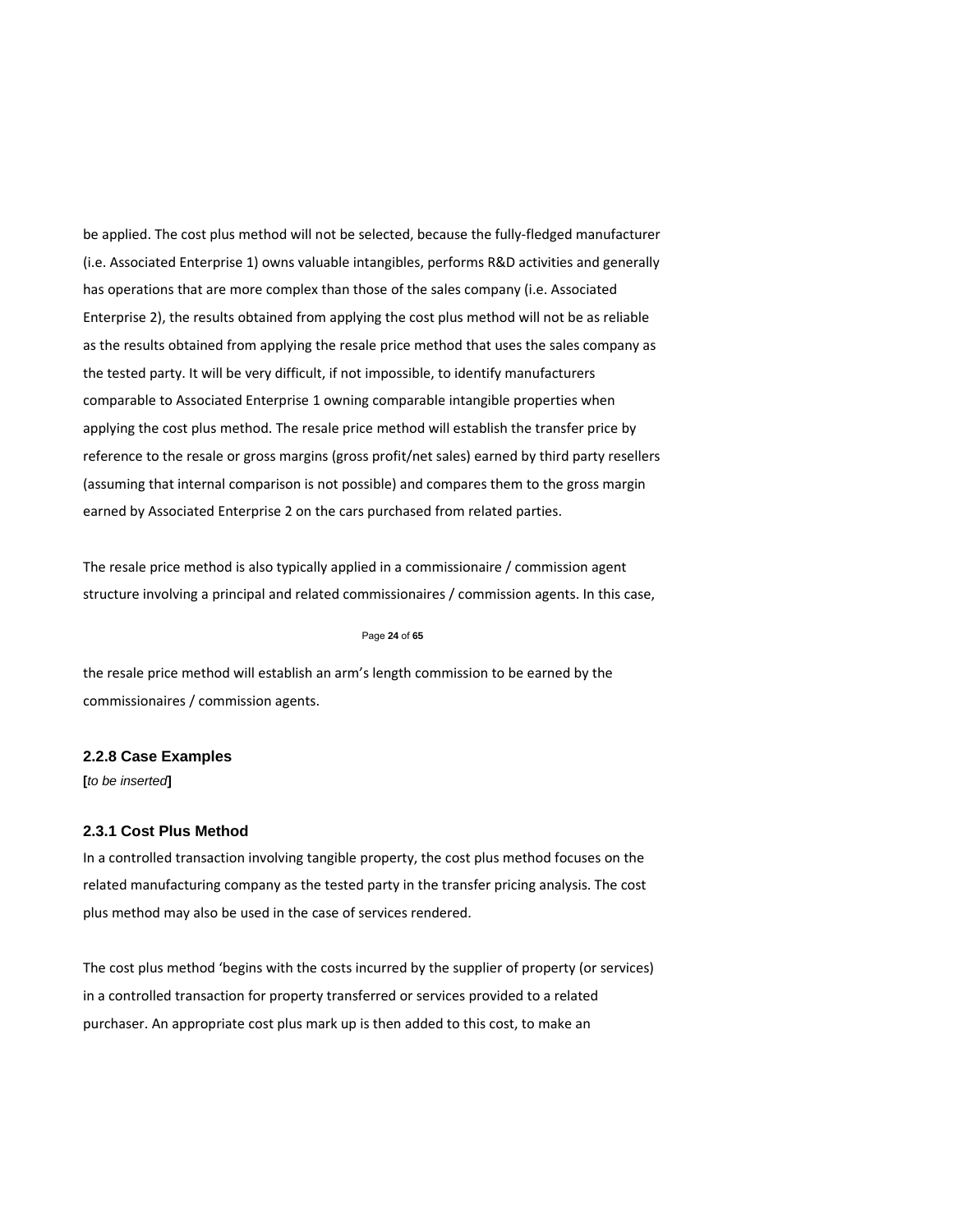appropriate profit in light of the functions performed, risks assumed, assets used and market conditions.

The cost plus method is used to analyze transfer pricing issues involving tangible property or services. It is most useful where it is applied to manufacturing or assembling activities and relatively simple service providers. The cost plus method focuses on the related party manufacturer or service provider as the tested party in the transfer pricing analysis. The method evaluates the arm's‐length nature of an intercompany charge by reference to the gross profit mark up on costs incurred by suppliers of property (or services) for tangible property transferred (or services provided). It compares the gross profit mark up earned by the tested party for manufacturing the product or for providing the service to the gross profit mark‐ups earned by comparable companies.

**Deleted:** analyse **Deleted:** both under the OECD Transfer Pricing Guidelines and the US transfer pricing¶

regulations

Page **25** of **65 Figure 3: Cost Plus Method** 

**Associated Enterprise 1 Associated Enterprise 2 Arm's Length Price?**  Costs for Associated Enterprise  $1 = $500$ + *Gross Profit Mark Up (50%)* = \$250 Arm's Length Price = \$750

Figure 3 explains this further. Associated Enterprise 1, an electrical goods manufacturer in country 1, manufactures *[under contract for]* Associated Enterprise 2. Associated Enterprise 2 will instruct Associated Enterprise 1 about the quantity and quality of the goods to be manufactured. Associated Enterprise 1 will be guaranteed sales to Associated Enterprise 2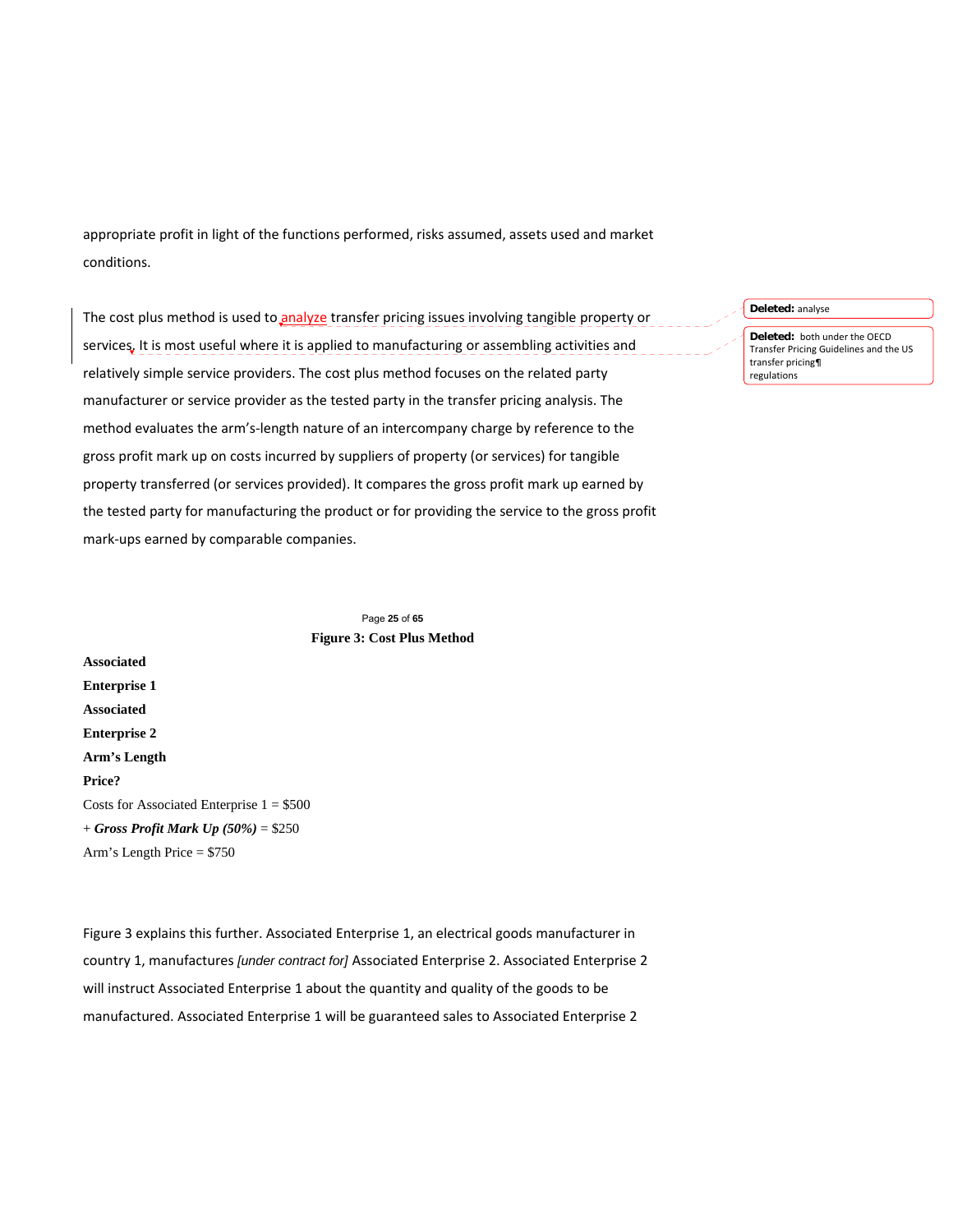and will face little risk. If the CUP method cannot be applied, then the resale price method and the cost plus method are the next methods to be considered. Because Associated Enterprise 1 is less complex in terms of functions and risks in comparison with Associated Enterprise 2, the analysis would focus on Associated Enterprise 1 as the tested party. Since Associated Enterprise 1 can be regarded as (a simple) manufacturer, the cost plus method is the best method of analysis in this case. The cost plus method analyses whether the gross profit markup earned by Associated Enterprise 1 is arm's length or not. The cost plus method thus does not directly test whether the transfer price is arm's length by comparing prices. As such, it is an *indirect method* compared to the CUP method.

# **2.3.2 Mechanism of the Cost Plus Method**

Under the cost plus method, an arm's‐length price equals the controlled party's cost of producing the tangible property plus an appropriate gross profit mark‐up, defined as the ratio

### Page **26** of **65**

of gross profit to cost of goods sold (excluding operating expenses) for a comparable uncontrolled transaction.

The formula for the transfer price in intercompany transactions of products is as follows: TP = COGS  $x$  (1 + cost plus mark-up), where:

- TP = the Transfer Price of a product sold between a manufacturing company and a related company;
- COGS = the cost of goods sold of the manufacturing company
- Cost plus mark‐up = gross profit mark‐up defined as the ratio of gross profit to cost of goods sold. Gross profit is defined as sales minus cost of goods sold.

As an example, let us assume that the COGS in Figure 3 is \$5,000. Assume that an arm's length gross profit mark‐up that Associated Enterprise 1 should earn is 50%. The resulting transfer price between Associated Enterprise 1 and Associated Enterprise 2 is \$7,500 (i.e. \$5,000 x (1 +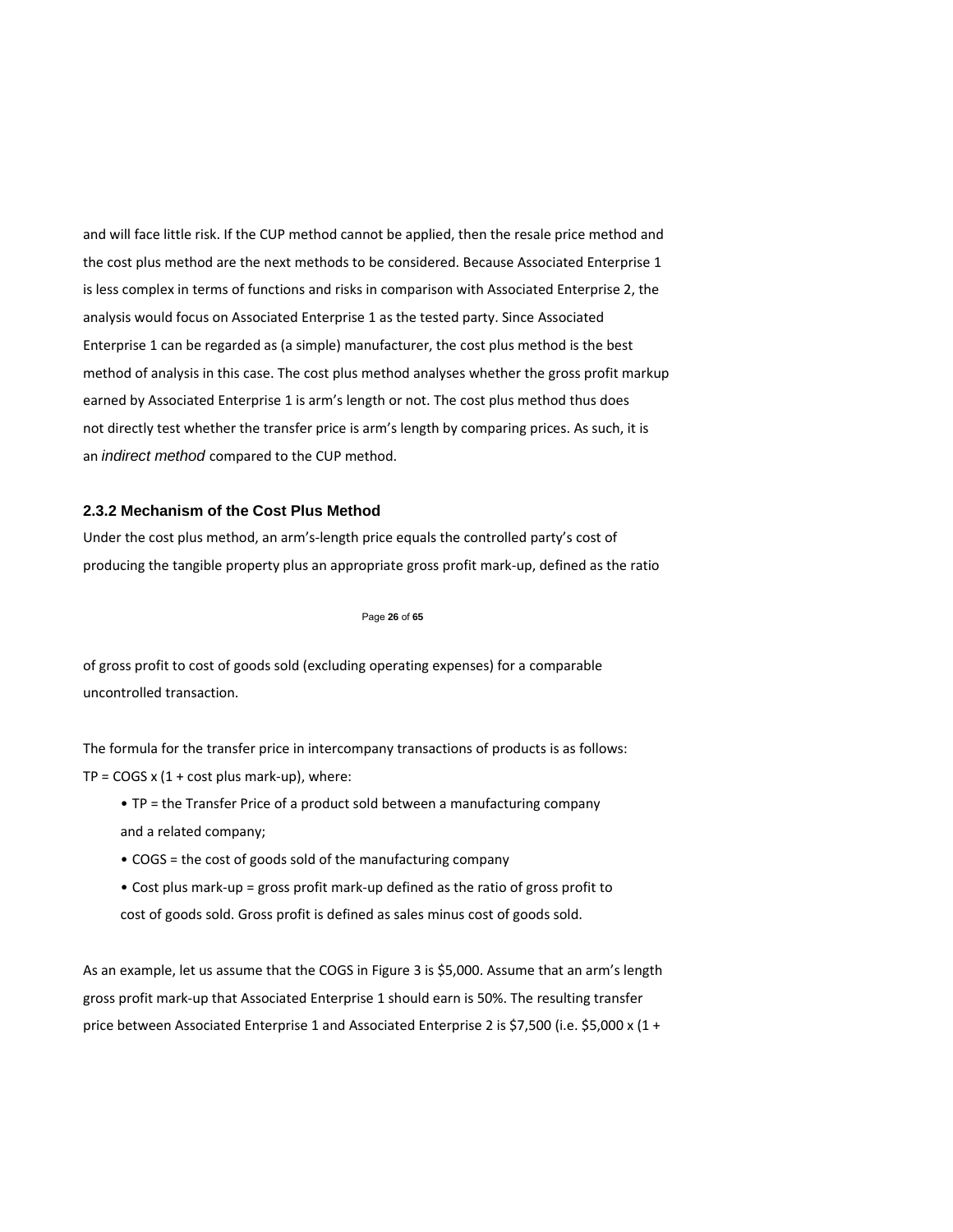0.50)).

## **2.3.3 Arm's Length Gross Profit Mark**‐**up**

The financial ratio considered under the cost plus method is the gross profit mark‐up, which is defined as the gross profit to cost of goods sold ratio of a manufacturing company.

As discussed above, gross profit equals net sales ‐/‐ cost of goods sold of a sales company. For a manufacturing company, cost of goods sold show the cost of producing the goods sold. It includes direct labour, direct material and factory overheads associated with production.

Gross profit mark‐ups will not be comparable if accounting principles differ between the controlled transaction and the uncontrolled transaction. Gross profit mark‐ups should

#### Page **27** of **65**

therefore be calculated uniformly between the tested party and the comparable companies. For example, the comparable manufacturers may differ from the related party manufacturer in reporting certain costs (e.g., costs of R&D) as operating expenses or as cost of goods sold. Differences in inventory valuation methods will also affect the computation of the gross profit mark-up. Appropriate adjustments should therefore be performed to ensure that gross profit mark‐up is calculated in a consistent way.

The costs and expenses of a company normally consist of the following three groups: direct cost of producing a product or service (e.g., cost of raw materials), indirect costs of production (e.g., costs of a repair department that services equipment used to manufacture different products), and operating expenses (e.g., SG&A expenses). The cost plus method considers a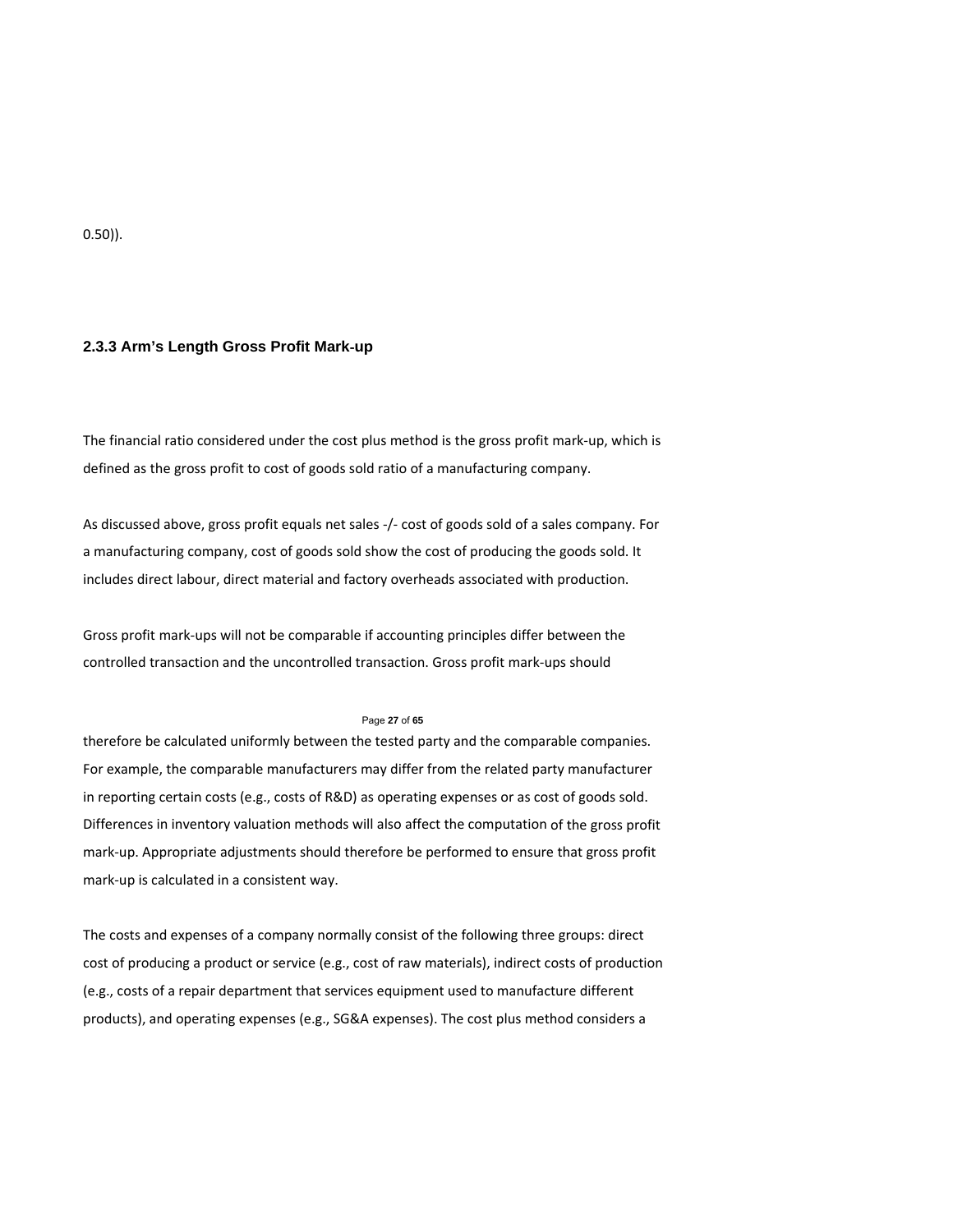profit margin that is calculated after direct and indirect costs of production have been subtracted. A net margin analysis also considers operating expenses. Due to differences between countries, the boundaries of the three groups of costs and expenses are not clear‐cut in each and every case. In a situation in which it is necessary to consider certain operating expenses to obtain consistency and comparability, the cost plus method of analysis comes close to a net margin analysis instead of a gross margin analysis.

For example, assume that Associated Enterprise 1, the car manufacturer which manufactures the cars under contract for Associated Enterprise 2, earns a gross profit mark‐up of 15 percent on its cost of goods sold and classifies SG&A expenses as operating expenses that are not part of cost of goods sold. Four comparable independent manufacturers are identified which earn gross profit mark‐ups between 10 to 15 percent. However, these comparable companies account for SG&A expenses as cost of goods sold. The unadjusted gross profit mark‐ups of these comparables are thus not calculated similar to the gross profit mark‐up of Associated Enterprise 1. Adjustments should be made on the gross profit mark‐ups of the uncontrolled transactions for purposes of accounting consistency.

### Page **28** of **65**

# **2.3.4 Transactional comparison versus functional comparison**

The arm's length (range of) gross profit mark‐ups can be established by the following two ways:

• transactional comparison: the gross profit mark‐up earned by the related party manufacturer when selling goods to an independent enterprise in a comparable uncontrolled transaction, which previously has been rejected as an internal comparable; and

• functional comparison: the gross profit mark‐ups earned by independent companies performing functions and incurring risks comparable to the functions performed and risks incurred by the related party manufacturer. Functional comparison involves a search for comparable manufacturing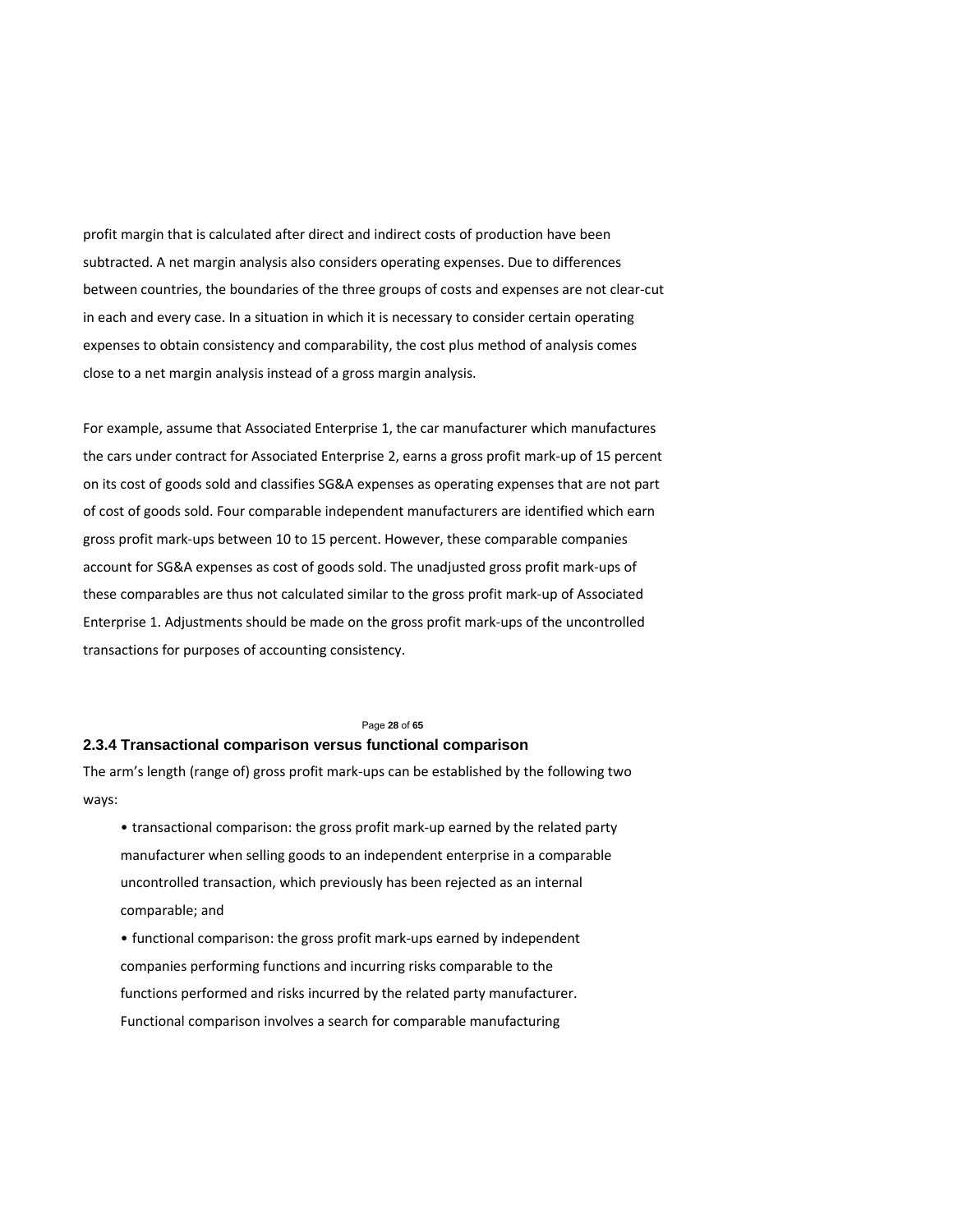### companies.

In practice, the comparability standard of transactional comparison will be much higher that that of functional comparison. In a transactional comparison, much more information about the controlled and uncontrolled transactions is available (e.g., contractual terms). In a functional comparison that is based on information provided in publicly available databases and the annual reports of comparable companies and the tested party, much less specific information is available with respect to the functions performed and risks incurred by the companies.

However, functional comparison is used most often in practice. The search for comparable companies under functional comparison will be performed using publicly available databases. Based on this benchmarking and financial analyses, an arm's length range of gross profit markups earned by comparable independent manufacturers will be determined (e.g., between 30% and 45%). If the gross profit mark‐up earned by the related party manufacturer falls within this range (e.g., 40%), then its transfer price will be considered arm's length.

#### Page **29** of **65**

# **2.3.5 Comparability**

In applying the cost plus method, an uncontrolled transaction is considered comparable to a controlled transaction if:

- there are no differences between the transactions being compared that materially affect the gross profit mark‐up; or
- reasonably accurate adjustments can be performed to adjust for the effect of such differences.

Similar to the resale price method, close similarity of products between the controlled and uncontrolled transactions is less important under the cost plus method than under the CUP method, while functional comparability (including risks assumed and assets used) is crucial.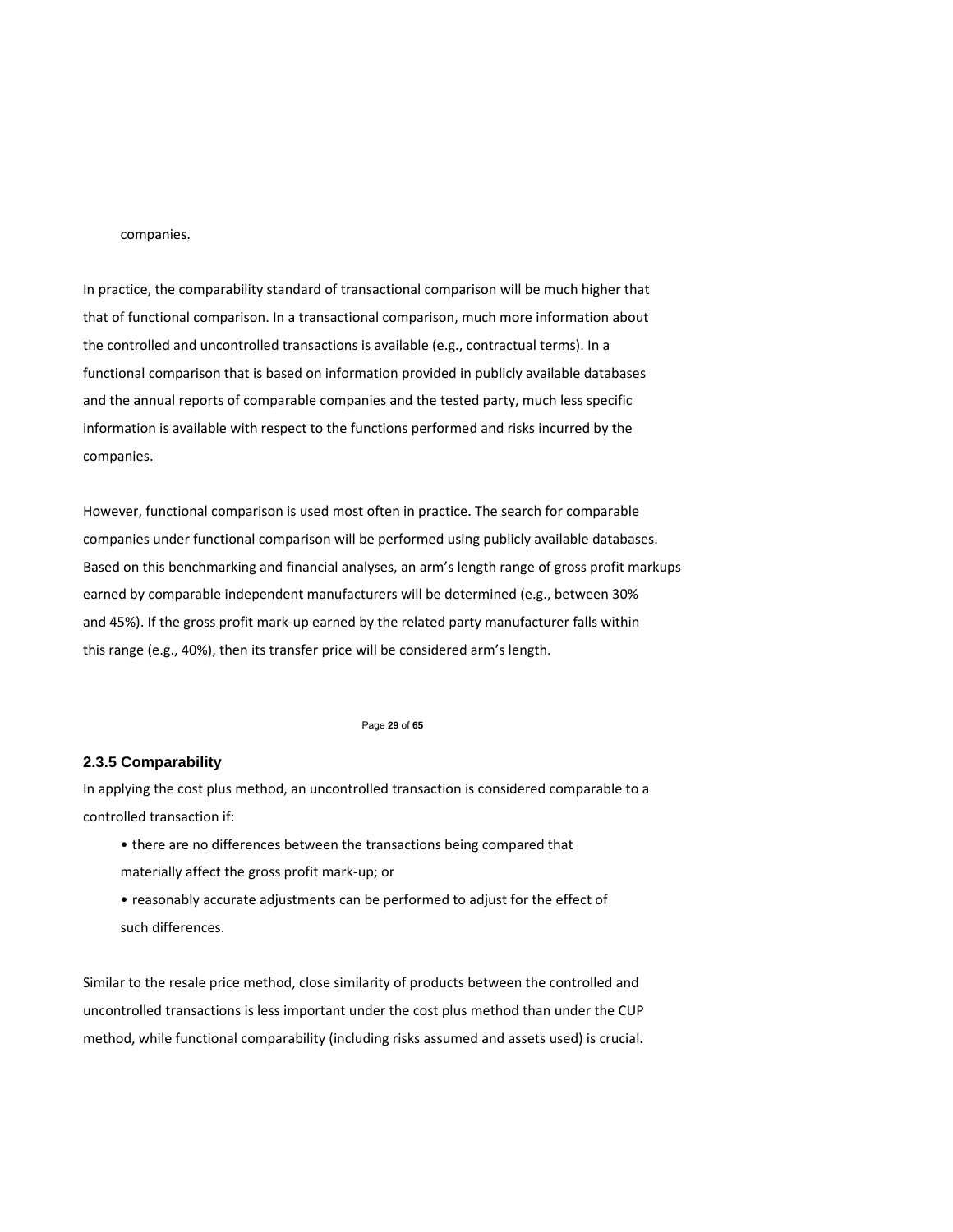However, because significant product differences may point out significant functional differences, the controlled and uncontrolled transactions should ideally involve the manufacturing of products within the same product family.

As the gross profit mark‐up remunerates a manufacturing company for performing manufacturing function, the cost plus method especially relies on functional comparability (taking into account the functions performed, the risks assumed and assets used). If there are material differences that affect the gross profit mark‐ups achieved on the controlled and the uncontrolled transactions, adjustments should be made to account for such differences. The adjustments should be made on the gross profit mark‐ups of the uncontrolled transactions. The operating expenses in connection with the functions performed and risks incurred should be taken into account in this respect as differences in functions performed may very well be conveyed in operating expenses.

## **2.3.6 Determination of Costs**

Next to accounting consistency, the application of the cost plus method entails a number of potential difficulties associated with the determination of the costs:

#### Page **30** of **65**

• costs may not be relevant in determining the profit for a particular year. The link between costs incurred and the market price can be very weak (e.g., a company has incurred few R&D expenses in developing a very valuable technology);

• it is important to apply a comparable mark up to a comparable cost basis. On this point, the following can be noted:

o differences between the parties being compared, which may influence the mark‐up level, should be examined. In this respect, it is crucial to consider differences in the level and types of expenses in connection with the functions performed and risks assumed between the controlled and uncontrolled transactions. If differences represent inefficiencies or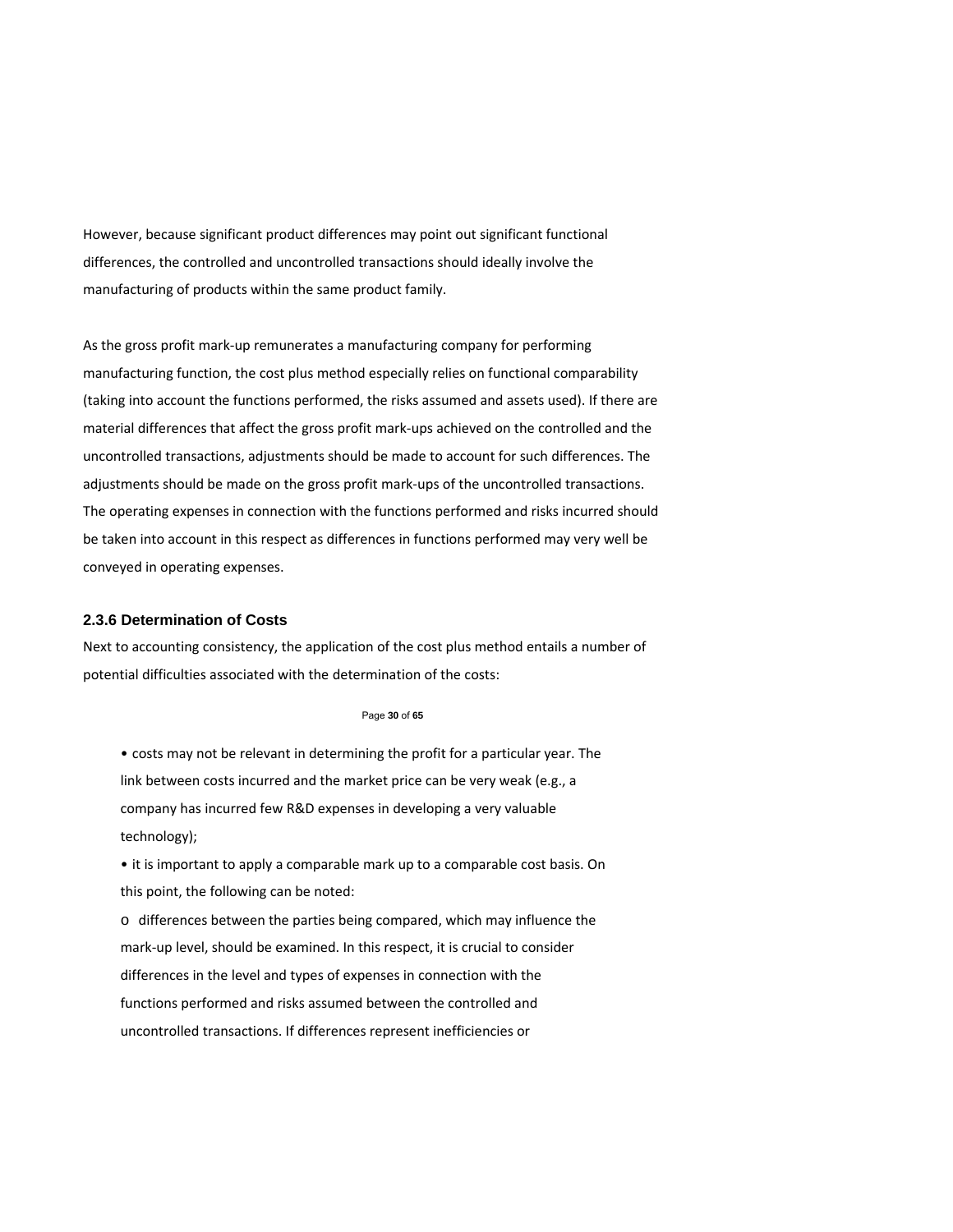| efficiencies of the parties being compared, no adjustment to the gross profit                         |                                   |
|-------------------------------------------------------------------------------------------------------|-----------------------------------|
| mark-up should be made. If differences represent additional functions that                            |                                   |
| are different from the activities being analyzed, it may be required to                               | Deleted: analysed                 |
| establish a separate remuneration for these additional functions. If                                  |                                   |
| differences reflect functional difference, an adjustment to the gross profit                          |                                   |
| mark-up should be made, although it is acknowledged that publicly                                     |                                   |
| available data often do not provide sufficient information to make                                    |                                   |
| adjustments.                                                                                          |                                   |
|                                                                                                       |                                   |
| $\circ$ some costs should be excluded from the cost basis and other costs should                      |                                   |
| include a mark-up. certain expenses qualify as "flow-through" expenses. Typically, these types        |                                   |
| of expenses do not fall within the scope of control and reach of the related party service provider,  |                                   |
| but are passed along to the party for whom the services are ultimately rendered, without a mark-up    |                                   |
| by the related party service provider. One example would be the cost of third party products or       |                                   |
| services, to the extent those are not core to the services provided by the related party, not subject |                                   |
| to its control and the related party service provider incurs no risk related to these third paryty    |                                   |
| products or services. The third party service provider simply performs an intermediary role in this   |                                   |
| respect. This includes disbursements incurred in the                                                  | Deleted: A third category include |
| provision of <i>its</i> services, which should simply be reimbursed by the service                    |                                   |
| recipients, and not included in the cost basis on which a mark-up is applied.                         |                                   |
| For example, in the process of rendering marketing services to a related                              |                                   |
| subsidiary, a service provider incurs advertisement expenses paid to an                               |                                   |
|                                                                                                       | Deleted: ¶                        |
| Page 31 of 65                                                                                         | Formatted: Centered               |
| unrelated advertisement agency. These expenses should be reimbursed by                                |                                   |
| the related subsidiary and should not include a mark-up. However, the cost                            |                                   |
| incurred by the service provider in rendering the marketing services should include a                 | Deleted: se                       |
| mark-up.                                                                                              |                                   |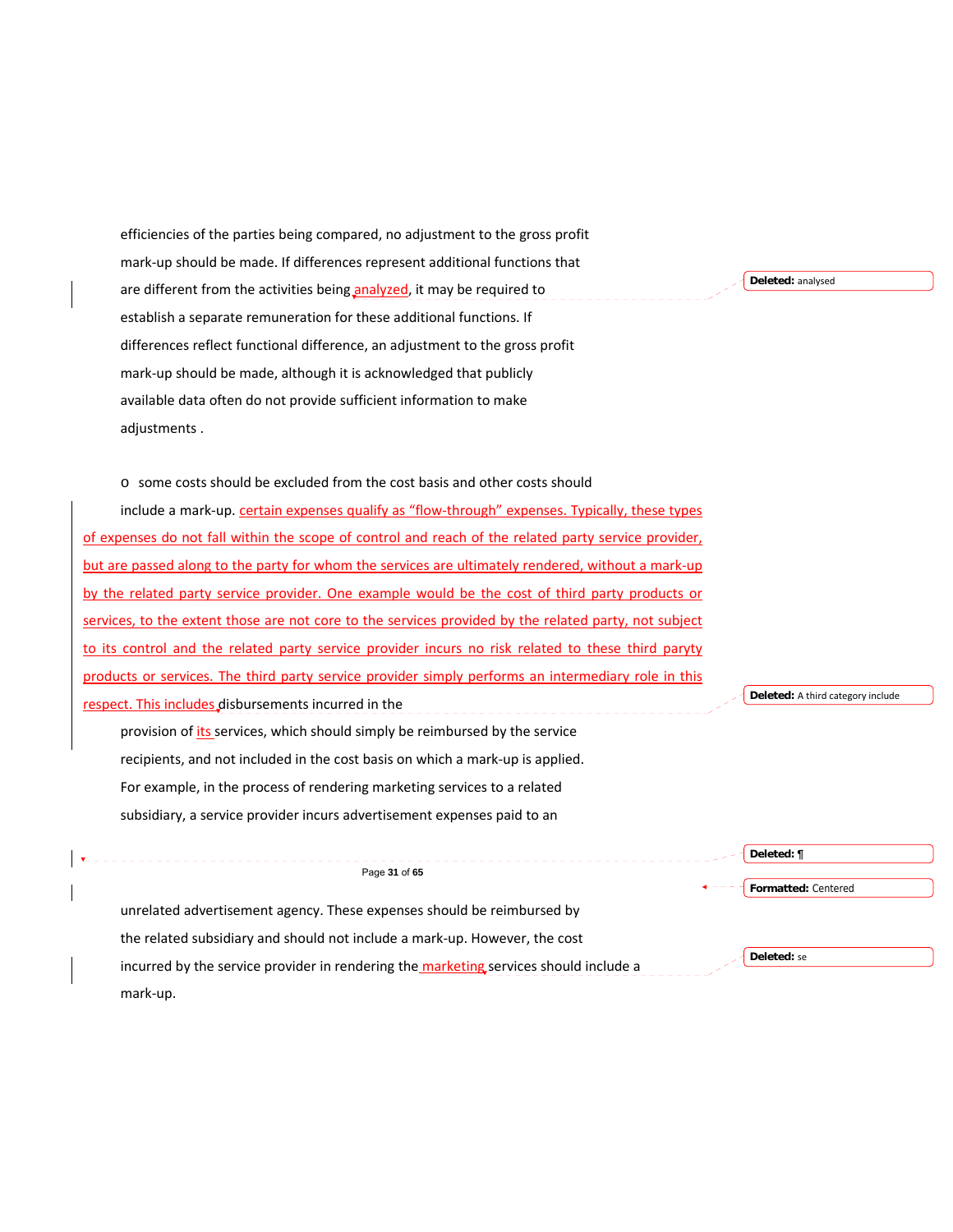o the cost plus method is typically applied on controlled transactions involving a contract manufacturer which does not own product intangibles and obtains instructions from a related customer about the quantity and quality to produce.

A distinction can be made between a contract manufacturer in which the related customer puts raw materials in consignment with the manufacturer ('consignment manufacturer') and a contract manufacturer which purchases the raw materials itself ('turnkey manufacturer'). The raw materials are used to perform manufacturing functions. The consignment manufacturer does not incur inventory risk relating to the raw materials, while the turnkey manufacturer does take title to the raw materials and therefore incurs this risk. The cost plus method is applicable in both cases if the CUP method cannot be applied. However, the cost basis and the mark‐up will be different. The cost basis of the consignment case will include the value added cost of the contract manufacturer. Hence, the mark‐up is applied only to these value added cost. In the turnkey case, the cost basis include the total cost of goods sold (including raw materials) of the contract manufacturer.

The total costs (TC) of the turnkey manufacturer equal the sum of raw material cost (RMC) and value added cost (VAC): TC = RMC + VAC.

#### Page **32** of **65**

The arm's length mark‐up will be equal to: (RMC/TC) \* mark‐up on RMC + (VAC/TC)\* mark‐up on VAC

The mark‐up on VAC will generally be higher than the mark‐up on RMC.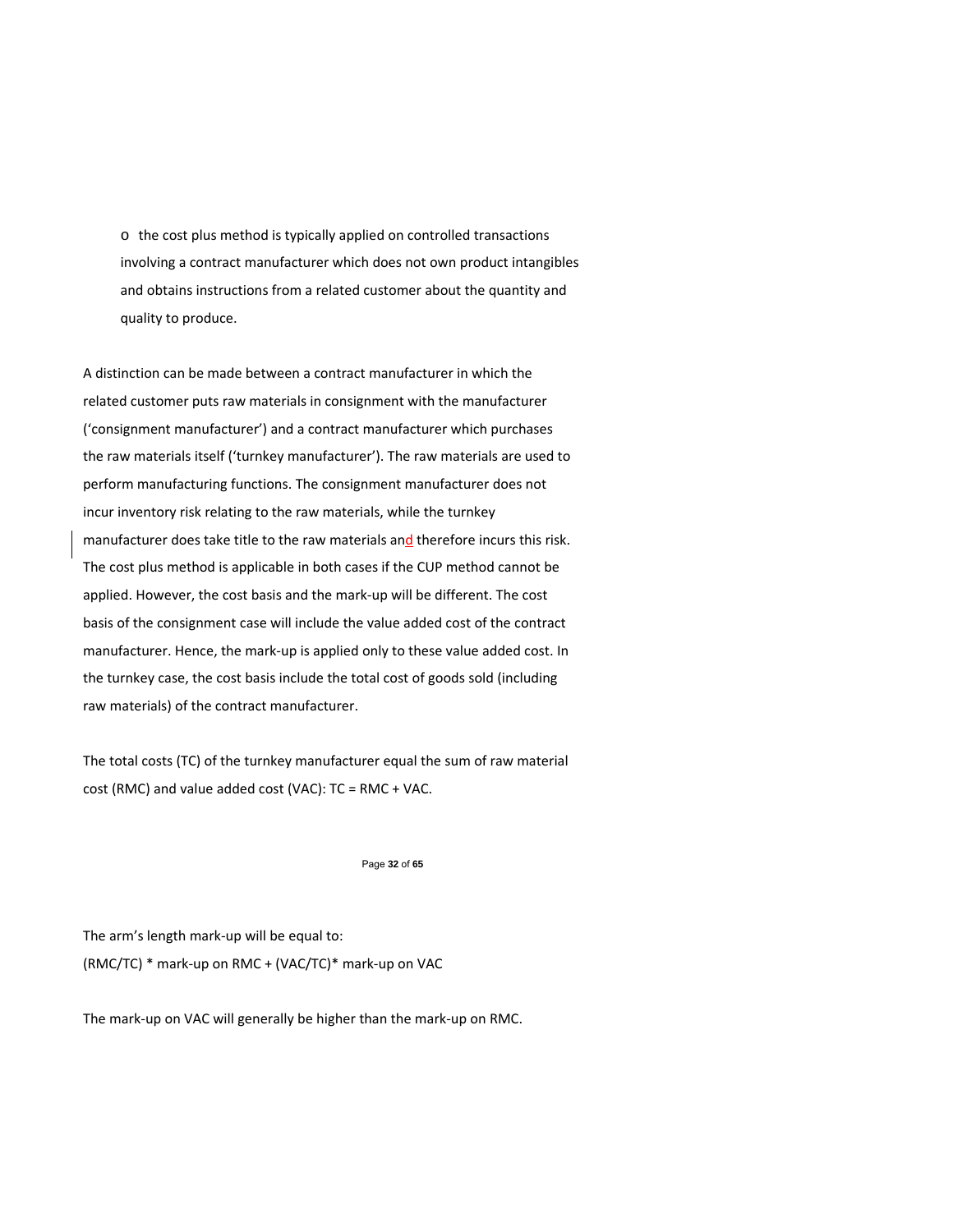The arm's length mark‐up for the consignment manufacturer is equal to the mark‐up on value added cost.

In searching for comparable contract manufacturers when applying the cost plus method, it is important to distinguish among the two types of contract manufacturers as discussed above, because of the difference in cost basis and hence the level of the mark‐up. The mark‐up on total cost of the turnkey manufacturer will generally be lower than the mark‐up of a consignment manufacturer, because the cost basis of the turnkey manufacturer include raw material cost, which generally generate a lower mark‐up than the value added cost.

For example, assume that Associated Enterprise 1 in Figure 3 is a consignment manufacturer, which means that a related party customer places raw materials on consignment with Associated Enterprise 1. A benchmarking study found three independent turnkey manufacturers which purchase raw materials and incur inventory risks with respect to these raw materials. If this difference materially affect the gross profit mark‐up, adjustments should ideally be made on the unadjusted gross profit mark‐ups earned by the three comparable companies. However, in case the determination of the gross profit mark‐up is based on external comparison, it will be very difficult to distinguish between raw material cost and value added cost from the information on cost of goods sold presented in the annual reports of the potentially comparable companies.

#### Page **33** of **65**

As comparable data may not disclose the preferred level of detail, one could also check the proportion of material cost to value added cost.

If the determination of the gross profit mark‐up is based on internal comparison, however, which means that Associated Enterprise 1 is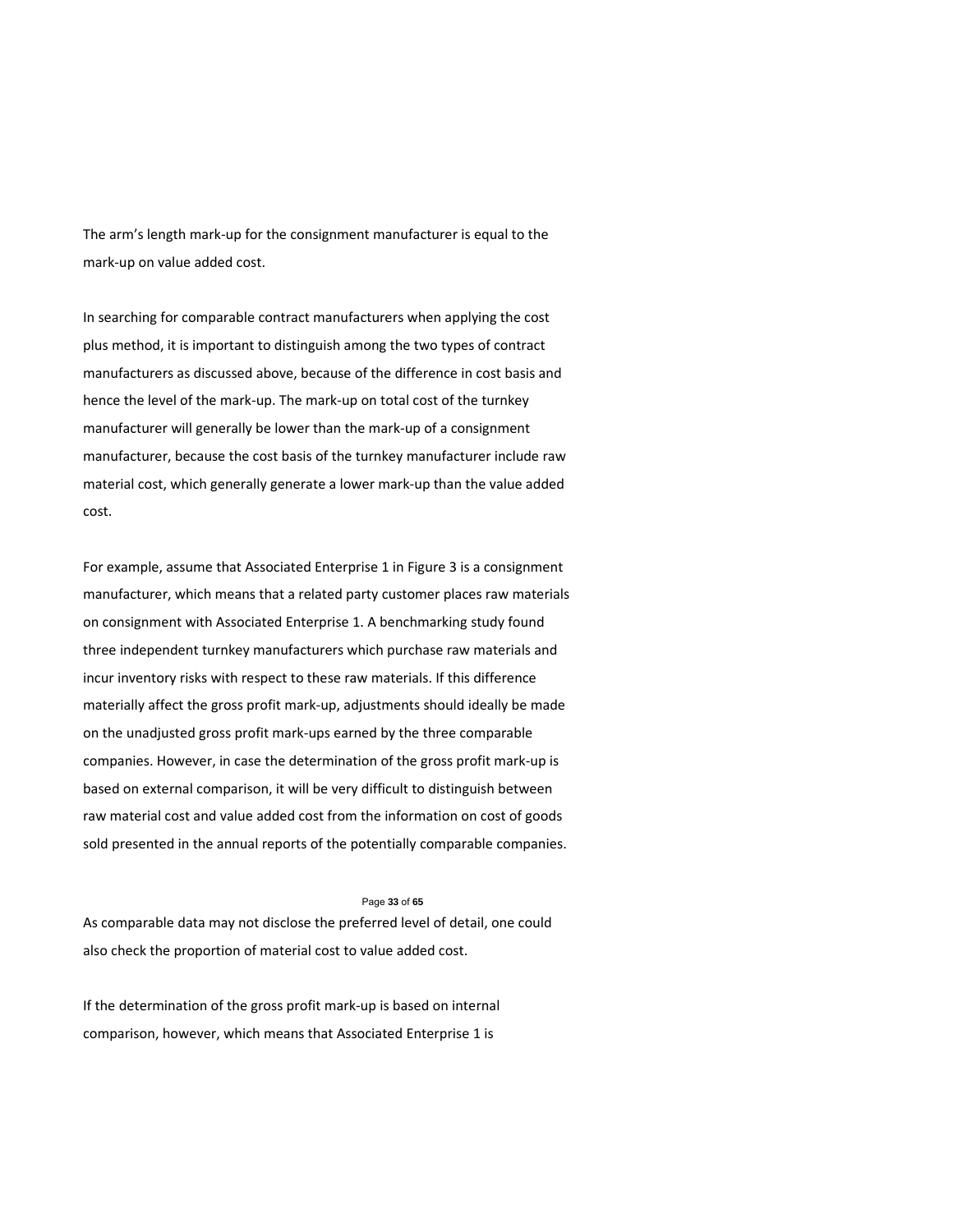engaged in comparable transactions with independent enterprises, then much more information is available to perform the adjustments on the gross profit mark‐ups earned by Associated Enterprise 1 on the uncontrolled transactions.

• accounting consistency is important. Gross profit mark‐ups should be calculated uniformly by the associated enterprise and the independent enterprises.

• historical costs should in principle be ascribed to individual units of production. If costs differ over a period, average costs over the period may be used.

• One discussion regards whether budgeted cost or actual cost should be used in applying the cost plus method. On the one hand using actual costs will better reflect the few risks faced by the contract manufacturer.<sup>4</sup> On the other hand, third parties will usually use budgeted costs in selling products to the market. That is, you will not charge the customer an additional amount at the end of the year if actual costs are higher than budgeted costs. Disbursements on which no mark‐up is applied will often be based on actual costs.

### Page **34** of **65**

• as the costs that may be regarded in using the cost plus method are only those of the manufacturer of the goods or the service provider, a problem may arise with respect to the allocation of some costs between the manufacturer /

l

**Deleted:** d

 $4$  Note that if the contract is based on actual costs, the contractual terms may include incentives or penalties depending on the performance of the contract manufacturer.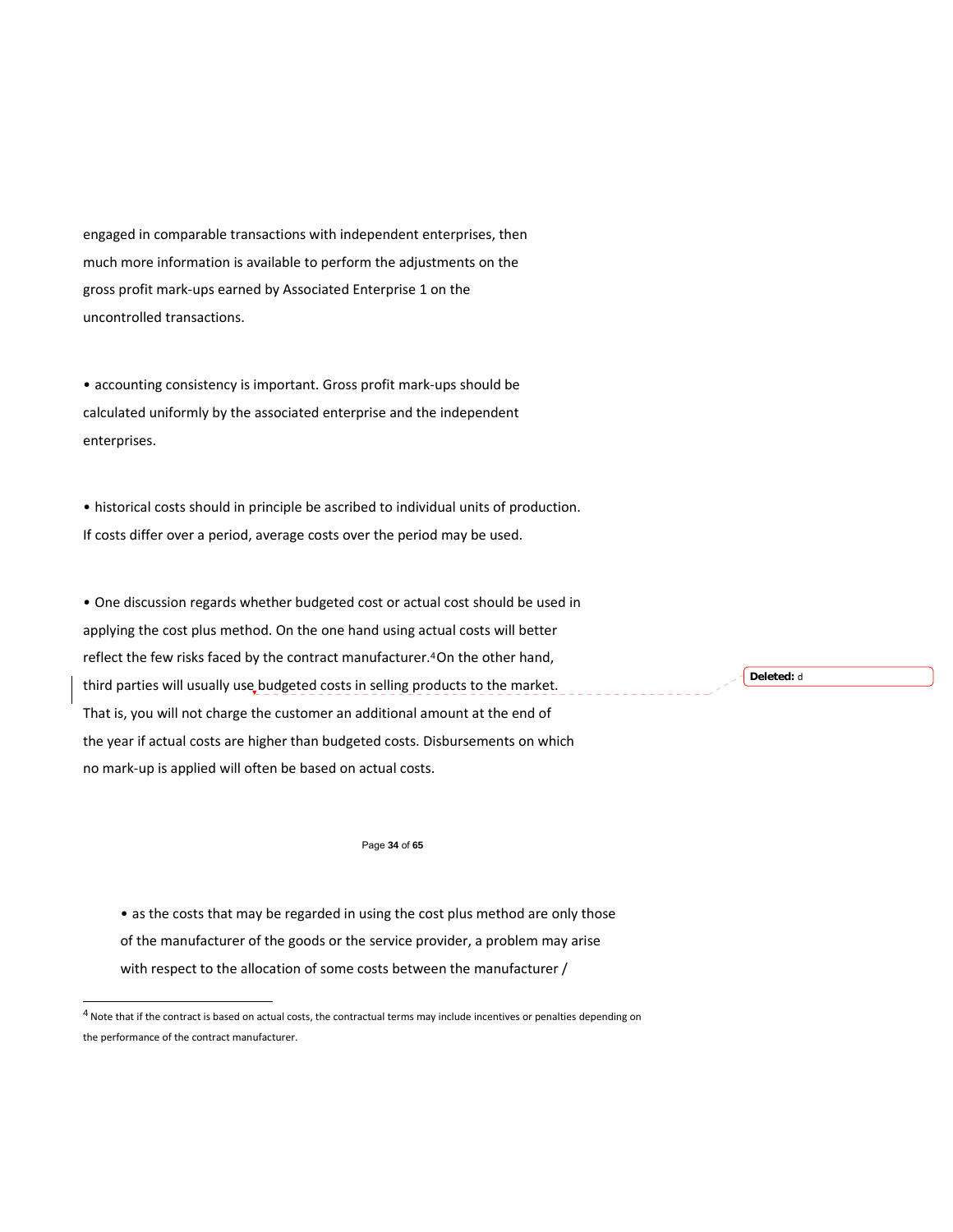service provider and the purchaser of goods/services.

# **2.3.7 Strengths and Weaknesses**

The strengths of the cost plus method include:

- third parties are found that indeed use cost plus method to set prices; and
- it is based on internal costs, the information of which is available to the multinational enterprise.

The weaknesses of the cost plus method include:

- there may be no link between the level of costs and the market price;
- accounting consistency is required between the controlled and uncontrolled transactions;
- it is a one‐sided analysis as the analysis focuses on the related party manufacturer. Hence, the arm's length gross profit mark‐up found may lead to an extreme result for the other related parties involved in the controlled transaction (e.g., operating losses); and
- if method is based on actual costs, there may be no incentive for the manufacturer to control costs.

### **2.3.8 When to Use the Cost Plus Method?**

The cost plus method is typically applied in cases involving the intercompany sale of tangible property where the related party manufacturer performs limited manufacturing functions and incurs low risks, because the level of the costs will then better reflects the value being added and hence the market price. The cost plus method is thus generally used in transactions

#### Page **35** of **65**

involving a contract manufacturer, a toll manufacturer or a low risk assembler which does not own product intangibles and incurs little risks. The related customer involved in the controlled transaction will generally be much more complex than the contract manufacturer in terms of functions performed (e.g., conducting marketing and selling functions, coordination of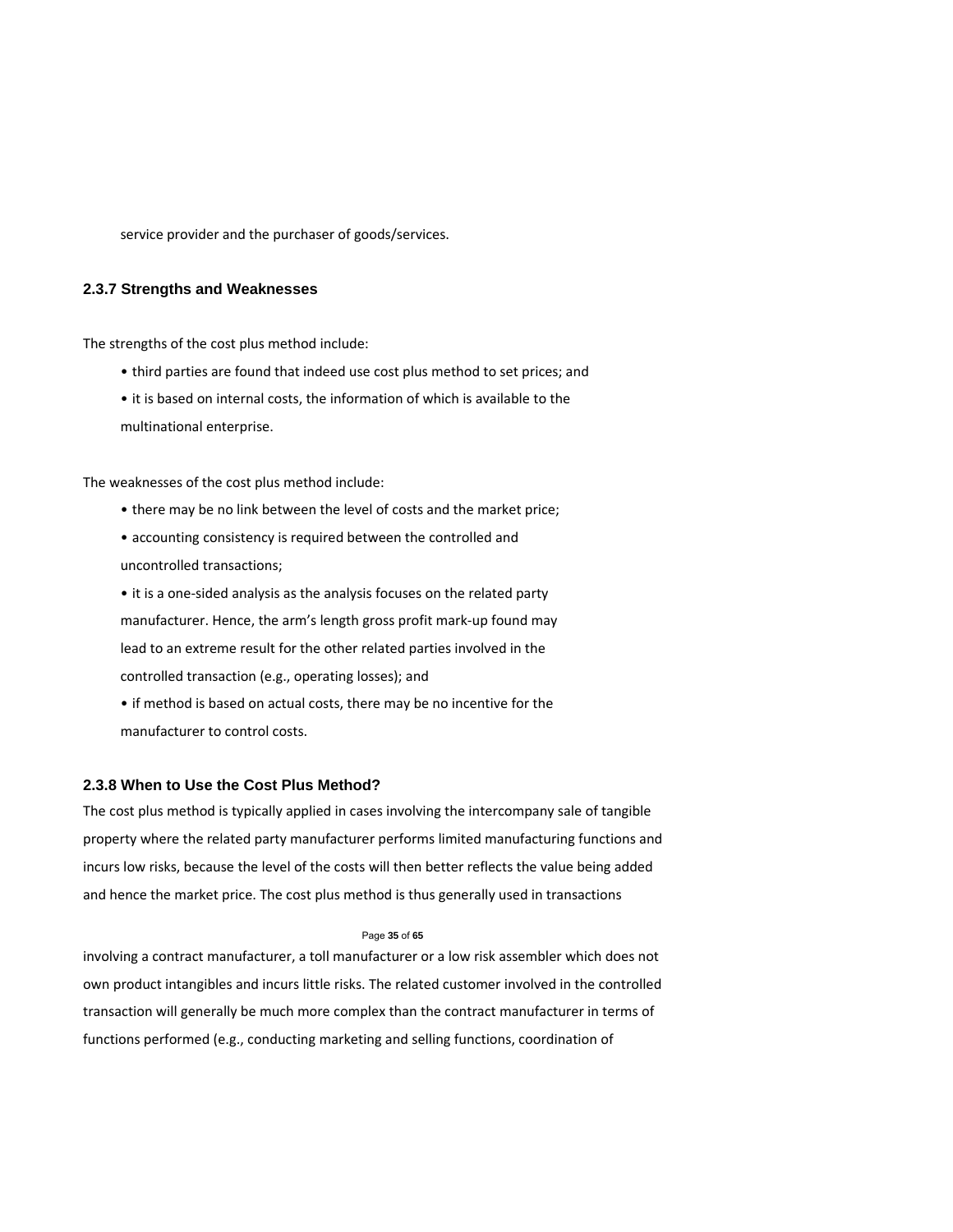production and sales, giving instructions to contract manufacturer about the quantity and quality of production, and purchasing raw materials in some cases), risks incurred (e.g., market risk, credit risk and inventory risk) and assets owned (product intangibles). The contract manufacturer is thus the less complex and as such should be the tested party in the transfer pricing analysis.

The cost plus method is usually not a suitable method to use in transactions involving a fullyfledged manufacturer which owns valuable product intangibles as it will be very difficult to locate independent manufacturers owning comparable product intangibles. That is, it will be hard to establish a profit mark‐up that is required to remunerate the fully‐fledged manufacturer for owning the product intangibles. In a typical transaction structure involving a fully-fledged manufacturer and related sales companies (e.g., commissionaires), the sales companies will normally be the least complex entities involved in the controlled transactions and will therefore be the tested party in the analysis. The resale price method is applied in such cases.

As well as simple manufacturing activities, the cost plus method can also be used in the following cases:<sup>5</sup>

• the intra‐group provision of services (e.g., legal, accounting, information technology, marketing, tax, and management services) if the services can be considered to provide a benefit to the service recipient;

#### Page **36** of **65**

• the provision of contract research services by Associated Enterprise 1 to Associated Enterprise 2. Associated Enterprise 2 incurs the risks that the research activities do not lead to any results. However, it will own the intangible properties developed under the research services rendered by

l

 $^5$  It should be noted that for services, often in practice use is made of the Transactional Net Margin Method as well, with a cost‐based profit level indicator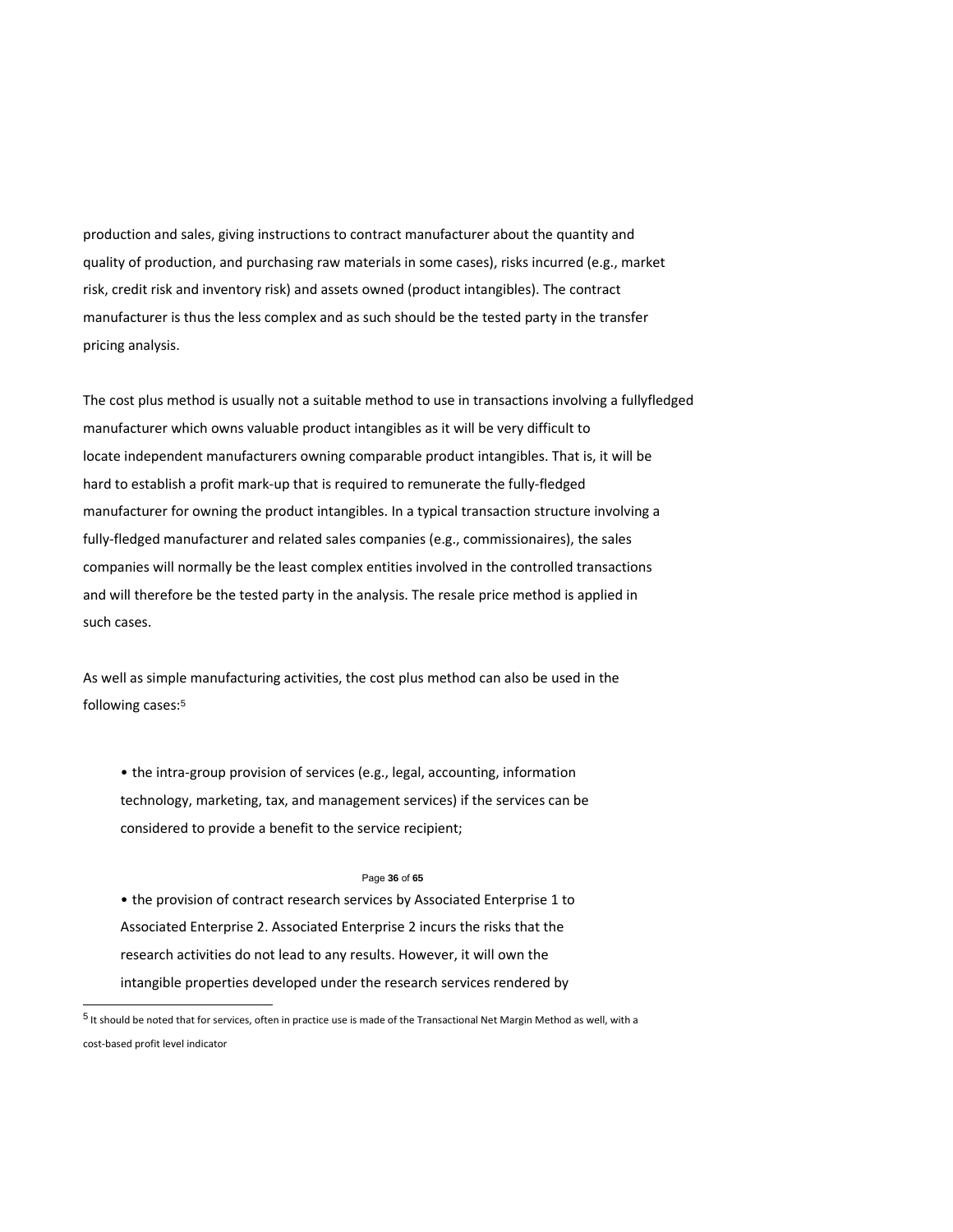Associated Enterprise 1;

• the administration of licenses (i.e. the administration and enforcement of intangible property rights as opposed to the exploitation of these rights).

# *Chapter 5B* ‐ *Transactional Profit Methods*

# **1. Introduction**

This part of the chapter discusses transactional profit methods, which analyze the profits arising from particular controlled transactions, in order to determine whether a transfer price is arm's length. Transactional Profit Methods can be divided into two categories; the Transactional Net Margin Method (TNMM) and the Transactional Profit Split Method (PS)

These methods differ from traditional methods in that the analysis is not necessarily based on particular comparable uncontrolled transactions. Often, the analysis is based on the return realized by various companies engaged in a particular line of business or, as it is more commonly called, a "function" (that is, a series of transactions that are appropriate to be aggregated). Typically, these methods are applied when one or more of the associated enterprises uses valuable intangible assets (such as technology intangibles) in transactions with other associated enterprises and the appropriate return for the use of the intangible asset must be determined.

Page **37** of **65** 

**Deleted:** analyse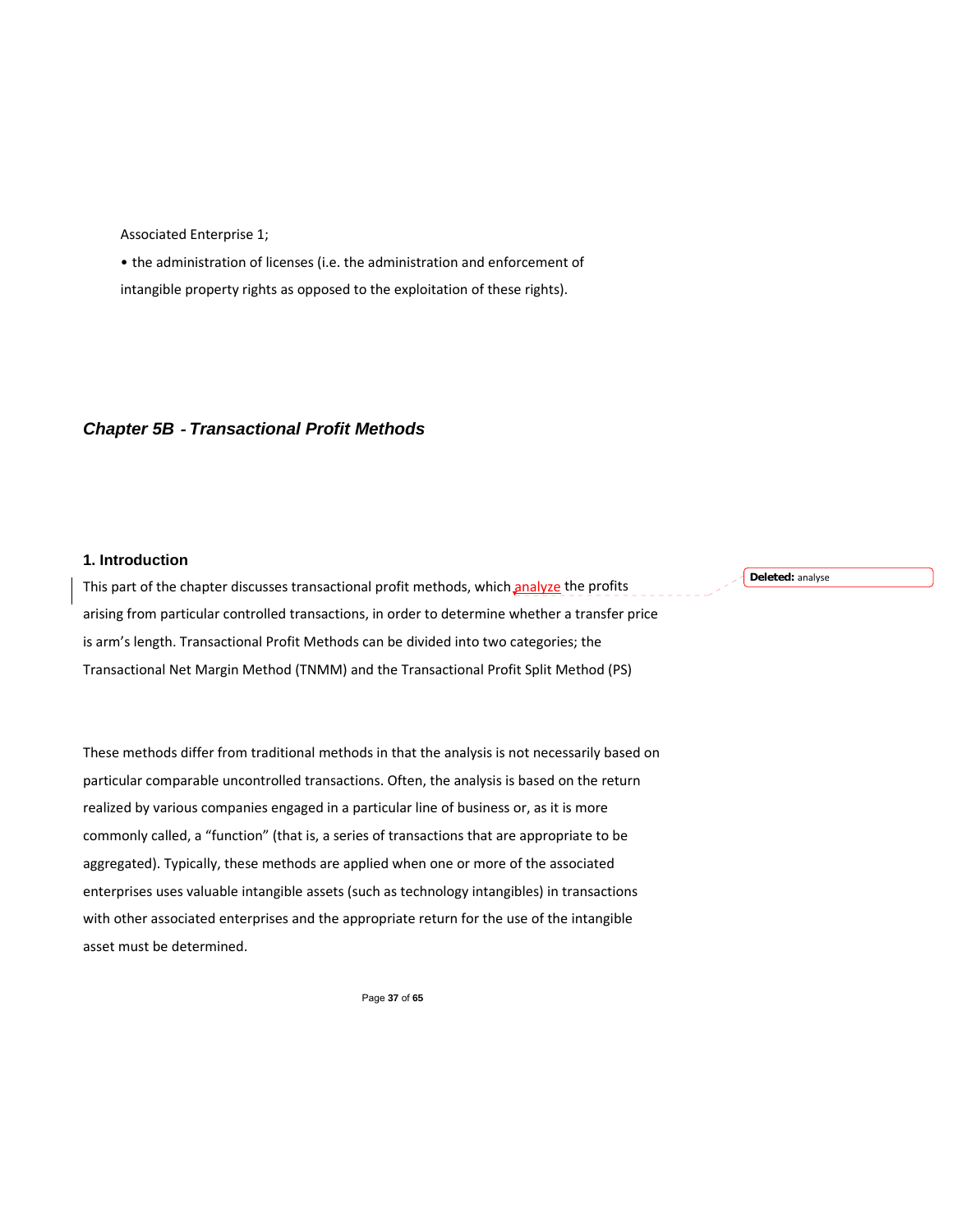Although it is rare that enterprises use transactional profit methods to actually determine their prices, the profit resulting from a controlled transaction might be quite a good signal to establish whether a special condition affected this transaction and reduces it to a transaction that is not at arm's length. It should be acknowledged that where the complexities of real life business put practical difficulties in the way of the application of the traditional transaction methods addressed in the previous chapter, transactional profit methods may prove to be a good solution.

Transactional profit methods and particularly the transactional net margin method are also commonly used by taxpayers for practical reasons. The transactional net margin method often provides a useful check on accuracy/ reasonableness of the traditional transaction methods or is used to supplement these methods. It is also easier to find comparables in applying the transactional net margin method.

# **2. Transactional Net Margin Method**

l

## **2.1.1 Definition and Choice of Tested Party**

The TNMM 'examines the net profit margin<sub>6</sub> relative to an appropriate base (e.g., costs, sales, assets) that a taxpayer realizes from a controlled transaction (or transactions that are appropriate to be aggregated). The profit margin indicators are discussed in paragraph 2.3 below.

The TNMM compares the net profit margin<sup>6</sup> (relative to an appropriate base) that the tested party earns in the controlled transactions to the same net profit margins earned by the tested party in comparable uncontrolled transactions or alternatively, by independent comparable

 $<sup>6</sup>$  For example, return on total costs, return on assets, and operating profit to net sales ratio.</sup>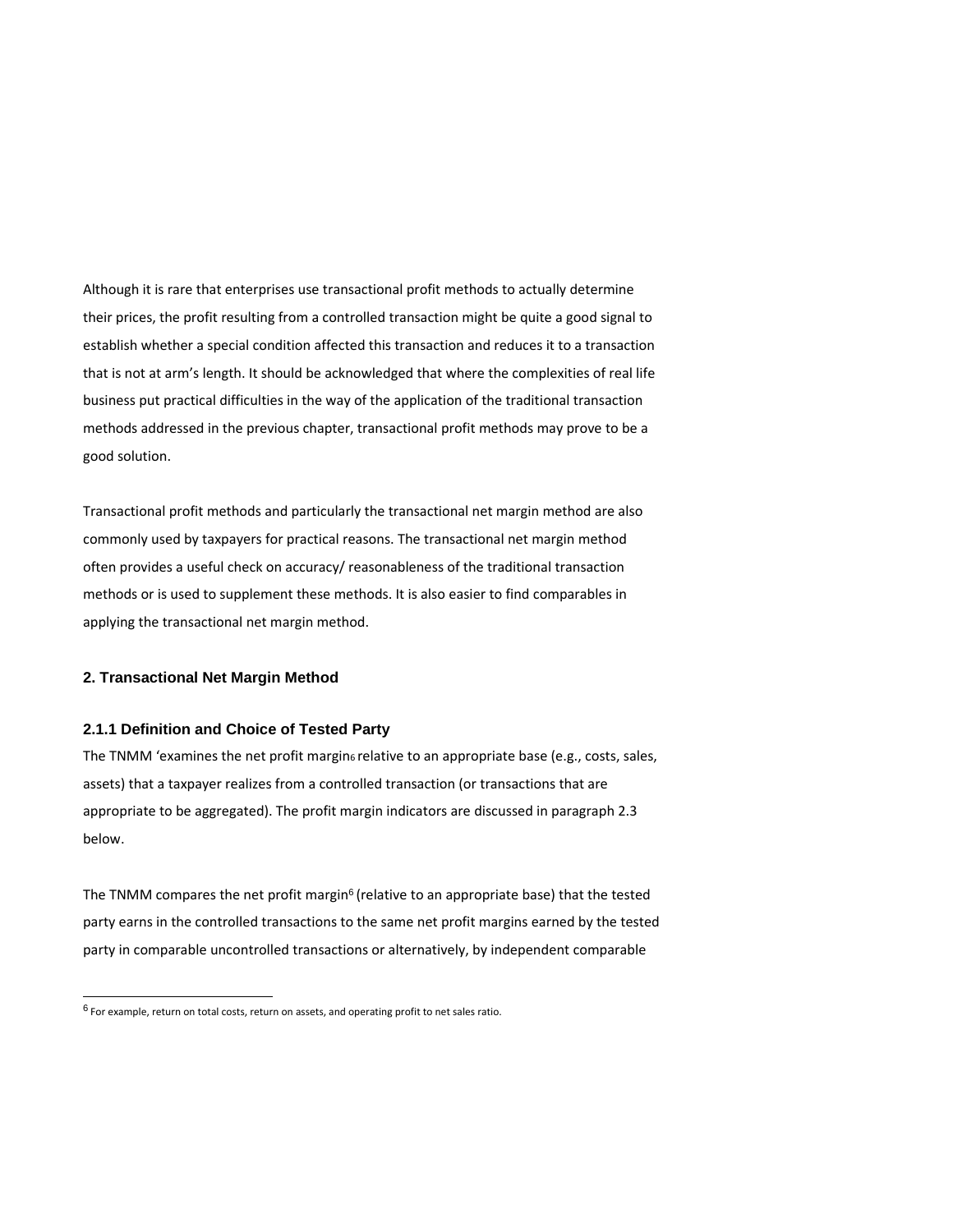### Page **38** of **65**

companies. As such, the TNMM is *a more indirect method* than the cost plus / resale price method that compares gross margins. It is also a much more indirect method than the CUP method that compares prices, because it uses net profit margins to determine (arm's length) prices. One should bear in mind that many factors may affect net profit margins, but may have nothing to do with transfer pricing.

The TNMM is used to analyze transfer pricing issues involving tangible property, intangible property or services. However, it is more typically applied when one of the associated enterprises employs intangible assets, the appropriate return to which cannot be determined directly. In such a case, the arm's length compensation of the associated enterprise(s) not employing the intangible asset is determined by determining the margin realized by enterprises engaged in a like function with unrelated parties. The remaining return is consequently left to the associated enterprise controlling the intangible asset; the return to the intangible asset is, in practice, a "residual category" being the return left over after other functions have been appropriately compensated at arm's length

This implies that the TNMM is applied to the least complex of the related parties involved in the controlled transaction. The tested party should not own valuable intangible property. This approach has the added benefit of resulting in, because generally more comparable data will then being in existence and fewer adjustments will being required to account for differences in functions and risks between the controlled and uncontrolled transactions. In addition, the tested party should not own valuable intangible property. This, by the way, is also the reason why it is recommended to select the least complex entity for the application of the cost plus method or resale price method.

The application of the TNMM is similar to the application of the cost plus method or the resale price method, but the TNMM involves comparison of net profit margins. Figure 1 and the rest of this section will further illustrate this distinction.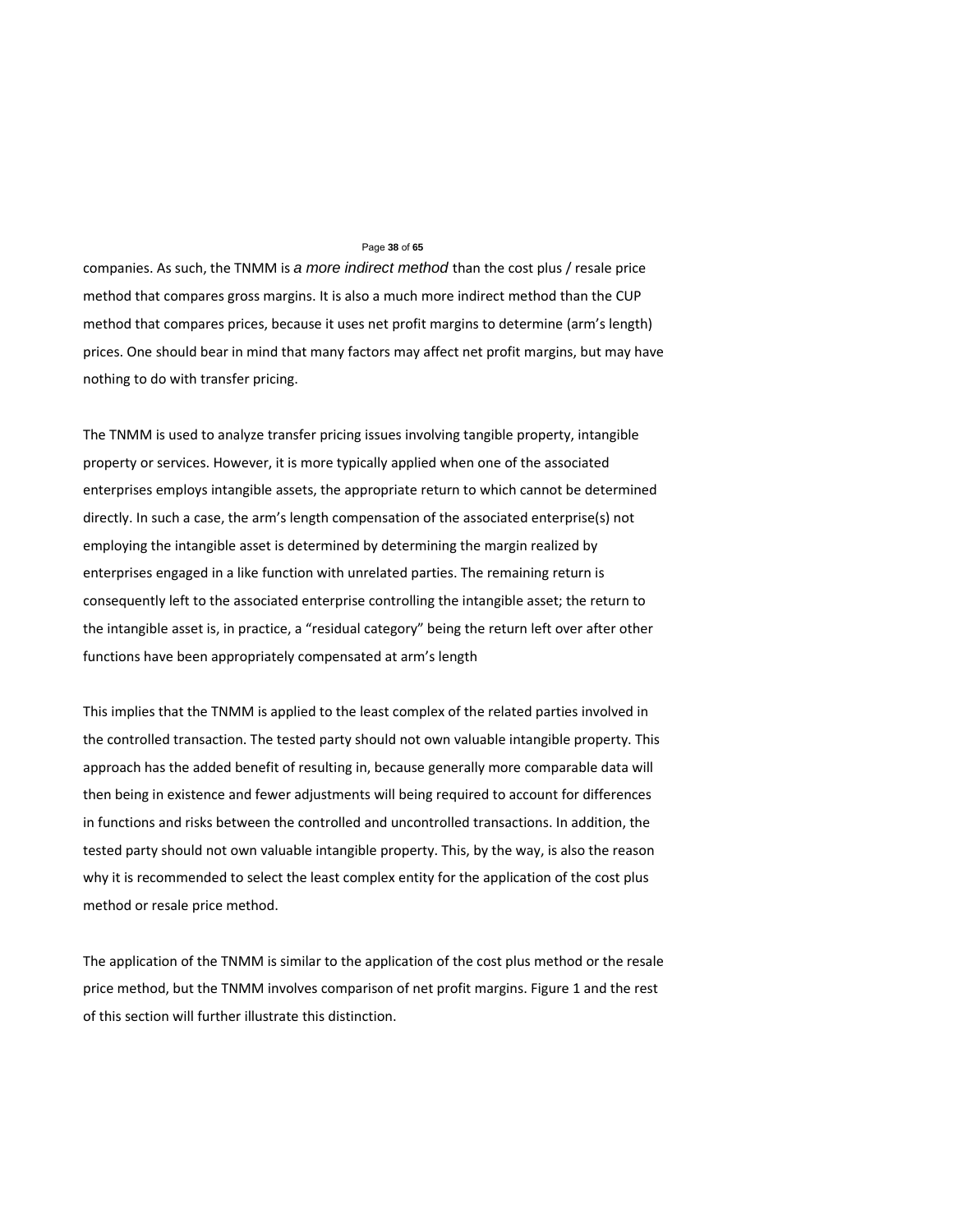# Page **39** of **65 Figure 1: Transactional Net Margin Method**

**Associated Enterprise 1 Associated Enterprise 2 Unrelated Party Tested Party?**  *Least Complex*  **Price is Given** 

> Given price = **\$10,000**  Cost of goods sold  $= $ ?$ Gross Profit  $= $ ?$ Operating Expenses = **\$2,000**  Net Profit (5 % of Price) = \$500 *Comparable*

Associated Enterprise 1, a car manufacturer in country 1, sells cars to Associated Enterprise 2 which resells the cars to the Independent Enterprise, a car dealer in country 2. Based on these facts, Associated Enterprise 1 is likely to be the more complex party, controlling a variety of technology and operating intangibles. The CUP method would compare the price charged in the controlled transaction between Associated Enterprise 1 and Associated Enterprise 2 with the price charged in comparable uncontrolled transactions. If the CUP method cannot be applied, the next methods to consider are the cost plus and the resale price methods.

The resale price method will be considered if Associated Enterprise 1 owns valuable intangible property. Under the resale price method, the sales company, the least complex of the two entities involved in the controlled transaction, will be the tested party. The analysis would entail a search for distributors which perform functions and incur risks comparable to those of Associated Enterprise 2.

Sometimes, it may be better to choose the TNMM. If, for example, there is different reporting of the cost of goods sold and operating expenses for the tested party and the comparable distributors, so that the gross profit margins reported are not comparable and reliable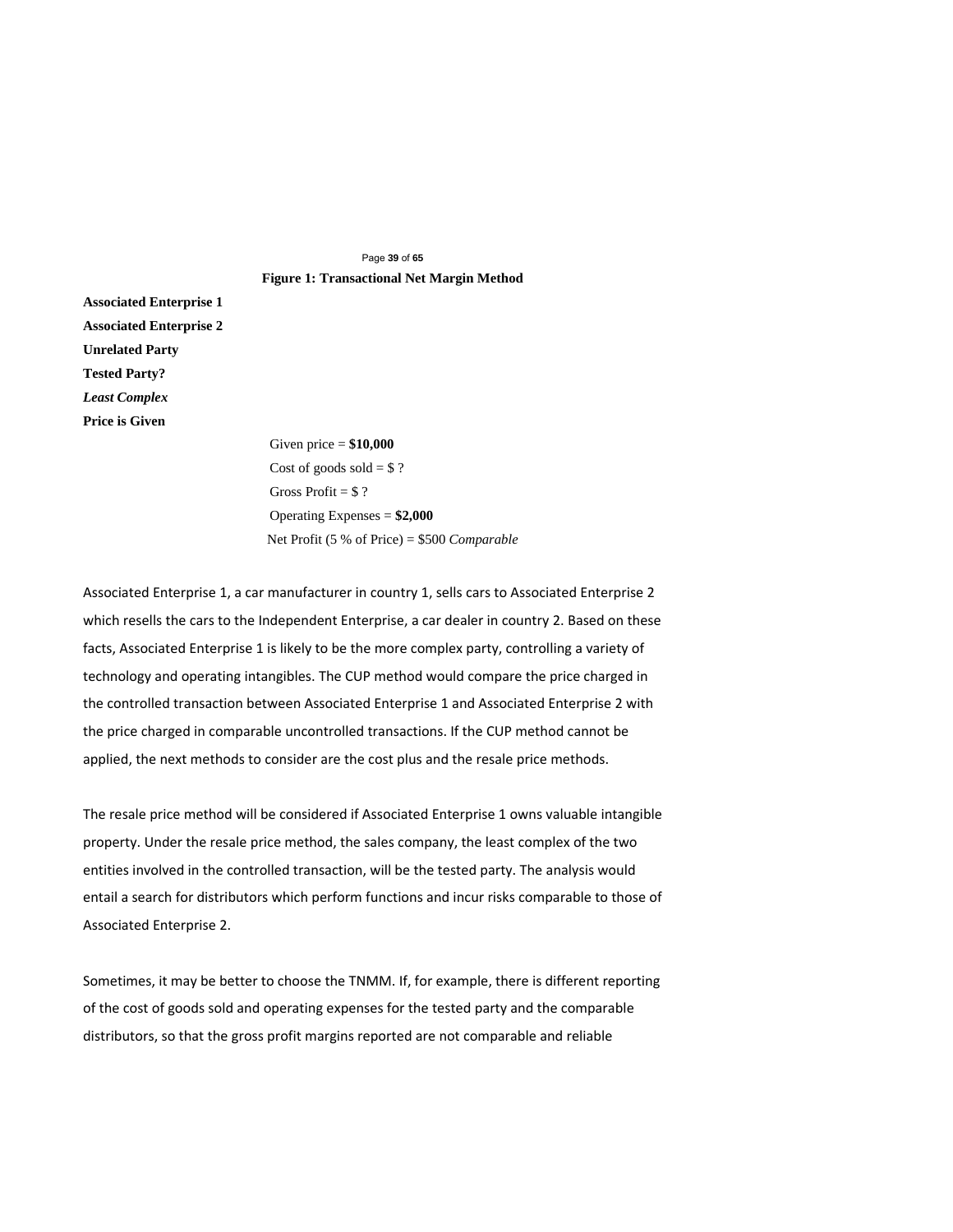#### Page 40 of **65**

adjustments cannot be made, the resale price method may be relatively unreliable. However, this type of accounting inconsistency will not affect the reliability of the TNMM, as this method examines net profit margins instead of gross profit margins.

Also, as further discussed in section 2.3.2 below, the ability to use profit level indicators to compare "functions" rather than "transactions" can be a significant practical benefit of using TNMM.

Similar to the resale price method, the application of the TNMM would entail analysis of the least complex party – the distributor. Consequently, analysis would entail a search for comparable distributors taking into account the comparability standard of this method. An application of the TNMM focusing on the related party manufacturer as the tested party would be the situation in which Associated Enterprise 1 is a contract manufacturer. In such a case, the contract manufacturer will typically be the least complex entity as MNEs often separate the ownership of valuable technology intangibles from the manufacturing function. The cost plus method would normally be considered if the CUP method cannot be applied. However, due to the accounting inconsistency mentioned above, it may be appropriate to apply the TNMM using a financial ratio based on net profit margin that is appropriate for a manufacturer (e.g., return on total costs).

### **2.2 Mechanism of TNMM**

How should one determine the transfer price based on the application of the TNMM? The mechanism of the TNMM is generally consistent with the mechanisms of the resale price and cost plus methods as can be seen in the following examples.

# **2.2.1 Related party distributor**

In applying the resale price method to establish an arm's length transfer price, the market price of products resold by the related party distributor to unrelated customers (i.e. sales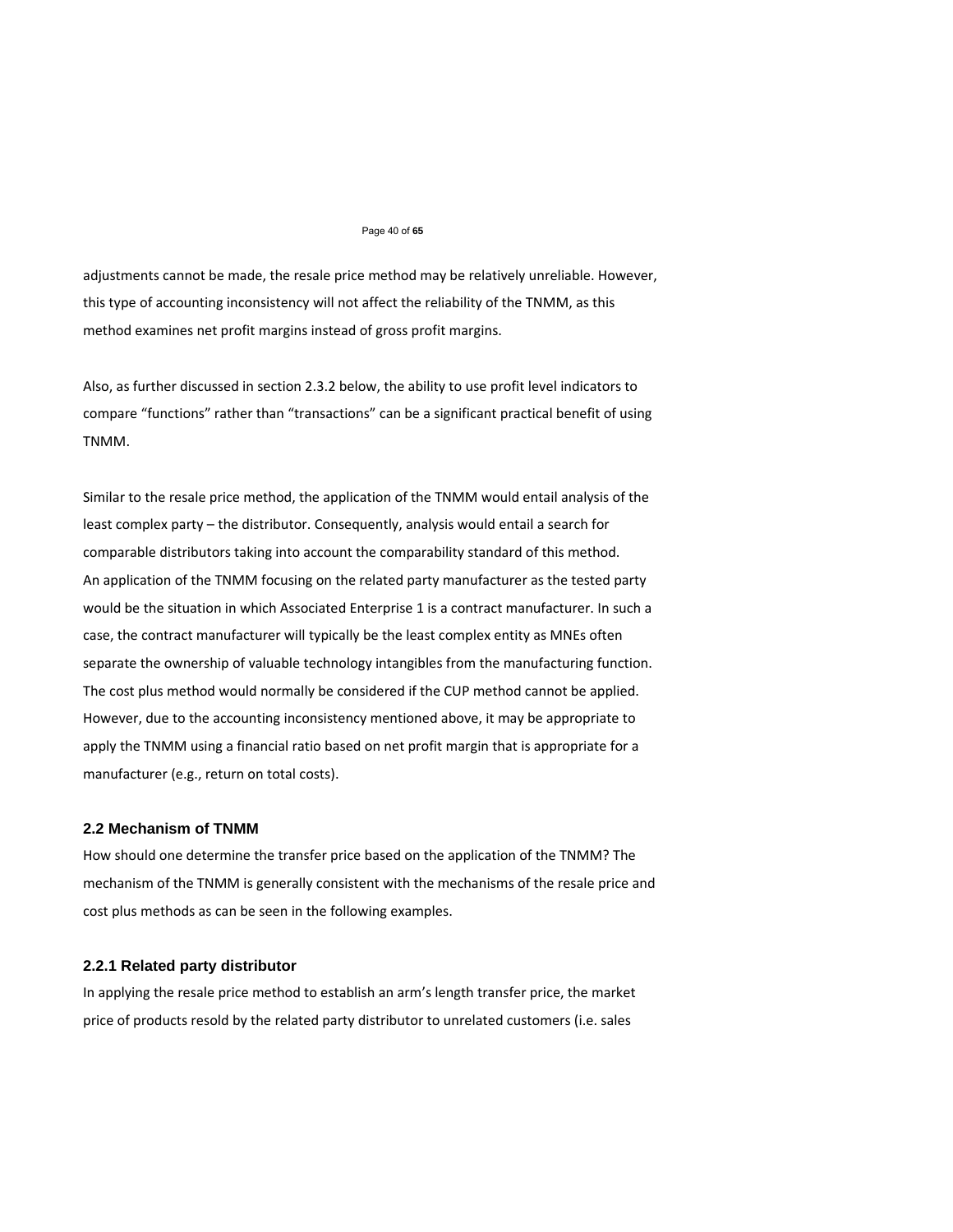### Page **41** of **65**

price) is known, while the arm's length gross profit margin is determined based on a benchmarking analysis. The transfer price or cost of goods sold of the related party distributor is the unknown variable.

Assuming a resale price of \$10,000 and a gross profit margin of 25%, the transfer price amounts to \$7,500:

# **Table 1: Mechanism of Resale Price Method<sup>7</sup>**

Initially Benchmarking analysis Resale price **\$10,000 \$10,000**  Cost of goods sold \$ ? \$ 7,500 Gross profit \$ ? \$ 2,500 (25% of resale price)

The determination of an arm's length transfer price based on the TNMM is more or less similar. The main difference with a gross margin analysis is that operating expenses are considered in calculating back to a transfer price. In applying the TNMM on the tested party distributor, the resale price and the operating expenses of the related party distributor are known, while the arm's length net profit margin (i.e. net profit to sales ratio)<sup>8</sup> is found on the basis of a benchmarking analysis. The cost of goods sold and the gross profit are the unknown variables.

Page **42** of **65** 

 $^7$  For purposes of completeness, it should be noted that the listed margin is provided solely as an example and is not based on an actual benchmark or comparability search.

 $8$  Net profit equals operating profit before interest and taxes.

l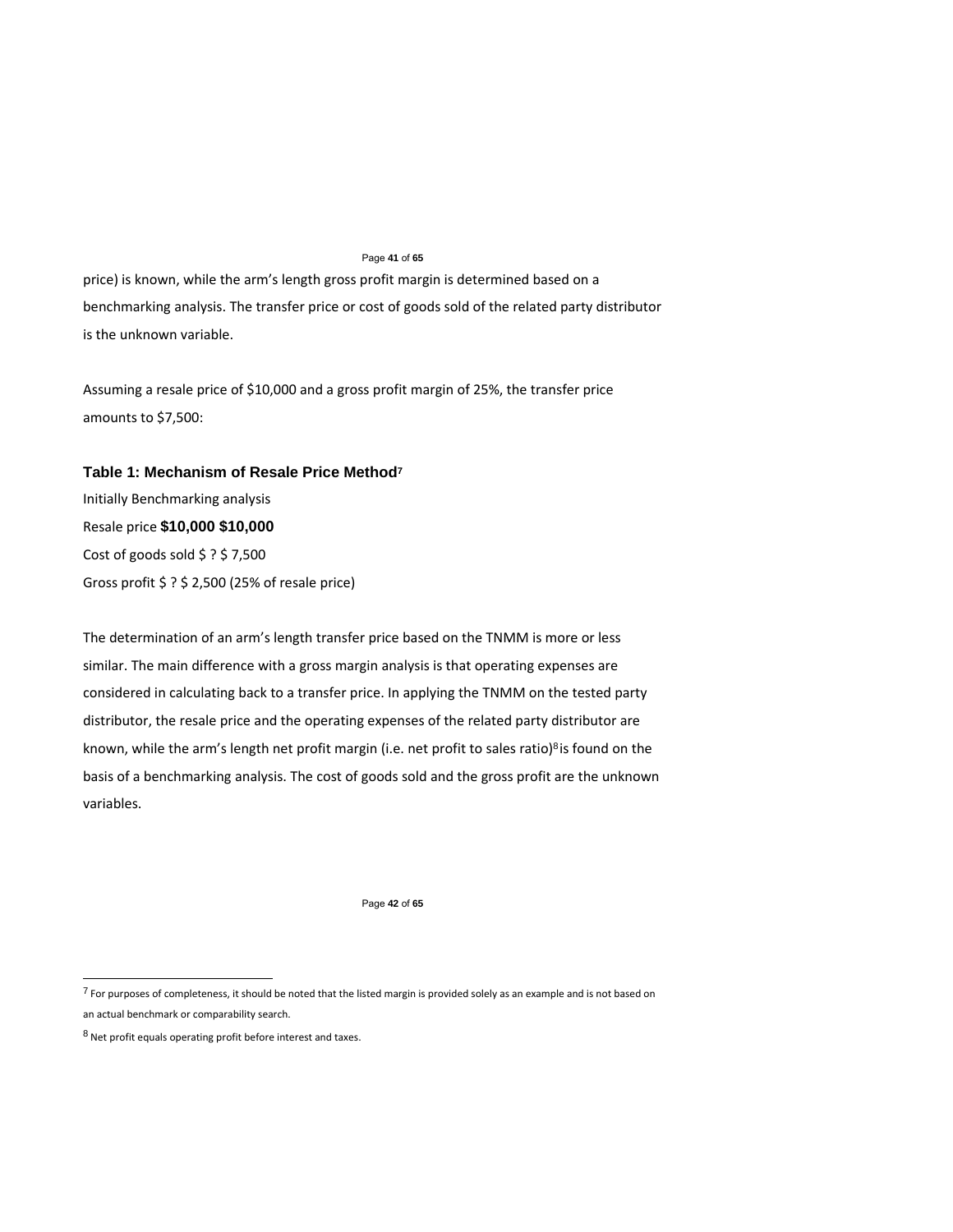Assuming a resale price of \$10,000, operating expenses of \$2,000 and an arm's length net profit margin of 5%, the transfer price of \$7,500 is determined by working backwards using the available information:

# **Table 2: Mechanism of TNMM applied on Related Party Distributor**

Initially Benchmarking analysis Resale price \$**10,000** \$**10,000**  Cost of goods sold \$ ? \$7,500 Gross profit \$ ? \$2,500 Operating expenses \$**2,000** \$**2,000**  Operating profit \$ ? \$500 (5% of resale price)

# **2.2.2 Related party manufacturer**

In applying the cost plus method to establish an arm's length transfer price, the cost of goods sold of the related party manufacturer is known. The arm's length gross profit mark‐up is based on a benchmarking analysis. The transfer price or sales revenue of the related party manufacturer is the unknown variable. Assuming cost of goods sold of \$5,000 and a gross profit mark‐up of 50%, the transfer price

amounts to \$7,500:

Page **43** of **65**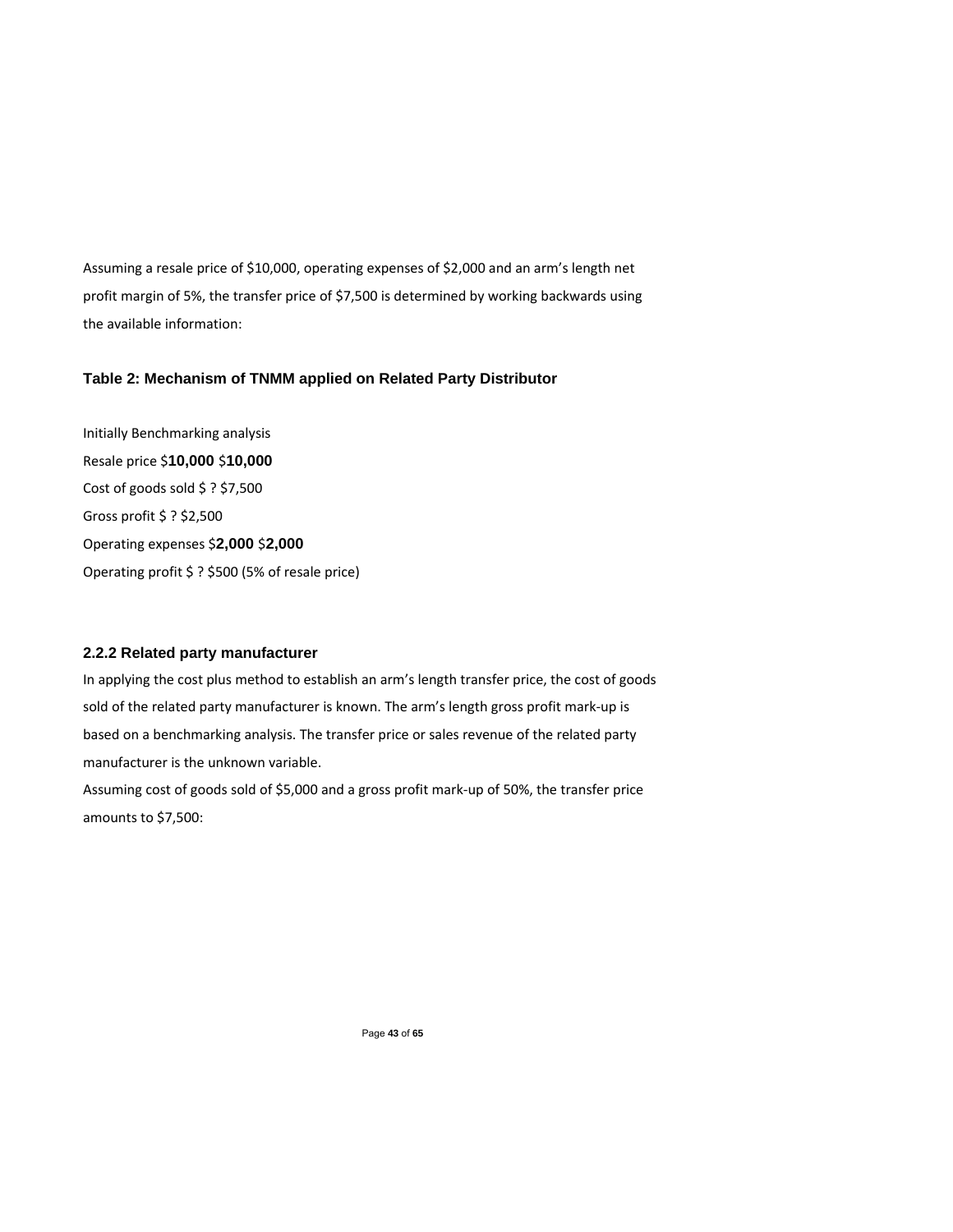# **Table 3: Mechanism of Cost Plus Method**

Initially Benchmarking analysis Sales price \$ ? \$7,500 cost of goods sold \$**5,000** \$**5,000**  Gross profit \$ ? \$2,500 (50% of cost of goods sold)

In applying the TNMM to the tested party manufacturer instead of the cost plus method, the cost of goods sold and the operating expenses of the related party manufacturer are known. A benchmarking analysis will determine the arm's length net profit of the related party manufacturer using a profit level indicator such as the ratio of net profit to total cost. The sales price and the gross profit are the unknown variables. Assuming cost of goods sold of \$5,000, operating expenses of \$1,000 and an arm's length net profit to total cost ratio of 25%, the transfer price amounts to \$7,500 by Table 4 illustrates that working backwards using the available information leads to the determination that the sales price is \$7,500.

# **Table 4: Mechanism of TNMM applied on Related Party Manufacturer**

Initially Benchmarking analysis Resale price \$ ? \$7,500 cost of goods sold \$5,000 \$5,000 Gross profit \$ ? \$2,500 Operating expenses \$**1,000** \$**1,000**  Operating profit \$ ? \$1,500 (25% of total cost)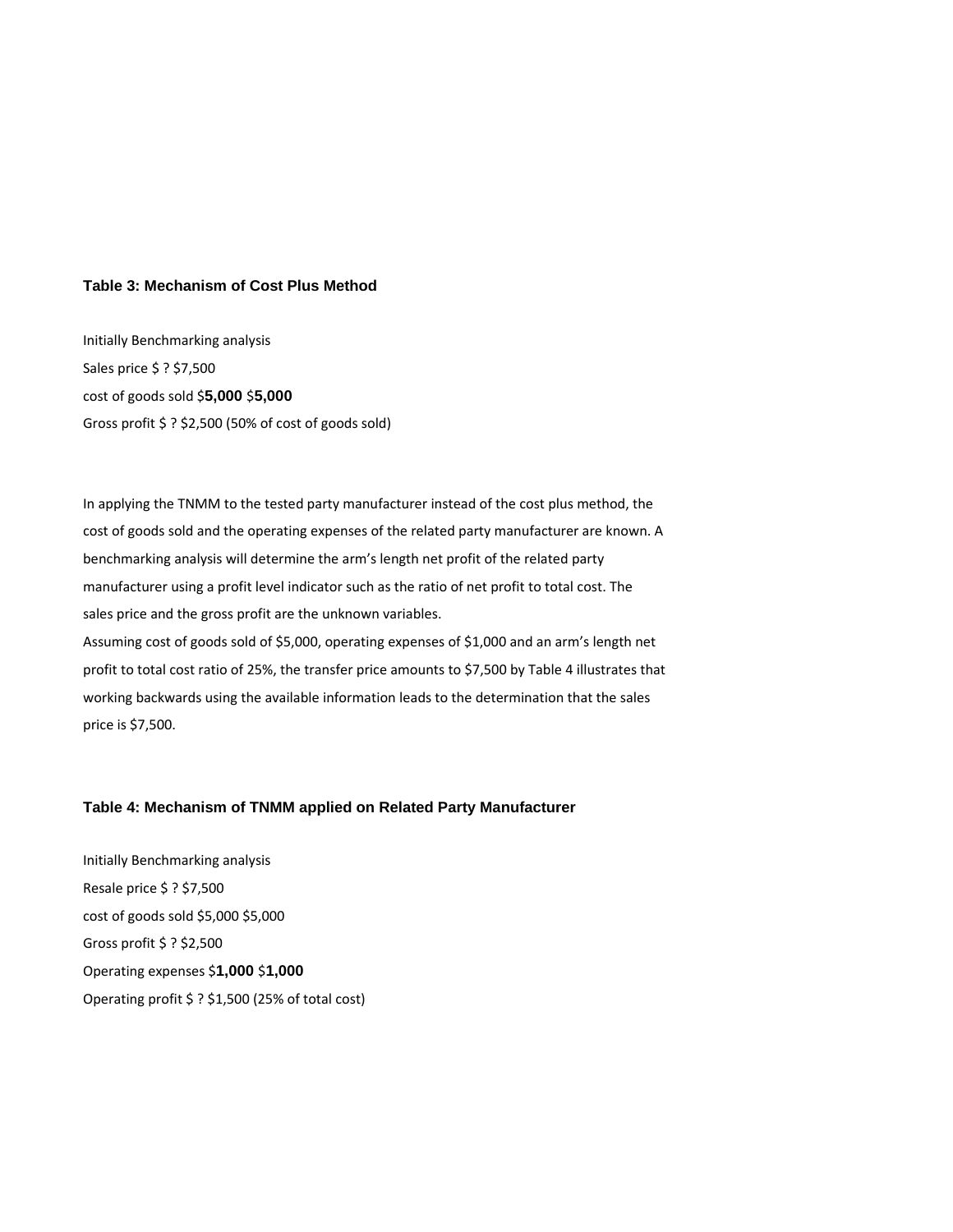### Page **44** of **65**

# **2.3 Arm's Length Net Profit Margin**

# **2.3.1 Definition of Net Profit Margin**

In comparison with the resale price and cost plus methods, several profit level indicators (PLIs) are allowed under the TNMM, which are typically based on either gross profit or operating profit. More specifically, the PLI will be the gross or operating profit relative to an appropriate base (e.g., costs, sales and assets). With the help of "profit level indicators", the net profitability of the controlled transaction is compared to the net profitability of the uncontrolled transactions.

Gross profit" means total sales minus the cost of sales. Thus, it takes into account only direct expenses.

"Operating profit" or "operating income" basically equals the income ‐ net of direct and indirect expenses but before deduction for interest and taxes ‐ of a company. "Operating profit" is a better term than "net profit", because net profit is also used to represent the profit of a company after interest and taxes have been subtracted. Furthermore, the term "operating profit" indicates better that only profits resulting from operating activities are relevant for transfer pricing purposes. "

A PLI is a measure of a company's profitability that is used to compare comparables with the tested party A PLI may express profitability in relation to (i) sales, (ii) costs or expenses, or (iii) assets.

Page **45** of **65**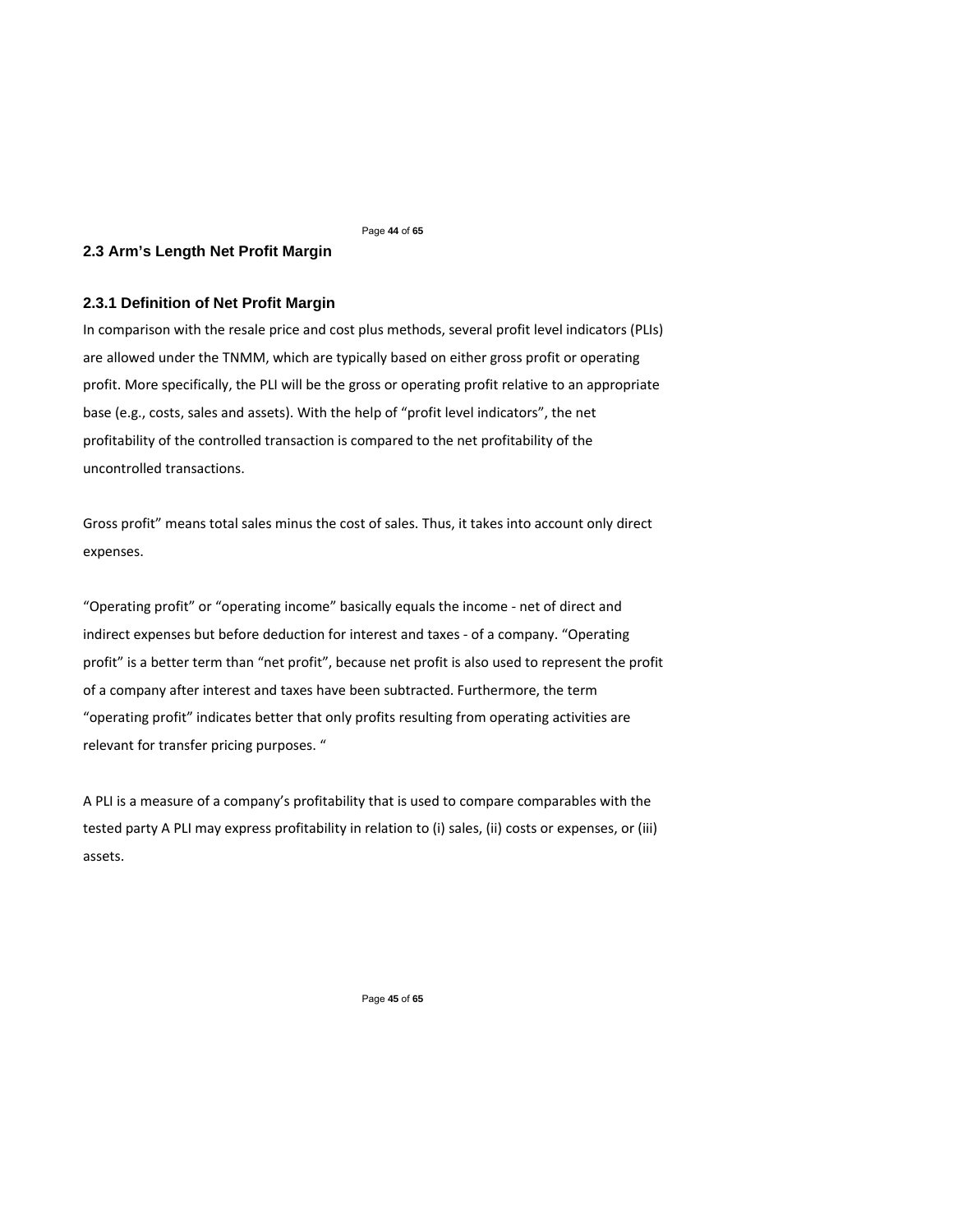# **Table 5: Overview of various profit level indicators:**

Table 5: Overview of various profit level indicators:

| return on assets (ROA)               | operating profit divided by the operating assets<br>(normally, only tangible assets)                                            |
|--------------------------------------|---------------------------------------------------------------------------------------------------------------------------------|
| return on capital employed<br>(ROCE) | operating profit divided by capital employed which<br>usually computes as the total assets minus cash and<br><b>investments</b> |
| operating margin (OM)                | operating profit divided by sales                                                                                               |
| gross margin (GM)                    | gross profit divided by sales                                                                                                   |
| return on total cost (ROTC)          | operating profit divided by total costs                                                                                         |
| return on cost of goods sold         | gross profit divided by cost of goods sold                                                                                      |
| <b>Berry Ratio</b>                   | gross profit divided by operating expenses                                                                                      |

Although all the above PLIs are possible, the three PLIs of (i) return on capital employed (ROCE) (ii) operating margin (OM) and, (iii) Berry Ratio are most used in practice. [Suggested addition in comments made: An OM is typically used for distribution activities, a Berry ratio is

Although all the above PLIs are possible, the three PLIs of (i) return on capital employed (ROCE) (ii) operating margin (OM) and, (iii) Berry Ratio are most used in practice. An OM is typically used for marketing, sales and distribution activities, a Berry ratio is typically used for service of distribution activities, whereas full cost plus, ROCE or ROA are typically used for manufacturing activities <u>. . . . . . . . . . . . . . . .</u>

**Formatted:** Font: Not Italic **Formatted:** Font: Not Italic **Deleted:** *[Suggested¶ addition in comments made:*  **Deleted:** ]

The two PLIs of the ROA and ROCE divide operating profit by a balance sheet figure. The PLIs are based on assets actively employed in the business. Such tangible assets consist of all assets, minus investments (e.g., in subsidiaries), minus cash and cash equivalents beyond the amount needed for working capital, and, for ROA, minus intangible assets such as goodwill.

This type of PLI may be most reliable if the tangible operating assets have a high correlation to profitability. For example, a manufacturer's operating assets such as property, plant, and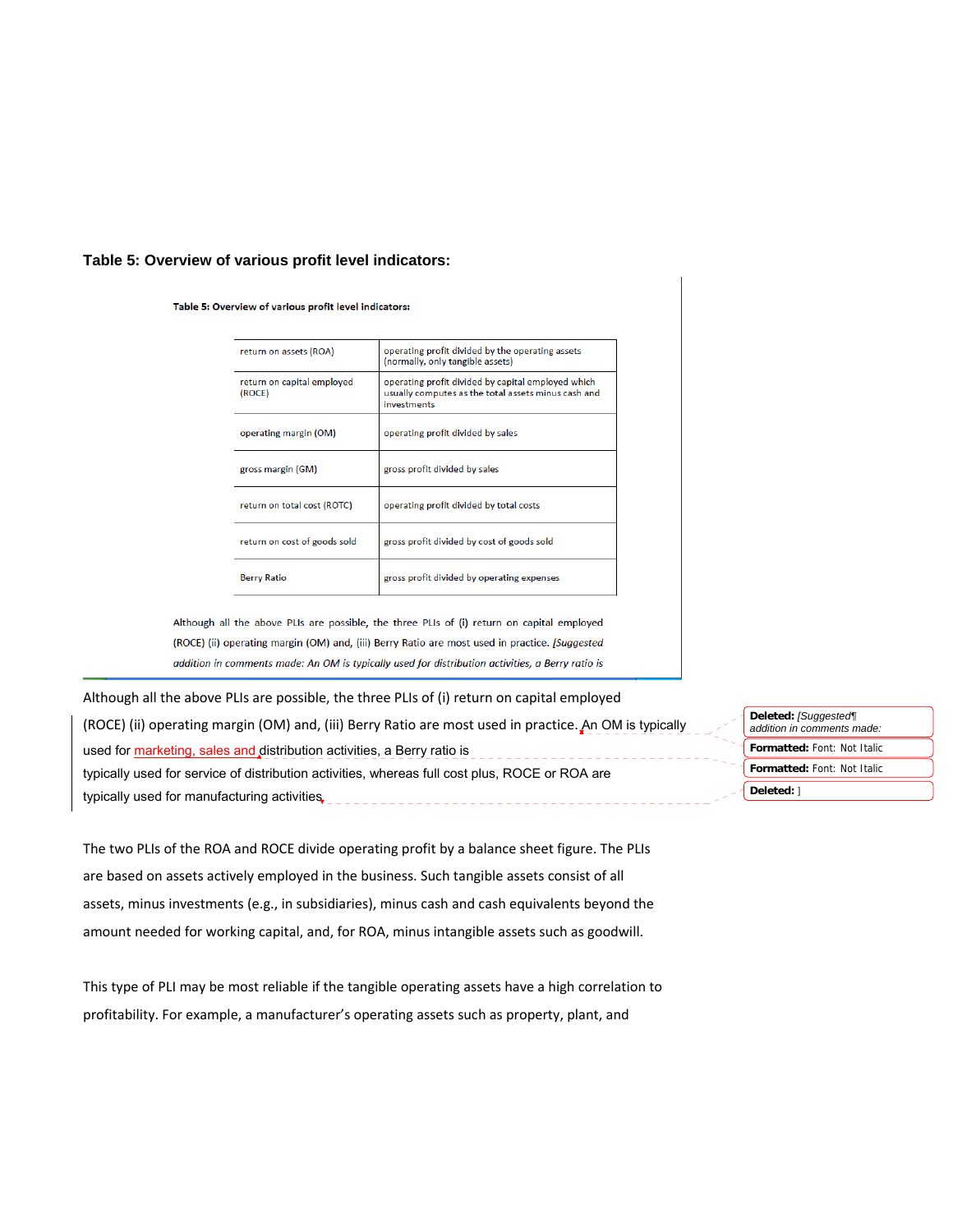#### Page **46** of **65**

equipment could have more impact on profitability than a distributor's operating assets, since often the primary value added by a distributor is based on services it provides, which are often less dependent on operating assets.

The difference between the ROA and the ROCE is that the ROA focuses on the assets used, while the ROCE focuses on the amount of debt and equity capital that is invested in the company.

Other PLIs listed above are ratios between income statement items. PLIs based on income statement items are often used when fixed assets do not play a central role in generating operating profits. This is often the case for wholesale distributors and service providers.

Operating margin has often been used when functions of the tested party are not close to those of the comparables, since differences in function have less effect on operating profit than on gross profit.

Conceptually, the Berry Ratio represents a return on a company's value added functions on the assumption that the company's value added functions are captured in its operating expenses. Observed in practice the Berry Ratio is used as a PLI for distributors and service providers. The Berry Ratio assumes that there is a relationship between the level of operating expenses and the level of gross profits earned by distributors and service providers in the case where their value-added functions can be considered as captured in the operating expenses.

Consequently, it may be appropriate to use the Berry Ratio if the selling or marketing entity is a service

provider entitled to a return on its costs of provision of its services alone.

**Deleted:** frequently

**Deleted:** on the assumption that **Deleted:** re

#### **Deleted:** is

**Deleted:** is a¶ distributor and is entitled to a return on its operating expenses alone or if it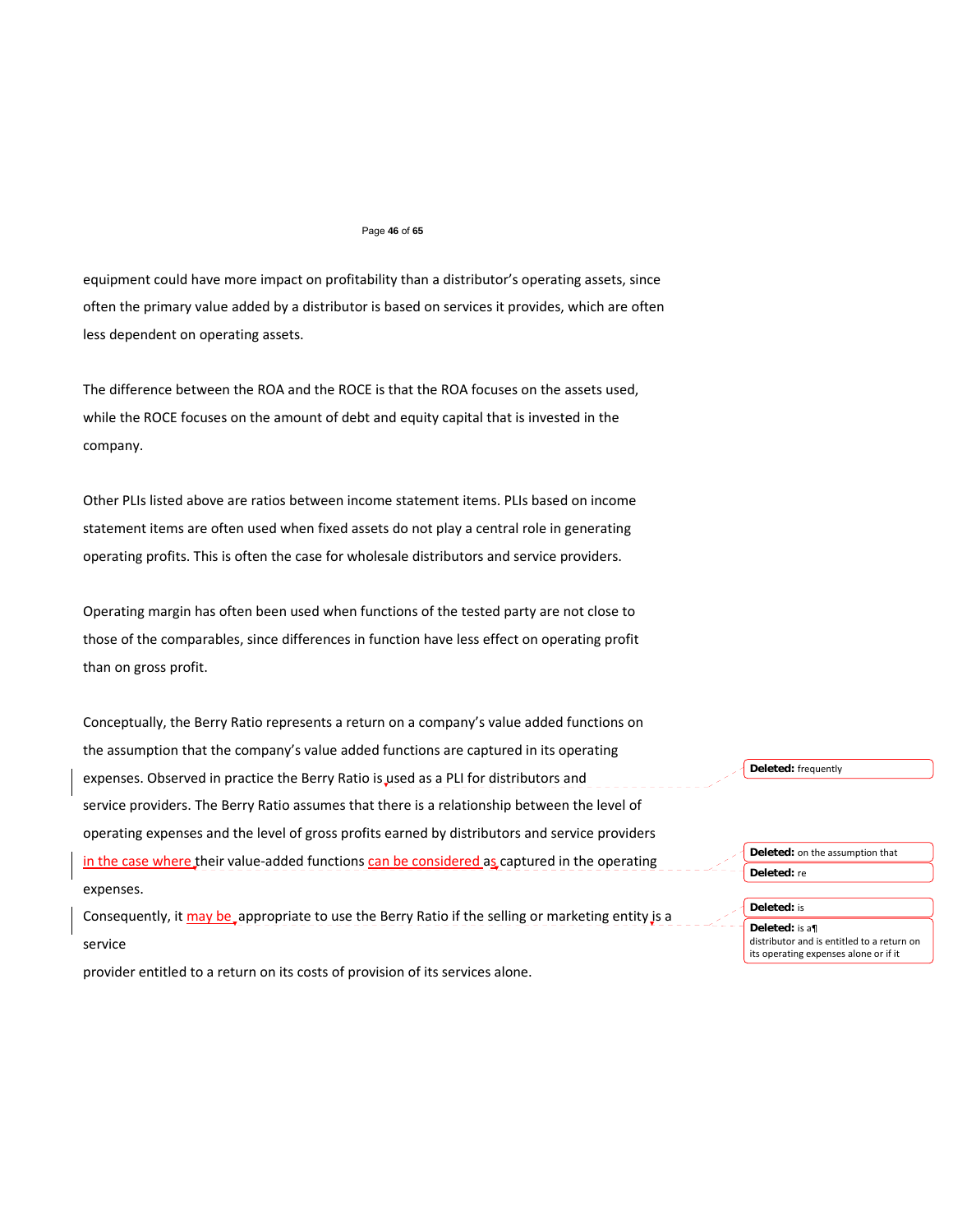#### Page **47** of **65**

In general, gross margin has not been favored as a PLI because the categorization of expenses as operating expenses or cost of goods sold may be somewhat arbitrary or even subject to manipulation.

The choice of PLI depends on the facts and circumstances of a particular case. Thus, it may be useful to consider multiple PLIs. If the results tend to converge, that may provide additional assurance that the result is reliable. If there is a broad divergence between the different PLIs, it may be useful to examine important functional or structural differences between the tested party and the comparables.

In certain countries, the Berry Ratio is used in the cases of distribution of tangible property. The OECD Transfer Pricing Guidelines discuss the Berry Ration in paragraphs 2.100 through 2.102. The Berry Ratio may come in useful for intermediary activities where a taxpayer purchases goods from a related party and on‐sells them to another related party. In such cases, the resale price method or the cost plus method may not be easy to use due to the absence of the right comparables. \_\_\_\_\_\_\_\_\_\_\_\_\_\_\_\_\_\_\_\_

# **2.3.2 Transactional comparison versus functional comparison**

The arm's length (range of) net profit margins can be determined by way of :

- transactional comparison: the net profit margin that the tested party enjoys in
- a comparable uncontrolled transaction, which initially has been rejected as an internal comparable; and
- functional comparison: the net profit margins enjoyed by independent companies performing functions and incurring risks comparable to those of of the tested party.

#### **Deleted:** often

**Deleted:** is deemed particularly

| <b>Deleted:</b> is                |
|-----------------------------------|
| Deleted: appropriately applicable |
| Deleted: ¶<br>with the            |
| Deleted: pertinent                |
|                                   |

**Deleted:** favoured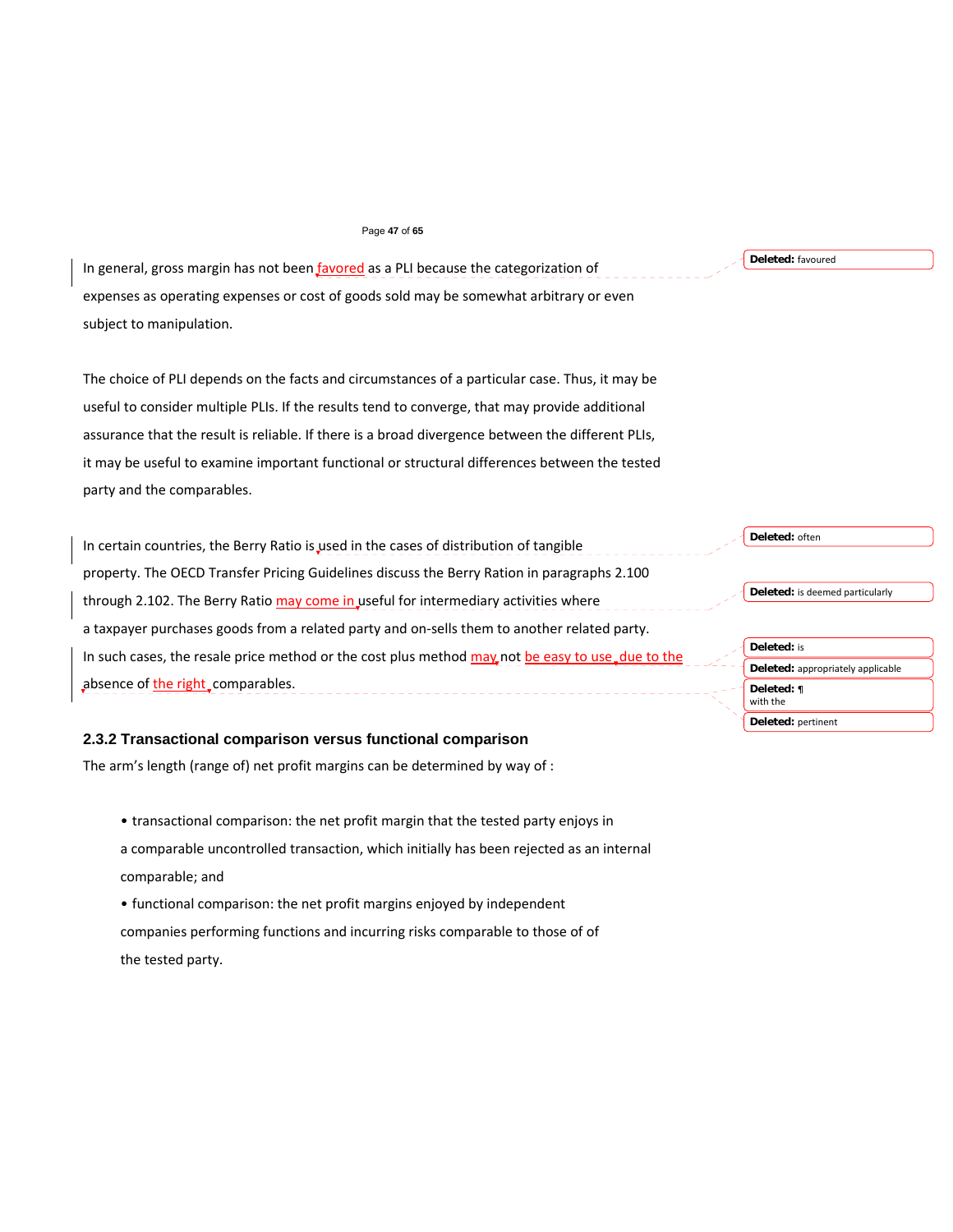#### Page **48** of **65**

Much more detailed information will exist with respect to the controlled and uncontrolled transactions if transactional comparison is possible, because the related parties involved have participated in these transactions. The degree of comparability can then be analyzed more carefully than functional comparison in which only public information is available (e.g., business descriptions in database, annual reports, and internet data). This may imply that the reliability of transactional comparisons will be higher than that of functional comparisons in practice.

However, functional comparison will be more often used in practice as the data necessary for functional comparison may be available when the data needed for transactional comparison is not. Let us assume that a related party distributor is the tested party in the example presented in Table 6. The TNMM is applied and the profit level indicator is the operating margin. A benchmarking analysis was performed, which identified four comparable independent distributors considering the comparability standard of the TNMM. The arm's length range of operating margin earned by these comparable distributors falls between 2% and 6%. Because the operating profit margin earned by the related party distributor falls within this range (e.g. 4%), its transfer price is considered arm's length.

|                                   | Comparable A | Comparable B | Comparable C | Comparable D | <b>Tested Party</b> |
|-----------------------------------|--------------|--------------|--------------|--------------|---------------------|
| Revenue                           | 100,000      | 120,000      | 125,000      | 130,000      | 122,000             |
| COGS                              | 80,000       | 92,400       | 95,000       | 89,700       | 92,720              |
| <b>Gross Profit</b>               | 20,000       | 27,600       | 30,000       | 40,300       | 29,280              |
| <b>Operating Expenses</b>         | 18.000       | 24,000       | 25,000       | 32,500       | 24,400              |
| <b>Operating Profit</b>           | 2,000        | 3,600        | 5,000        | 7,800        | 4,880               |
| <b>Operating Profit</b><br>Margin | 2%           | 3%           | 4%           | 6%           | 4%                  |

**Table 6: Functional Comparison Example** 

**Deleted:** analysed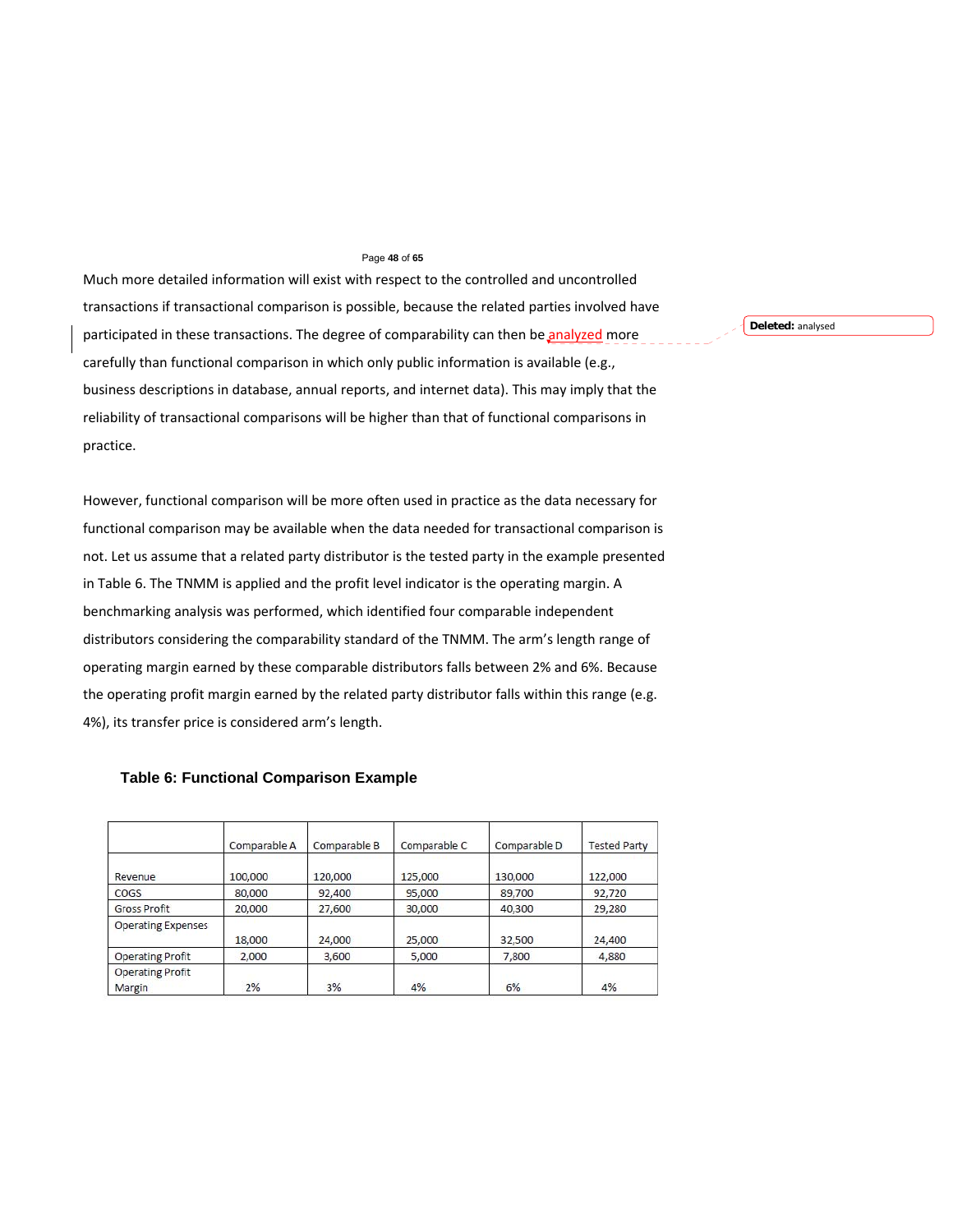Page **49** of **65** 

## **2.4 Comparability standard**

Product comparability is important in applying the CUP method, as differences in products will result in different prices. The cost plus method and the resale price method focus on functional comparability, because differences in functions that are reflected in differences in operating expenses may lead to a broad range of gross margins. However, the TNMM is less dependent on product comparability and functional comparability as the traditional transaction methods, because net margins are less influenced by differences in products and functions. The TNMM focuses on broad product and functional comparability.

However, the comparability standard to be applied to the TNMM requires a high degree of similarity in several factors between the tested party and the independent enterprises that may adversely affect net margins. Net margins may be affected by factors that have no effect or a less significant effect on gross margins or prices due to the variation of operating expenses between companies. These factors may be unrelated to transfer pricing.

Specific factors affecting net margins include, but are not limited to:

- barriers to entry in the industry;
- competitive position;
- management efficiency;
- individual business strategies;
- threat of substitute products;
- varying cost structures (e.g., the age of plant and equipment); and
- the degree of business experience (e.g., start-up phase or mature business).

If there are material differences between the tested party and the independent enterprises that affect the net margins, appropriate adjustments should be made to account for such differences.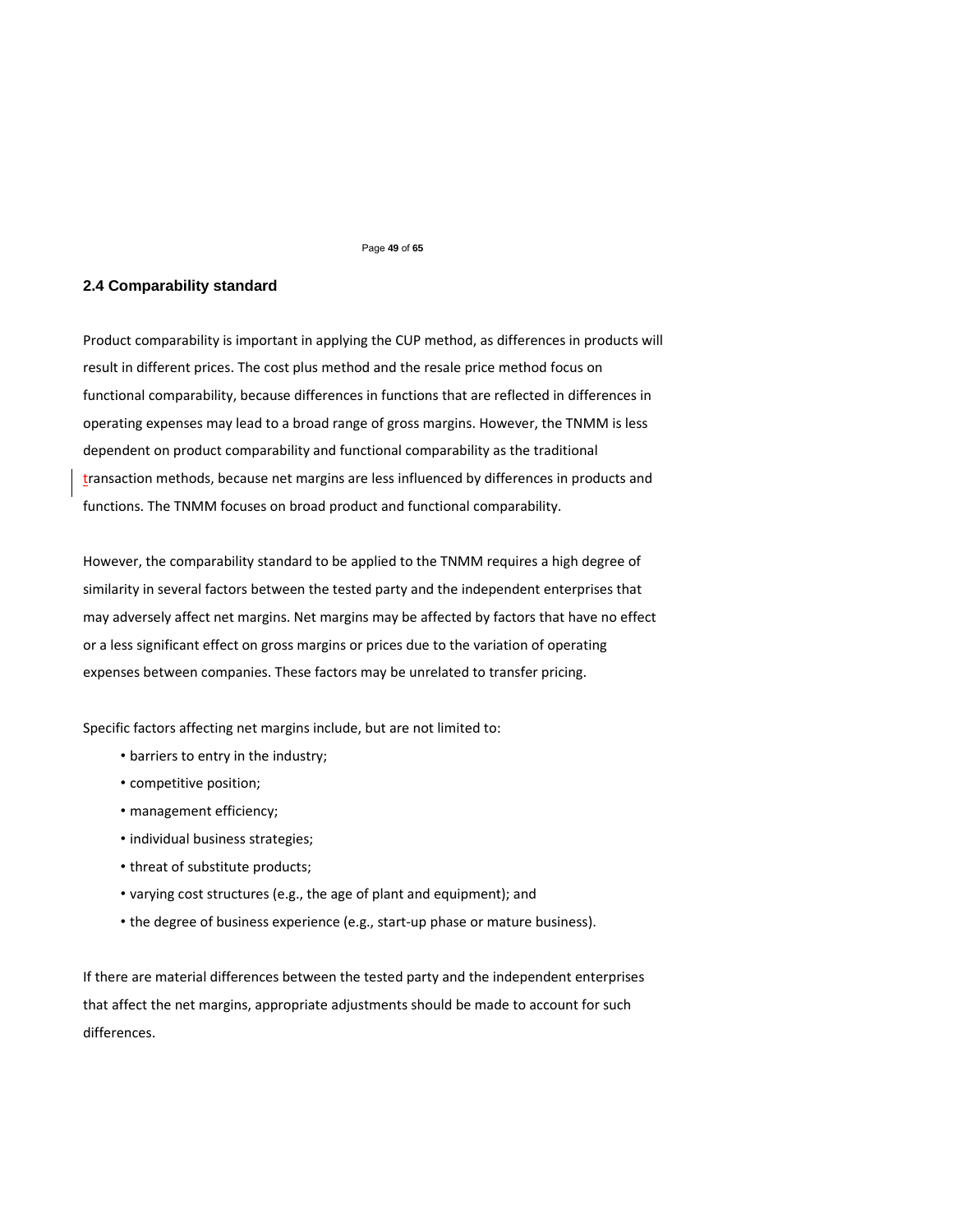#### Page **50** of **65**

# **2.5 Other Guidance for Application**

The TNMM should not be applied on the aggregate activities of a complex enterprise engaged in various and different transactions or functions. It should analyze only the profits of the associated enterprise that are attributable to simpler controlled transactions or functions. The TNMM should thus generally not be applied on a company-wide basis if the company is involved in a number of different controlled transactions or functions which are not properly evaluated on an aggregate basis. The TNMM should be applied employing transactions or functions of independent enterprises, which are comparable to the controlled transactions or functions being examined. Furthermore, results attributable to transactions between the tested party and independent enterprises should be excluded when evaluating controlled transactions. This may be different when the aggregate activities/transactions are sufficiently interlinked, however. For example, when similar sales functions are conducted for products in similar product lines. **Deleted:** analyse **Deleted:** on

> **Deleted:** *[Suggestion under consideration that TNMM be applied to aggregated data]¶*

The latter point is illustrated in Figure 2 below. Related Party Distributor purchases products from both Related Party Manufacturer and Unrelated Manufacturer and resells these products to customers. The tax authorities in the country of Related Party Distributor applies the TNMM to determine whether the transfer prices of Related Party Distributor is arm's length. A benchmarking study performed by the tax authorities show that comparable distributor earn an operating profit margin between 2% to 6%. The tax authorities apply the TNMM to the P&L of Related Party Distributor as a whole. As the operating profit margin earned by Related Party Distributor is 1% based on aggregate transactions and therefore does not fall within the arm's length range, the tax authorities determine that the transfer price is not at arm's length. If the TNMM was applied only to the controlled transactions, however, the conclusions would have been very different. The operating profit margin earned by Related Party Distributor on the controlled transactions is 5%, which falls within the arm's length range of comparables and, in many jurisdictions would not be subject to adjustment. It appears from the P&L that the uncontrolled transactions themselves generated operating losses, which resulted in lower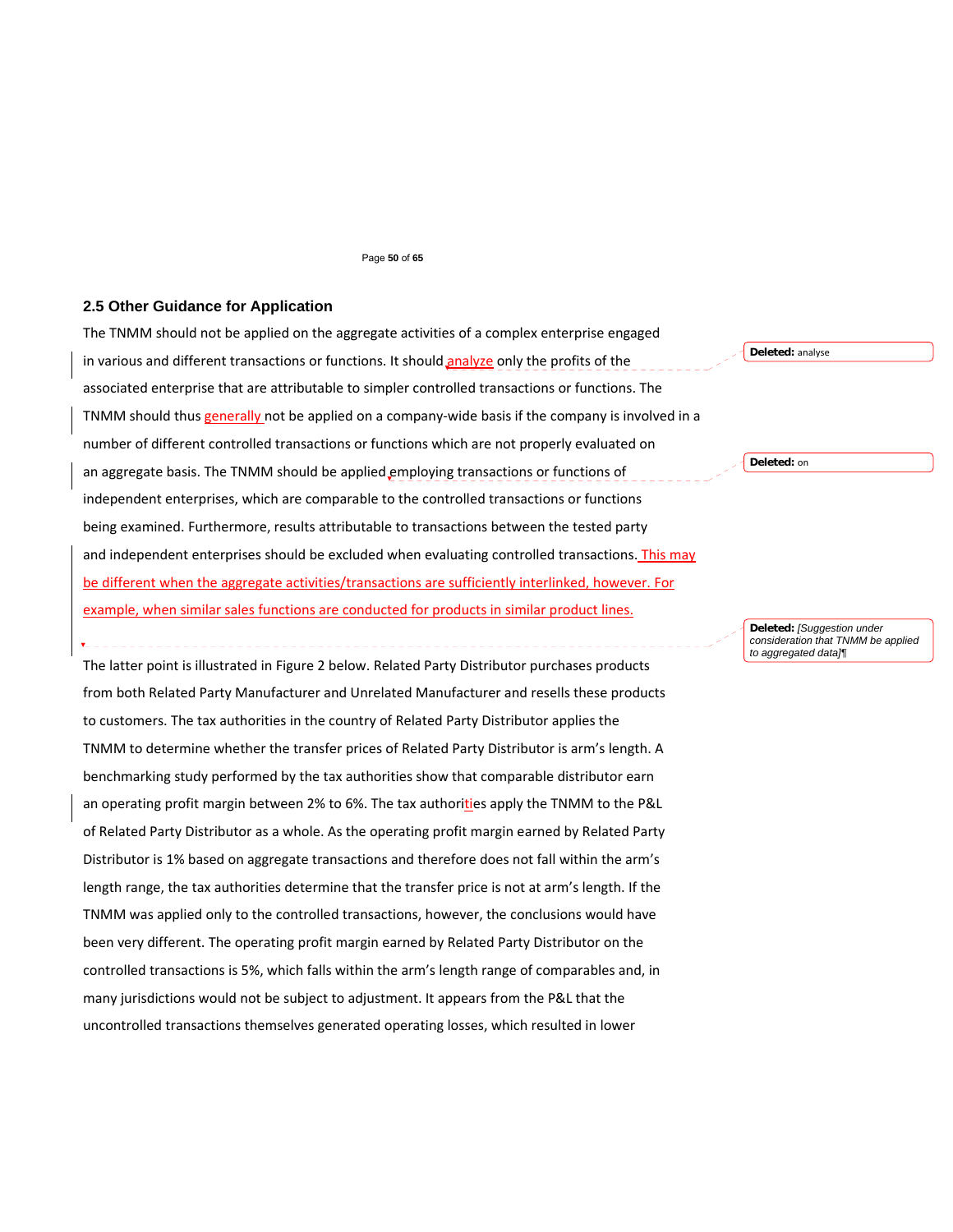consolidated results for the company as a whole.

Page **51** of **65** 

# Figure 2: Specific Transactions versus Company as a Whole



|                           | Controlled          | Uncontrolled | Aggregate           |
|---------------------------|---------------------|--------------|---------------------|
|                           | <b>Transactions</b> | Transactions | <b>Transactions</b> |
|                           |                     |              |                     |
| <b>Sales</b>              | € 100,000           | € 100,000    | € 200,000           |
|                           |                     |              |                     |
| Cost of Goods Sold        | 80,000<br>€         | 90,000<br>€  | € 170,000           |
|                           |                     |              |                     |
| <b>Gross Profits</b>      | 20,000<br>€         | 10,000<br>€  | 30,000<br>€         |
|                           |                     |              |                     |
| <b>Operating Expenses</b> | 15,000<br>€         | 13,000<br>€  | 28,000<br>€         |
|                           |                     |              |                     |
| <b>Operating Profit</b>   | €<br>5.000          | (3.000)<br>€ | 2,000<br>€          |

Measurement consistency is important. Net margins should be calculated uniformly between the tested party and the independent enterprises.

An analysis considering multiple year data is better able to take into account the effects on profits of product life cycles and short‐term economic conditions. However, as discussed *[elsewhere in this Manual]* different countries take different views about when multiple year data should be analyzed, and indeed whether that is allowed under a country's domestic law. Use of an arm's length range should also be considered, to reduce the effects of differences between the controlled and uncontrolled entities. However, the use of a range may not

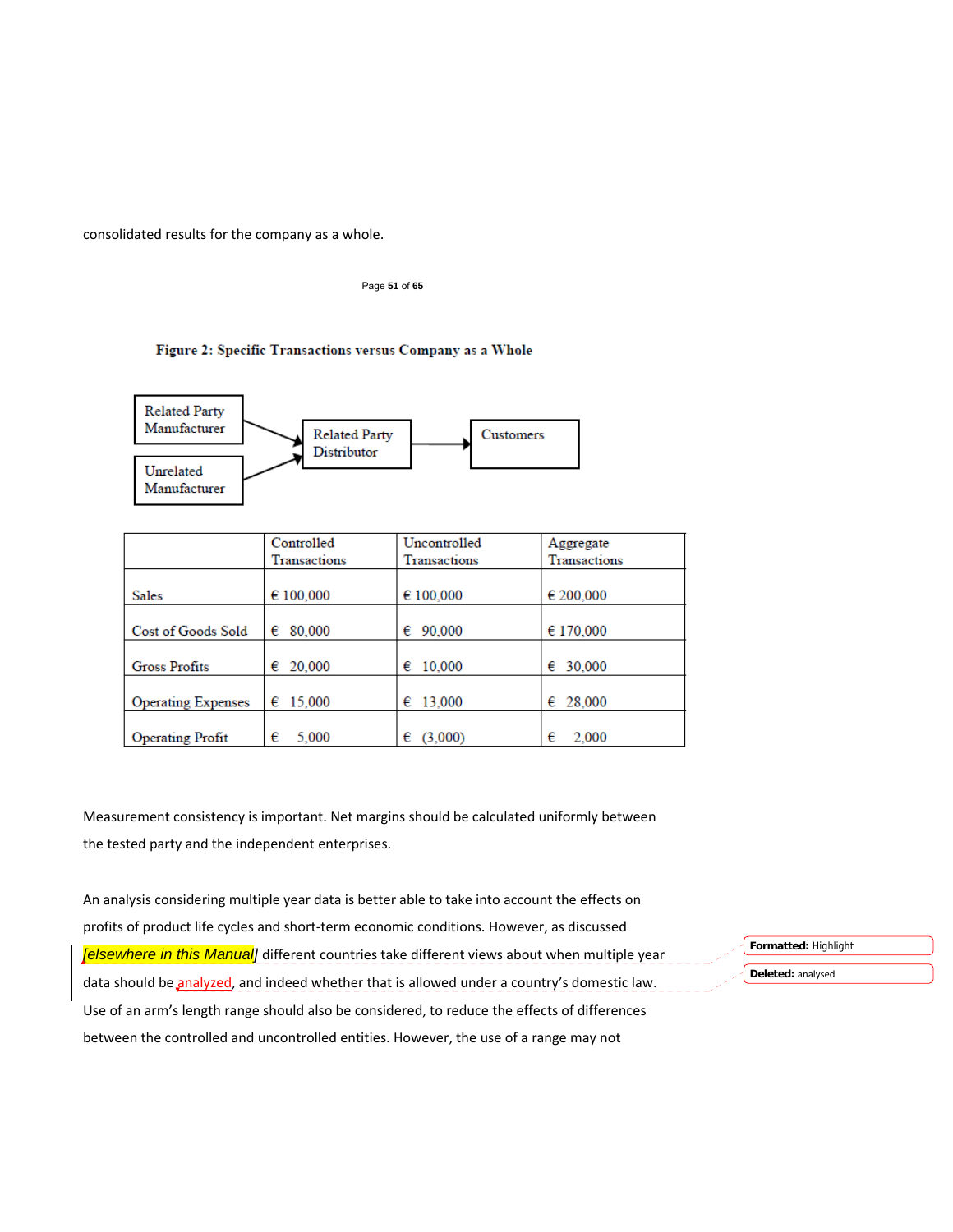sufficiently take into account circumstances where the profits of a taxpayer is affected by a factor unique to that taxpayer.

#### Page **52** of **65**

# **2.6 Strengths and Weaknesses**

The strengths of the TNMM include the following:

• net margins are less affected by transactional differences (than price) and

functional differences (than gross margins). Product and functional

comparability are thus less critical in applying the TNMM;

• less complex functional analysis needed, as TNMM is applied to only one of the related parties involved;

• because TNMM is applied to the less complex party, it can be used even though one of the related parties holds intangible assets for which comparable returns cannot be determined;

• it is applicable to both sides of the controlled transaction (i.e. either the related party manufacturer or distributor); and

• the results resemble the results of a modified resale price / cost plus method of analysis.

The weaknesses of the TNMM include the following:

• net margins are affected by factors (e.g. variability of operating expenses) that do not have an effect, or have a less significant effect on, price or gross margins. These factors affect net profits and hence the results of the TNMM, but may have nothing to do with the company's transfer pricing. It is important to consider these (non‐pricing) factors in the comparability analysis;

• information challenges, including the unavailability of information on profits attributable to uncontrolled transactions;

• measurement challenges: may make it difficult to determine sales revenue, operating expenses and assets relating only to the relevant controlled transactions or functions in order to calculate the selected profit level indicator. For example, if a related party distributor purchases products from both a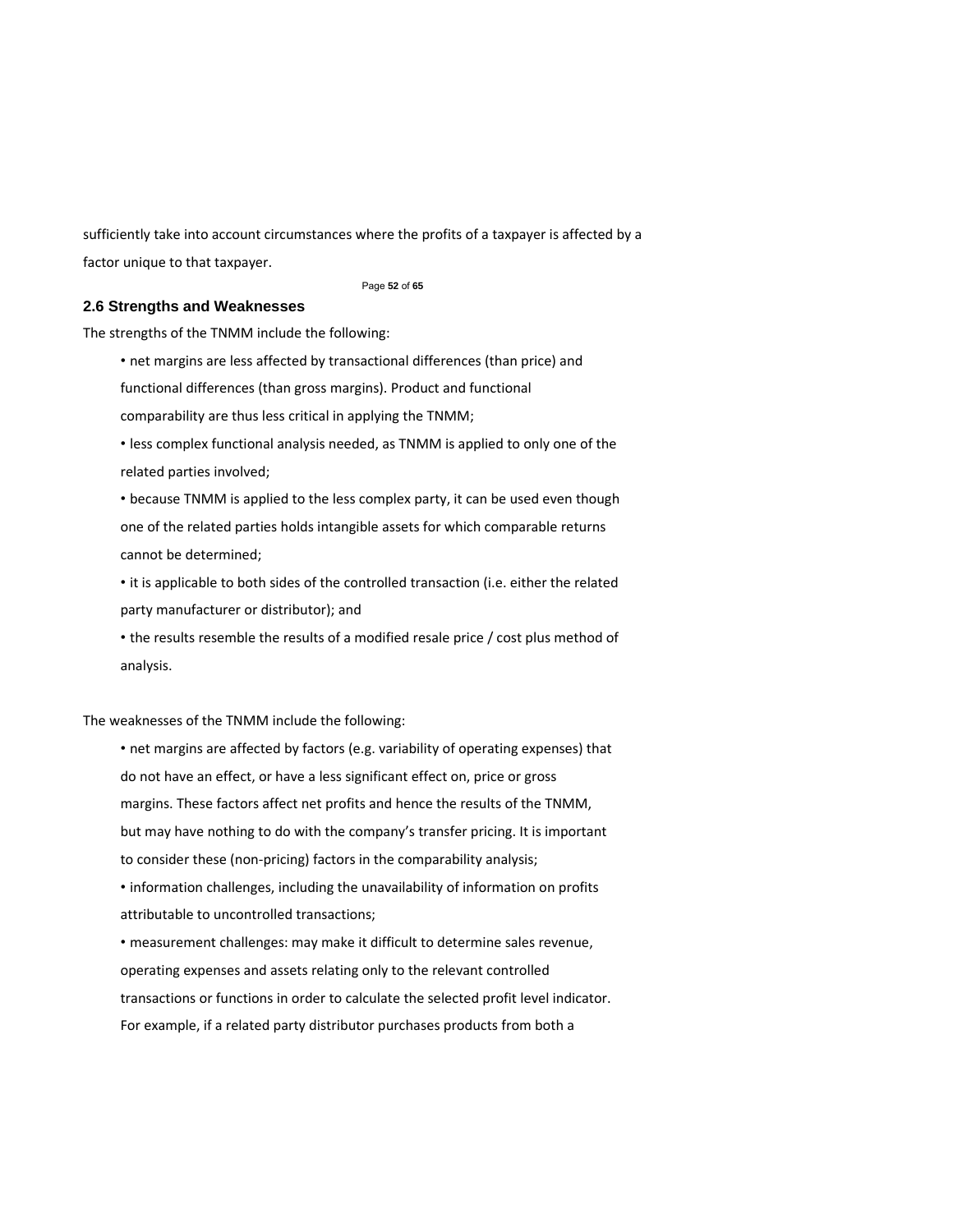related party and an unrelated enterprise for resale, it may be impossible to

#### Page **53** of **65**

determine sales revenue, operating expenses and assets attributable to only the controlled transactions to reliably perform a net margin method of analysis. Furthermore, in case the companies are engaged in different activities, it will also be very difficult to allocate sales revenue, operating expenses and assets between the relevant business activity and other activities of the tested party or the comparables. This measurement problem is an important practical problem;

• TNMM is applied only to one of the related parties involved. The arm's length net margin found may thus result in an extreme result for the other related parties involved in the controlled transaction (e.g., operating losses to one of the parties while the other party is guaranteed a net profit). This weakness also applies to the cost plus / resale price method, but may be more important under the TNMM, because net margins are affected by factors that may have nothing to do with transfer pricing. A check of the results of all related parties involved is therefore appropriate;

• it may be difficult to "work back" to a transfer price from a determination of the arm's length net margins; and

• several countries do not recognize the use of TNMM. Consequently, the application of TNMM to one of the parties to the transaction may result in unrelieved double taxation when the results of the TNMM analysis are not accepted for the other party.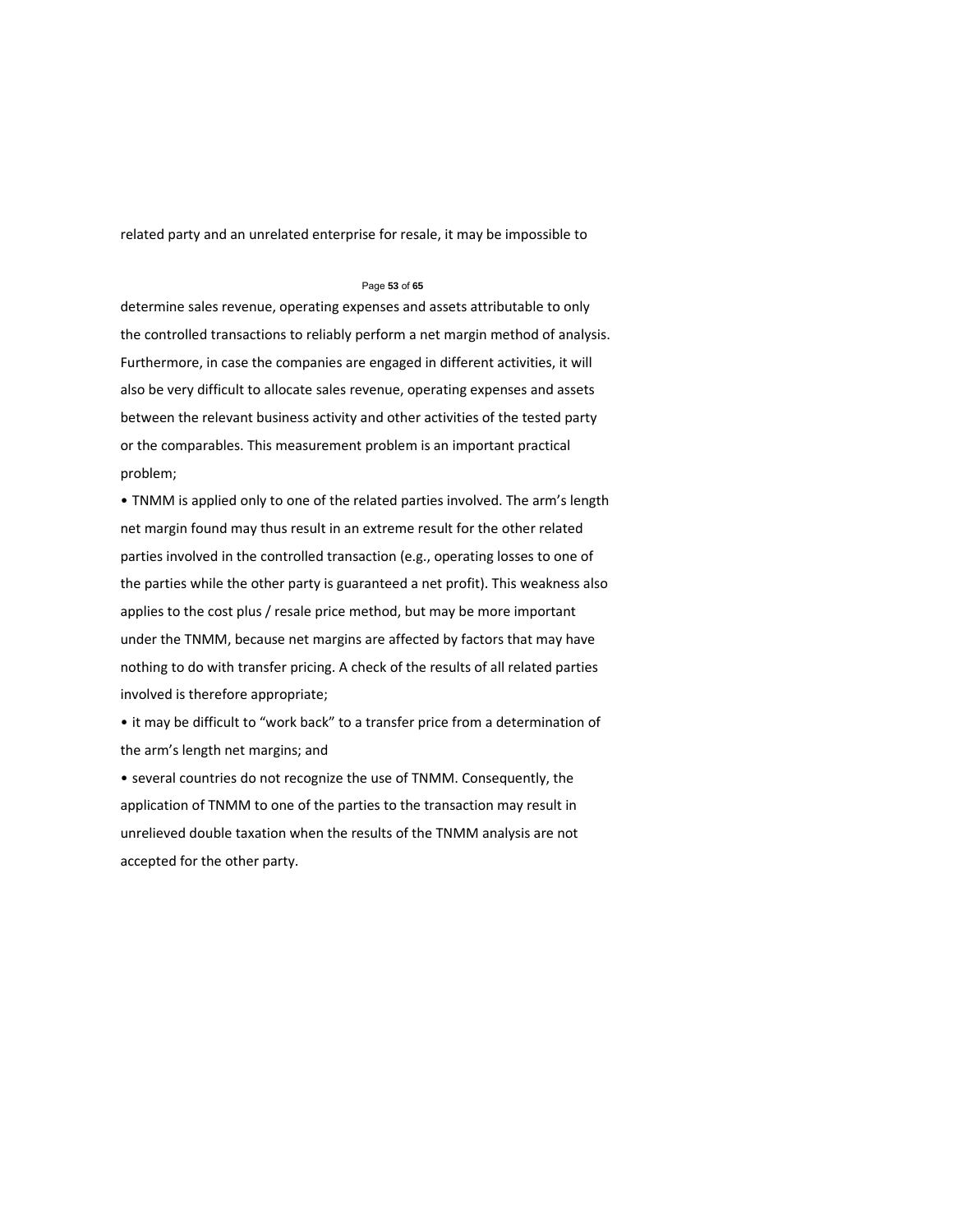#### Page **54** of **65**

### **2.7 When to use the TNMM?**

TNMM is usually applied with respect to functions rather than discrete controlled transactions. Returns to these functions are typically measured by a PLI in the form of a net margin that arguably will be affected by factors unrelated to arm's length pricing. Consequently, one might expect the TNMM to be a reatively disfavored method. Nevertheless, TNMM is typically applied when two related parties engage in a continuing series of transactions and one of the parties controls intangible assets for which an arm's length return is not easily determined. Since TNMM is applied to the party performing routine manufacturing, distribution or other functions that do not involve control over such intangible assets, it allows the appropriate return to the party controlling unique or difficult-to-value intangible assets to be determined indirectly.

TNMM may also be appropriate for use in certain situations in which data limitations on uncontrolled transactions make it more reliable than traditional methods:

• If the data on gross margins are less reliable due to accounting differences (i.e. differences in the treatment of certain costs as cost of goods sold or operating expenses) between the tested party and the comparable companies for which no adjustments can be made as it is impossible to identify the specific costs for which adjustments are needed. In such a case, it may be more appropriate to analyse net margins, a more consistent measured profit level indicator than gross margins in case of accounting differences.

Consider the example in Table 7 below, where the related party distributor earns a gross profit margin of 20%, while the comparable distributor earns a gross profit margin of 30%. Based on the resale price method, one could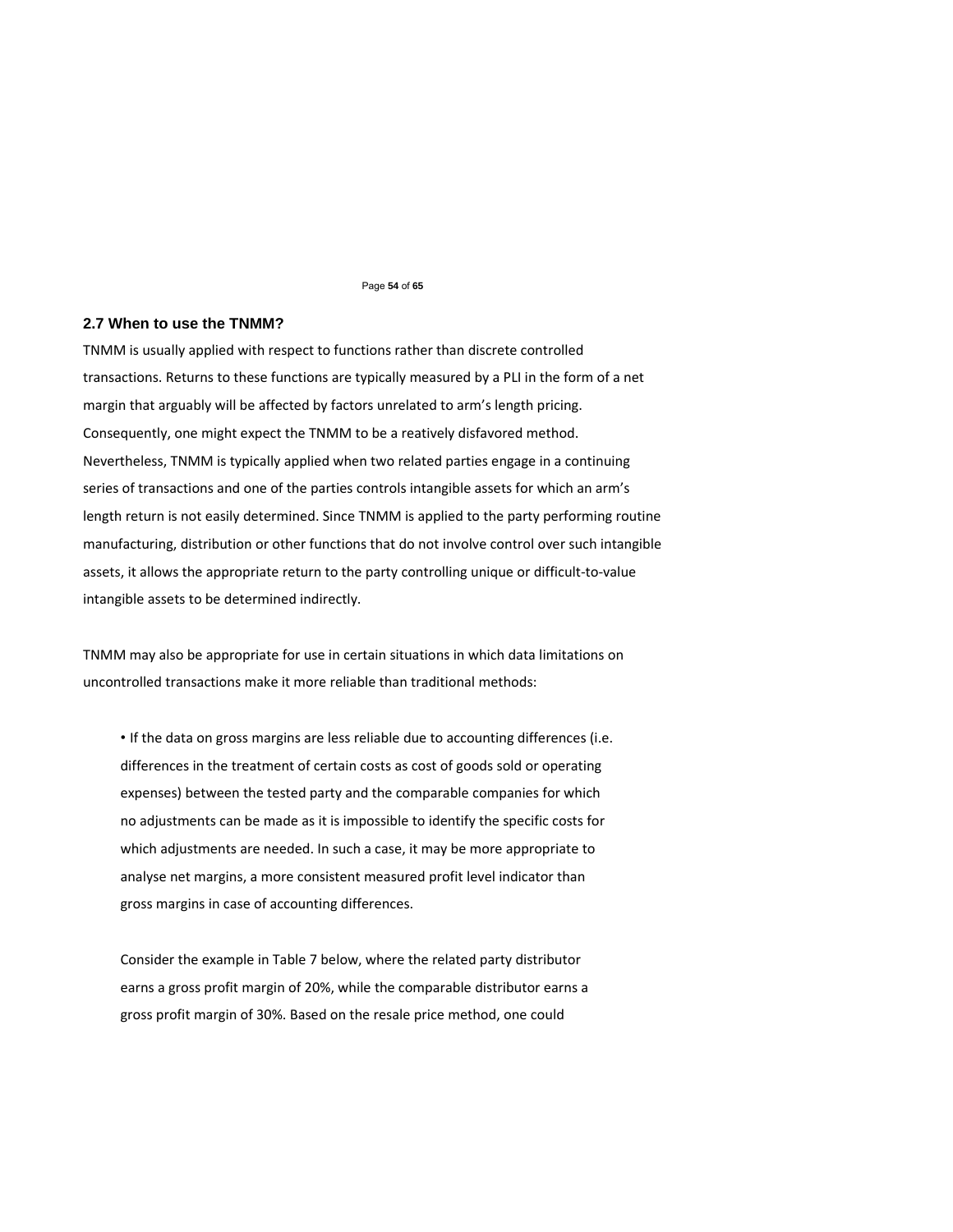conclude that the transfer price of the related party distributor is not arm's

### Page **55** of **65**

length. However, this may be incorrect if due to accounting inconsistency the related party differ with the comparable distributor in allocating costs between cost of goods sold and operating expenses.

For example, it may be the case that the related party distributor treats warranty costs as cost of goods sold, while the comparable distributor treats such costs as operating expenses. If the warranty costs of the comparable distributor can be identified precisely, then appropriate adjustments on the gross profit level can be made. In practice, however, such detailed information about independent enterprises cannot be obtained from publicly available information. It may then be more appropriate to perform a net margin method of analysis where such accounting inconsistency has been removed. The result of applying the TNMM is that the net profit margin of the related party distributor of 10% is similar to that of the comparable distributor. The transfer price is therefore considered to be arm's length based on the TNMM;

# **Table 7: Accounting Differences: Resale Price Method versus TNMM**

Related Party Distributor Comparable Distributor Selling price 100 100 Cost of goods sold 80 70 Gross Profit 20 30 Operating expenses 10 20 Operating profit 10 10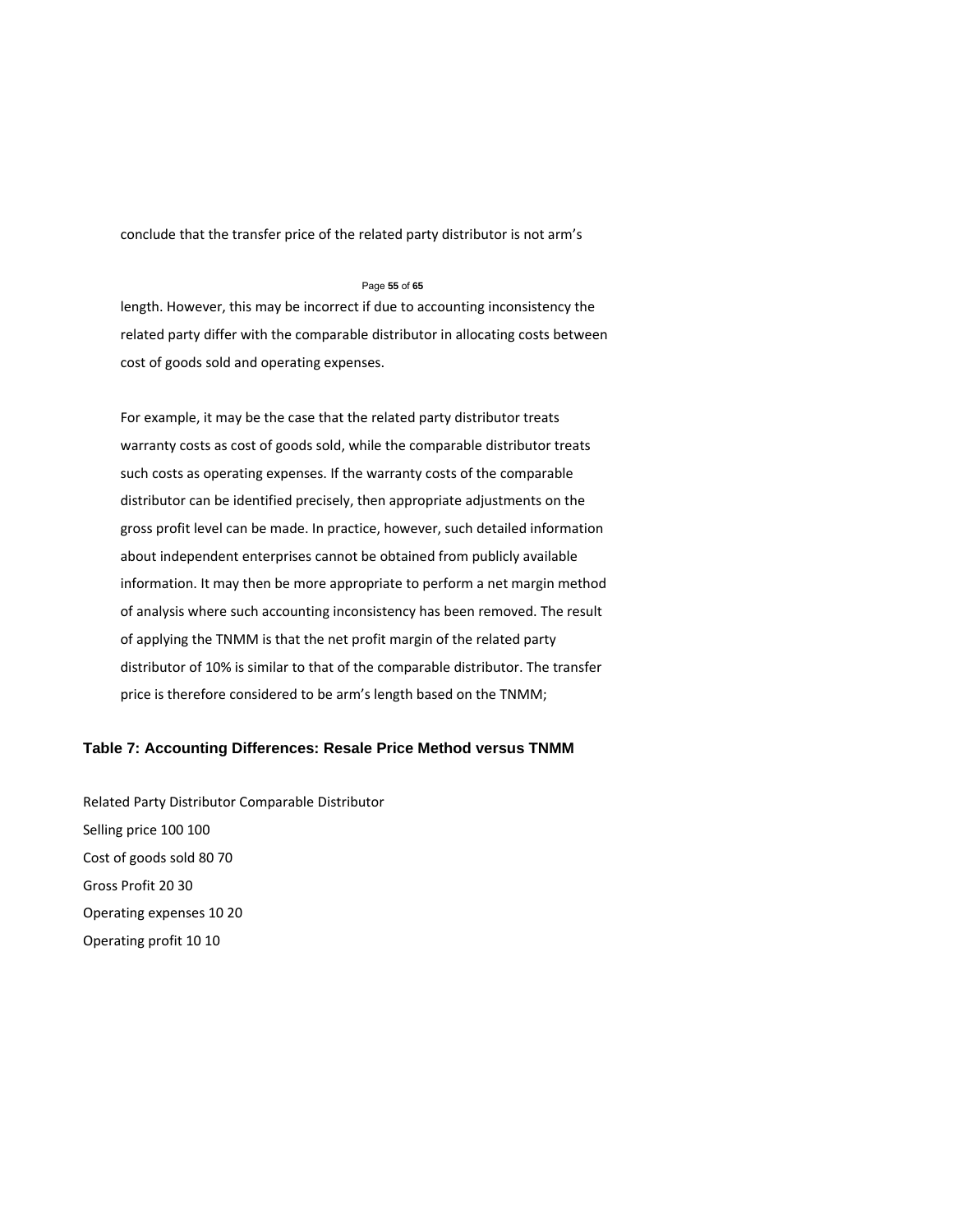#### Page **56** of **65**

where the available comparables differ significantly with respect to products and functions in order to reliably apply the cost plus or resale price method, it may be more appropriate to apply the TNMM, because net margins are less affected by such differences. For example, in performing a benchmarking analysis for the purposes of the resale price or cost plus method, it appears that exact product and functional comparables cannot be found. In fact, the comparables differ substantially regarding product and functional comparability. In such a case, the TNMM might be more appropriate using the same comparables than the resale price or cost plus method; and • where the data is simply not available to perform a gross margin method of analysis. For example, the gross profits of comparable companies are not published and only their operating profits are known. The cost of goods sold by companies may also not be available, therefore only a net margin method of analysis can be applied using return on total costs as the profit level indicator.

Besides the three situations mentioned above, the TNMM is also used in practice by tax authorities to identify companies for an audit by analyzing the net profit margins of companies. Furthermore, the TNMM is often applied to check and to confirm the results of traditional transaction methods. For example, the resale price method is used in combination with the TNMM to determine an arm's length compensation for a distribution company.

**Deleted:** analysing

### **3 Profit Split Method**

The profit split method is typically applied when both sides of the controlled transaction own significant intangible properties. The profit is to be divided such as is expected in a joint venture relationship.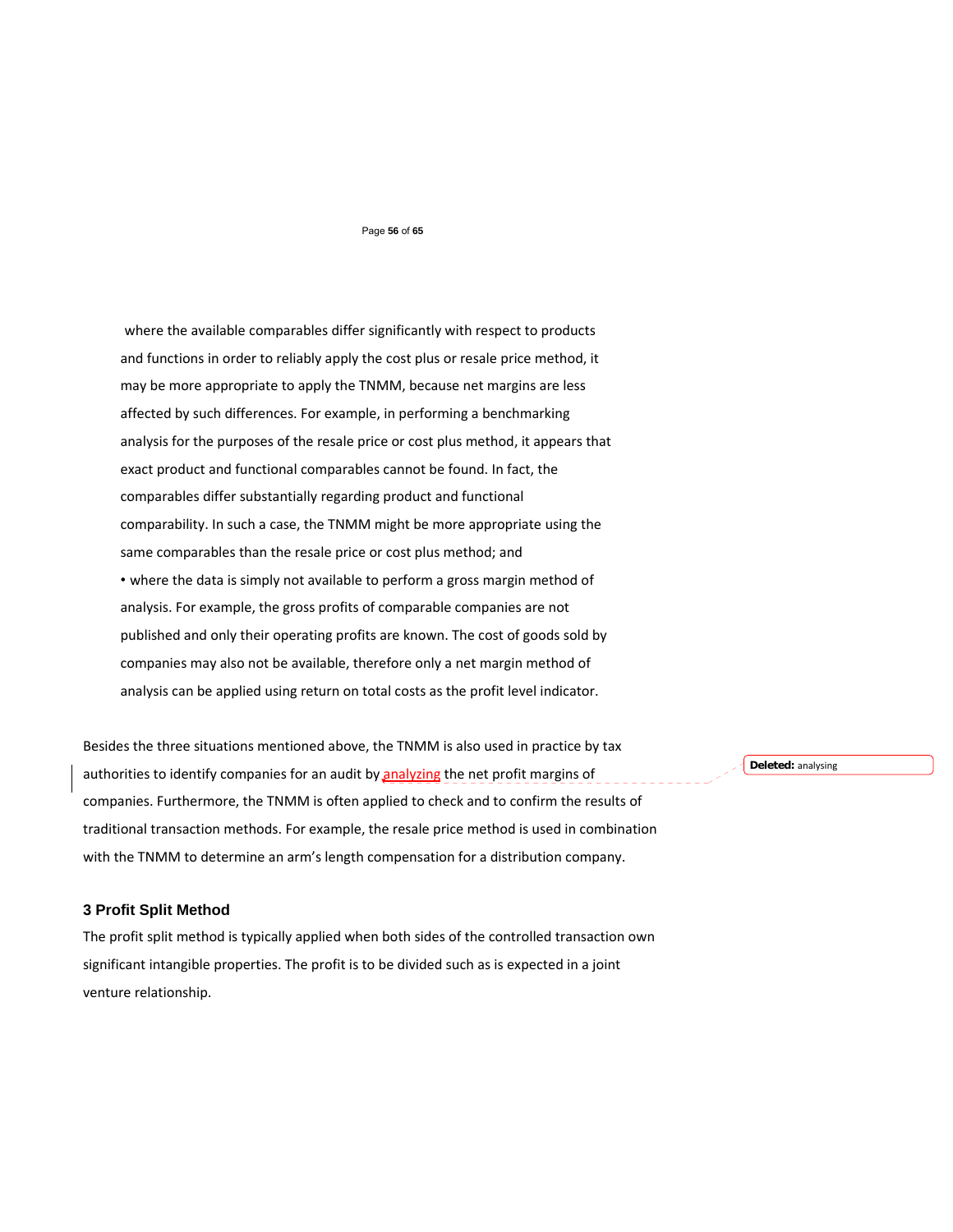#### Page **57** of **65**

# **3.1 Definition**

The profit split method seeks to eliminate the effect on profits of special conditions made or imposed in a controlled transaction (or in controlled transactions that are appropriate to aggregate) by determining the division of profits that independent enterprises would have expected to realize from engaging in the transaction or transactions. Figure 3 illustrates this.

**Deleted:** realise

## **Figure 3: Profit Split Method**

**Associated Enterprise 1 Associated Enterprise 2** 

The profit split starts with identifying the profits to be divided between the associated enterprises from the controlled transactions. Subsequently, these profits are divided between the associated enterprises based on the relative value of each enterprise's contribution, which should reflect the functions performed, risks incurred and assets used by each enterprise in the controlled transactions. External market data (e.g., profit split percentages among independent enterprises performing comparable functions) should be used to value each enterprise's contribution, if possible, so that the division of combined profits between the associated enterprises is in accordance with that between independent enterprises performing functions comparable to the functions performed by the associated enterprises.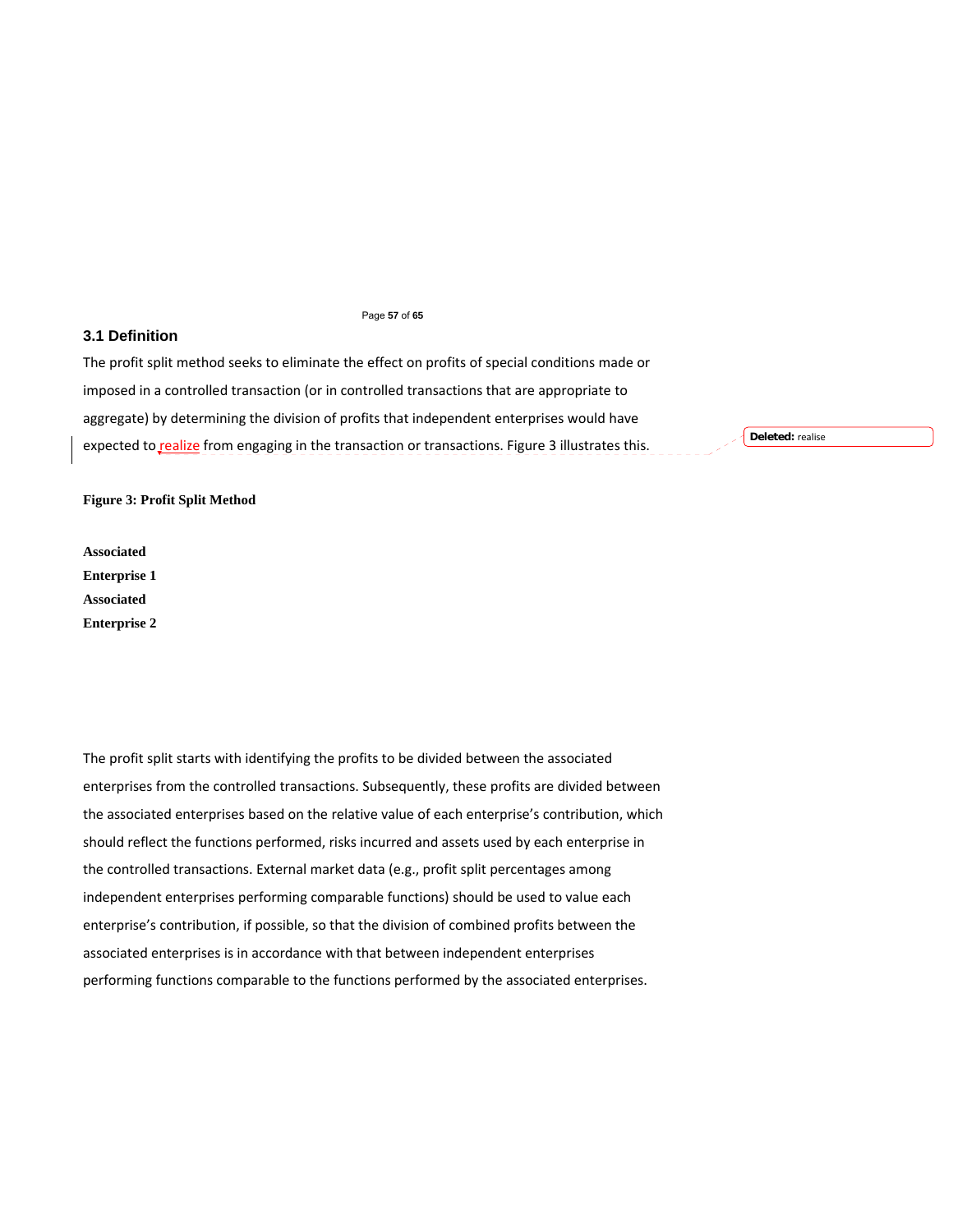| Page 58 of 65                                                                                 | Formatted: Font: Not Bold          |
|-----------------------------------------------------------------------------------------------|------------------------------------|
| The profit split method is applicable to transfer pricing issues involving tangible property. | Deleted: I                         |
| intangible property and trading activities or financial services.                             | <b>Formatted: Font: Not Italic</b> |
|                                                                                               | Deleted:                           |

# **3.2 Methods to allocate or Split the Profits**

There are generally considered to be two specific methods to allocate the profits between the associated enterprises: contribution analysis and residual analysis.

# **3.2.1 Contribution Analysis**

Under the contribution analysis, the combined profits from the controlled transactions are allocated between the associated enterprises on the basis of the relative value of functions performed by the associated enterprises engaged in the controlled transactions. External market data that reflect how independent enterprises allocate the profits in similar circumstances should complement the analysis to the extent possible.

If the relative value of the contributions can be calculated directly, then determining the actual value of the contribution of each enterprise may not be required. The combined profits from the controlled transactions should normally be determined on the basis of operating profits. However, in some cases it might be proper to divide gross profits first and subsequently subtract the expenses attributable to each enterprise.

# **3.2.2 Comparable profit split**

In some countries, another version of the profit split method is used. Alternatively, one can split the profit by comparing the allocation of operating profits between the associated enterprises to the allocation of operating profits between independent enterprises participating in similar activities under similar circumstances (comparable profit split method).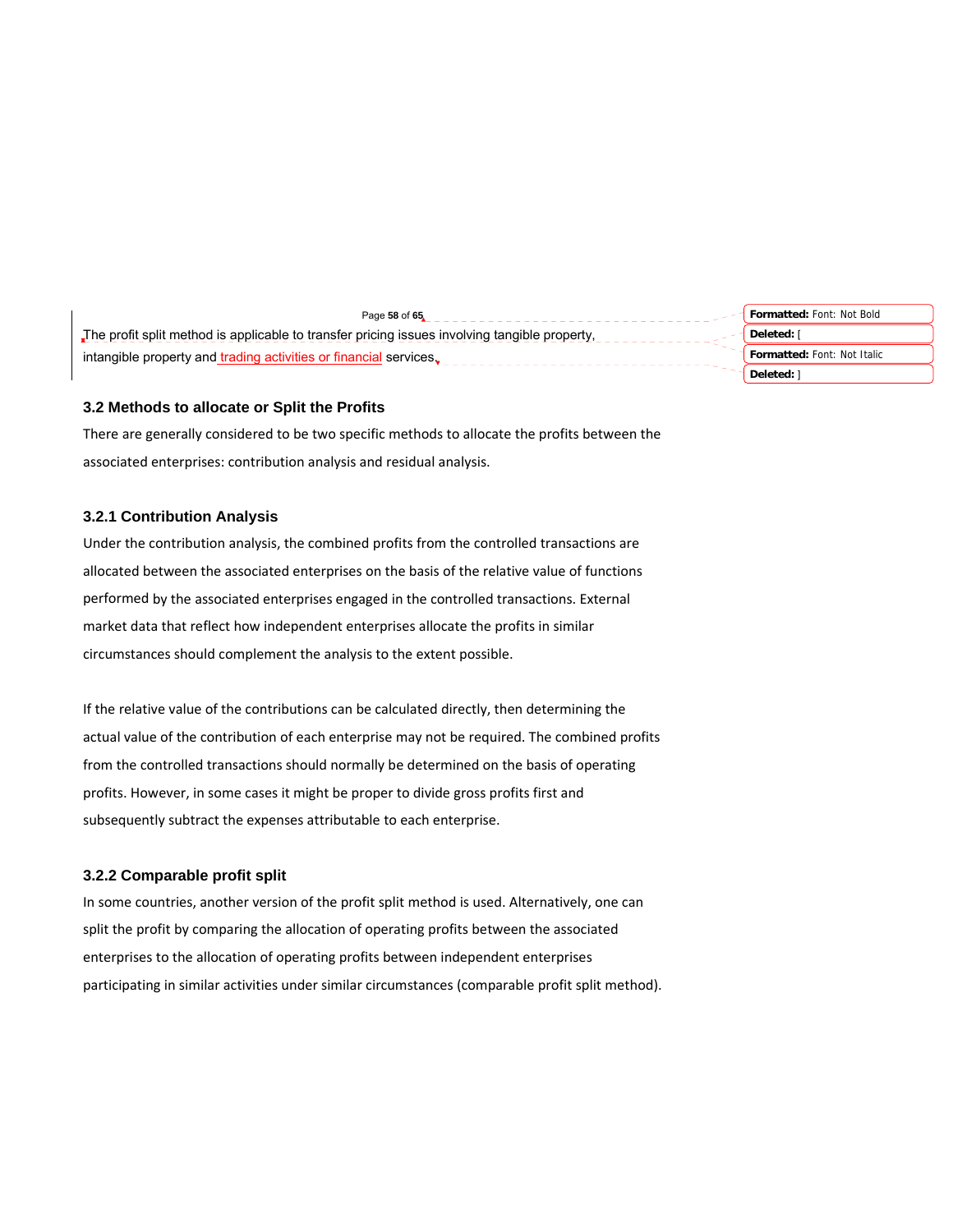#### Page **59** of **65**

The major difference with the contribution analysis is that the comparable profit split method depends on the availability of external market data to measure directly the relative value of contributions, while the contribution analysis can still be applied if such a direct measurement is not possible.

The contribution analysis and the comparable profit split method are difficult to apply in practice and therefore not often used, because reliable external market data necessary to split the combined profits between the associated enterprises are often not available.

# **3.2.3 Residual analysis**

Under the residual analysis, the combined profits from the controlled transactions are allocated between the associated enterprises based on a two‐step approach:

• *step 1*: allocation of sufficient profit to each enterprise to provide a basic compensation for routine contributions. This basic compensation does not include a return for possible valuable intangible assets owned by the associated enterprises. The basic compensation is determined based on the returns earned by comparable independent enterprises for comparable transactions or, more frequently, functions. In practice, TNMM is used to determine the appropriate return in step 1 of the residual analysis; and

• *step 2*: allocation of residual profit (i.e. profit remaining after step 1) between the associated enterprises based on the facts and circumstances. If the residual profit is attributable to intangible property, then the allocation of this profit should be based on the relative value of each enterprise's contributions of intangible property.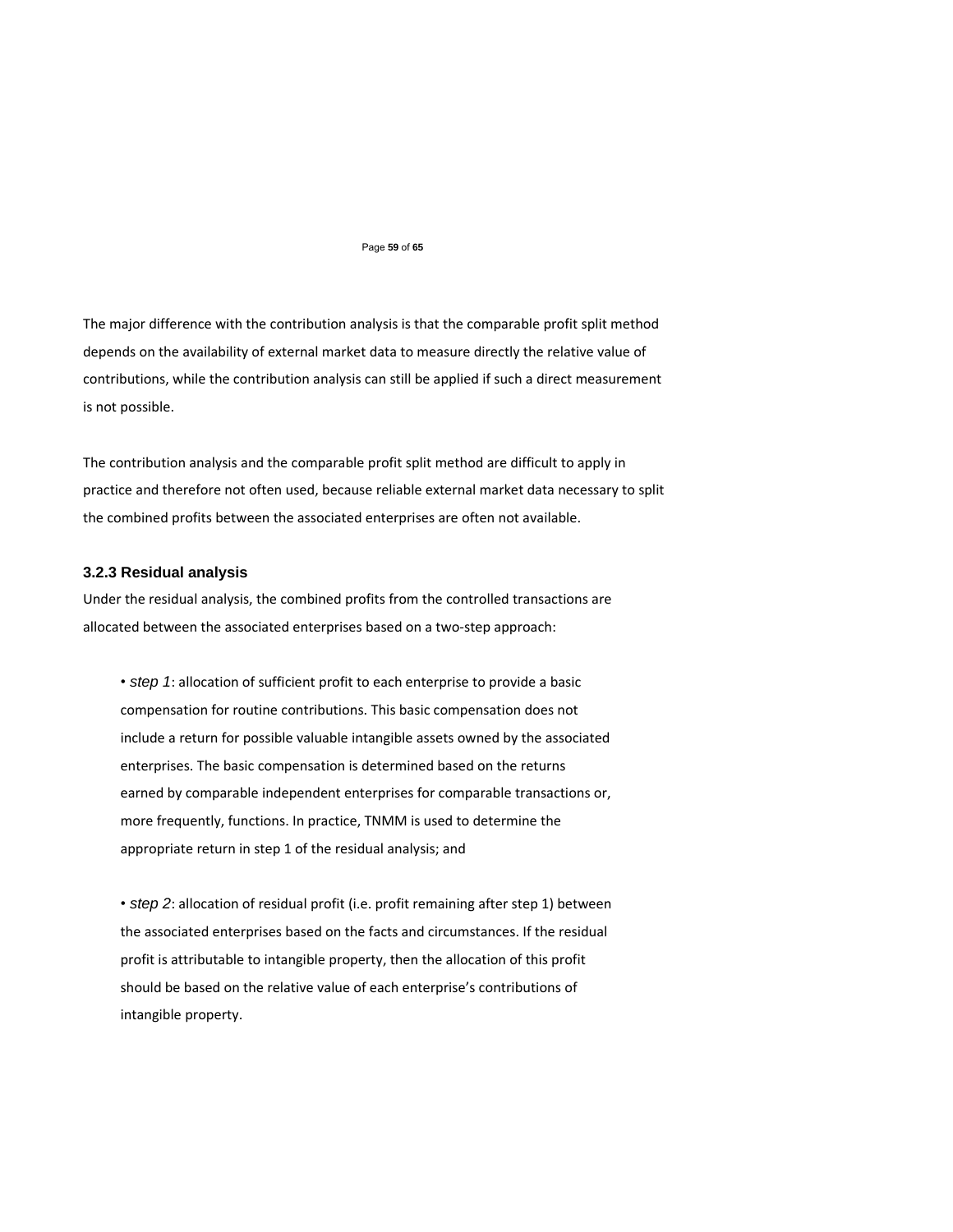The residual analysis is typically applied in cases where both sides of the controlled transaction own valuable intangible properties. For example, company X manufactures components using Page **60** of **65** 

a valuable intangible property and sells the components to a related company Y which uses the components to manufacture final products also using valuable intangible property and which sells the final products to customers. The first step of a residual analysis would allocate a basic *[routine]* return to company X for its manufacturing function and a basic *[routine]*  return to company Y for its manufacturing and distribution functions. The residual profit remaining after this step is attributable to the intangible properties owned by the two companies. The allocation of the residual profit should be based on the relative value of each company's contributions of intangible property. The OECD Guidelines do not refer to specific allocation keys to be used in this respect. Step 2 may not, and typically does not, depend on the use of comparables.

The following approaches have been specified in some jurisdictions to determine the relative value of each company's contributions of intangible property:

- external market benchmarks reflecting the fair market value of the intangible property;
- the capitalized cost of developing the intangibles and all related improvements and updates, less an appropriate amount of amortization based on the useful life of each intangible. A disadvantage of this method is that cost may not reflect the market value of the intangible property; and
- the amount of actual intangible development expenditures in recent years if these expenditures have been constant over time and the useful life of the intangible property of all parties involved is roughly similar.

The residual profit split method is more used in practice than the contribution approach for two reasons. First, the residual approach breaks up a complicated transfer pricing problems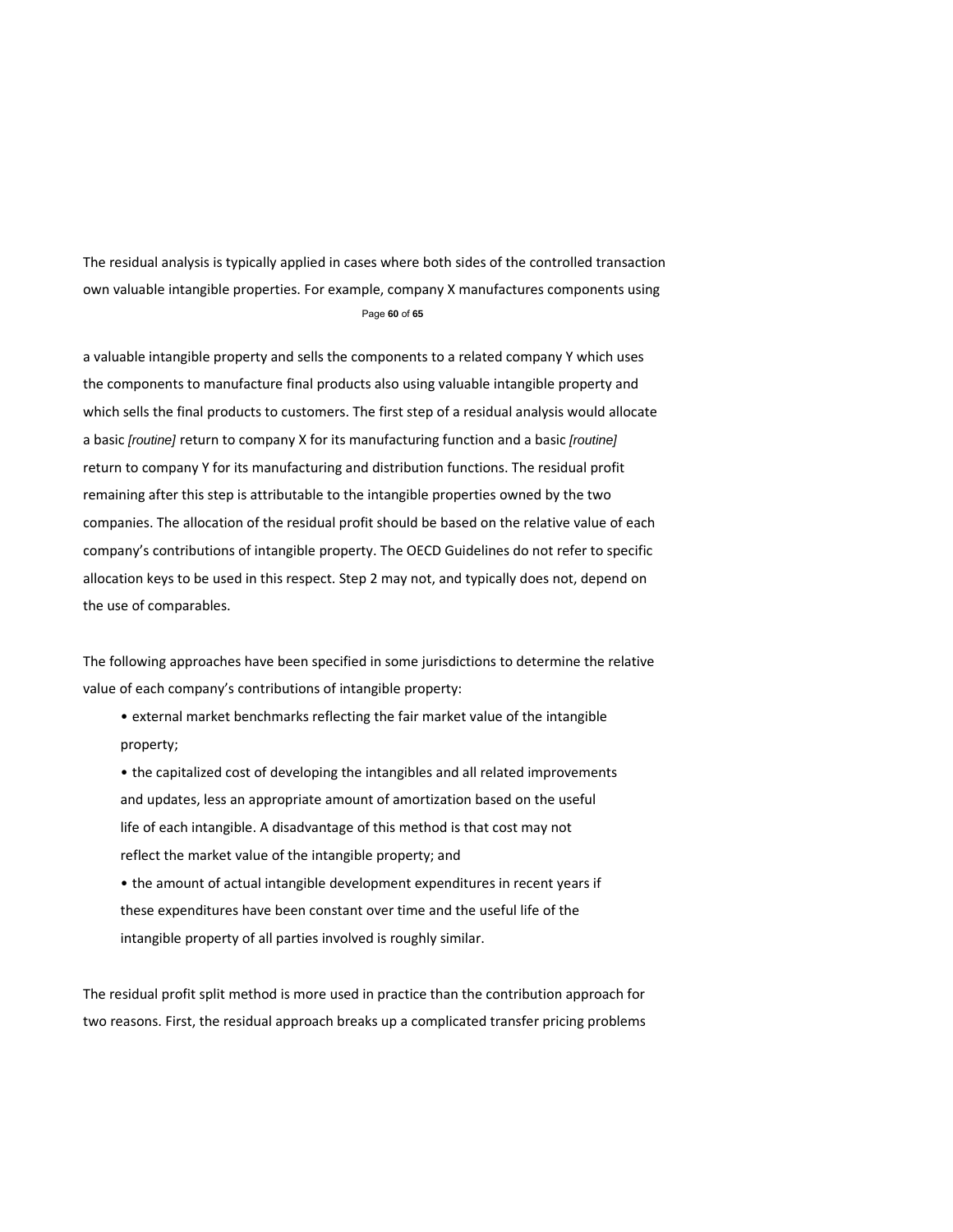into two manageable steps. The first step determines a basic return for routine functions based on comparables. The second step analyzes returns to often unique intangible assets based not on comparables but on relative value which is, in many cases, a practical solution. Page **61** of **65**  Secondly, potential conflict with the tax authorities is reduced by using the two‐step residual approach since it reduces the amount of profit split in the potentially more controversial second step.

# **3.3 Strengths and Weaknesses**

The strengths of the profit split method include:

- that it is suitable for highly integrated operations for which a one sided method may not be appropriate;
- its suitability in cases where the traditional methods prove inappropriate due to a lack of comparable transactions;
- its avoidance of an extreme result for one of the associated enterprises involved due to its two‐sided approach (i.e. all parties to the controlled transaction are being analyzed); and
- its ability (in fact unique among commonly used transfer pricing methods) to deal with returns to synergies between intangible assets or profits arising from economies of scale.

The weaknesses of the profit split method include:

- the relative theoretical weakness of the second step. In particular, the theoretical basis for the assumption that synergy value is divided pro rata to the relative value of inputs in unclear (although this approach is arguably consistent with the way interests are divided between joint ventures);
- its dependence on access to data from foreign affiliates. Associated enterprises and tax administrations may have difficulty obtaining information from foreign affiliates;
- third parties in general do not use the profit split method to establish transfer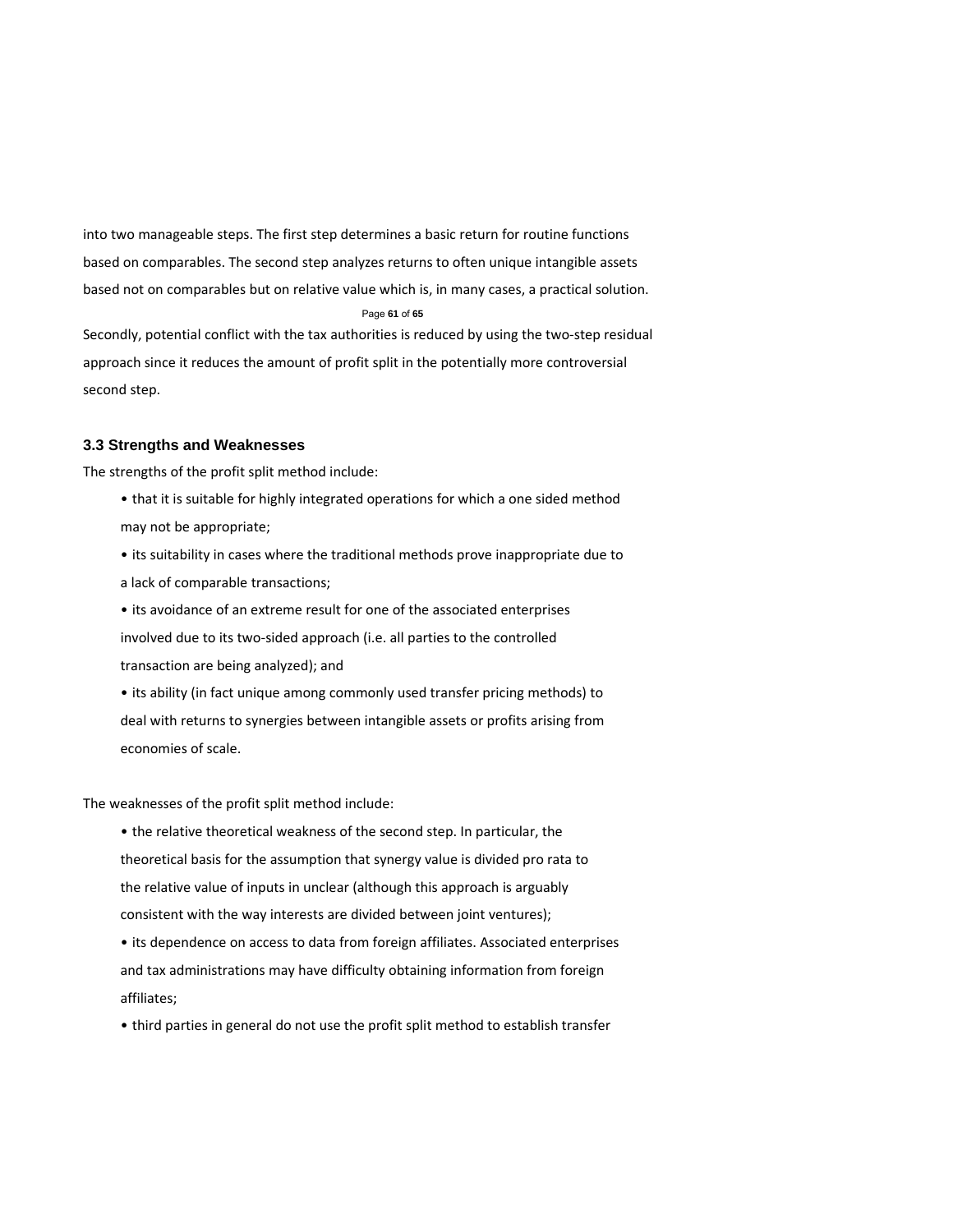prices (maybe only in joint ventures); and

#### Page **62** of **65**

• certain measurement problems exist in applying the profit split method. It may be difficult to calculate combined revenue and costs for all the associated enterprises taking part in the controlled transactions due to, for example, differences in accounting practices. It may also be hard to allocate costs and operating expenses between the controlled transactions and other activities of the associated enterprises.

### **3.4 When to use the profit split methods?**

The profit split method might be used in cases involving highly interrelated transactions that cannot be analysed on a separate basis. This means that the profit split method can be applied in cases where the associated enterprises engages in several transactions that are interdependent in such a way that they cannot be evaluated on a separate basis using a traditional transaction method. The transactions are thus so interrelated that it is impossible to identify comparable transactions. In this respect, the profit split method is applicable in complex industries, such as, for example, the global financial services business. *The Taxation of Global Trading of Financial Instruments<sup>9</sup>*, presents cases in which the profit split method can be applied to such trading, for example.

The (residual) profit split method is typically used in complex cases where both sides to the controlled transaction own valuable intangible properties (e.g., patents, trademarks, and tradenames). If only one of the associated enterprises own valuable intangible property, the other associated enterprise would have been the tested party in the analysis using the cost plus, resale price or transactional net margin methods. However, if both sides own valuable intangible properties for which it is impossible to find comparables, then the profit split method might be the most reliable method.

 $\overline{a}$ 

<sup>9</sup> OECD, 1998.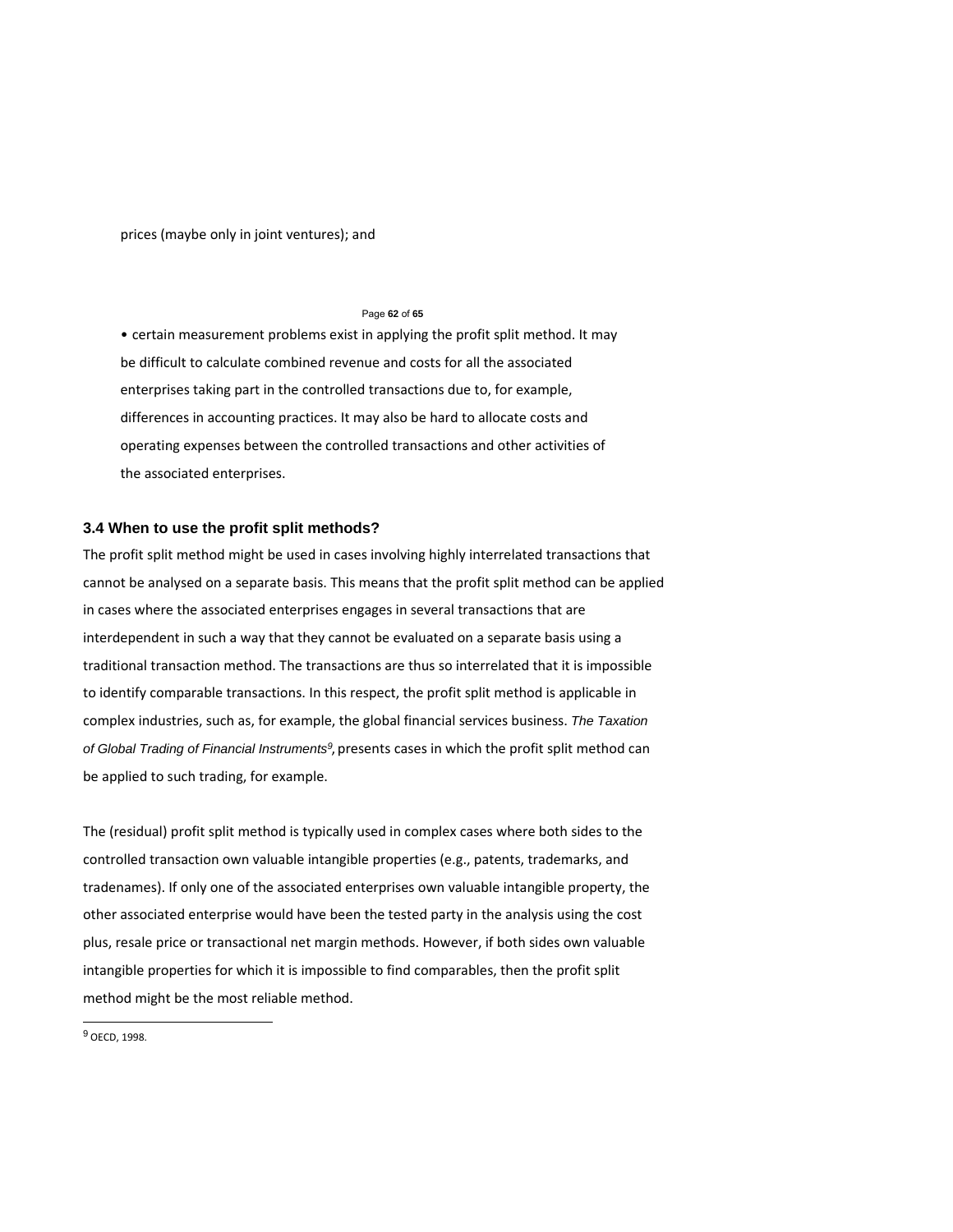#### Page **63** of **65**

In this respect, the OECD Guidelines present a practical example<sup>10</sup> whereby company A designs and manufacturers an electronic component, and transfers the components to a related company B which uses the components to manufacturers an electronics product. Both company A and company B use innovative technological design to manufacture the components and electronics product, respectively. Company C, a related company, distributes the electronics products. Assuming that the transfer price between company B and company C is arm's length based on the resale price method, the residual profit split method is applied to determine the arm's length transfer price between company A and company B knowing that both companies own valuable intangible property.

In step 1 of the residual analysis, a basic return for the manufacturing function is determined for company A and company B. In this respect, a benchmarking analysis is performed to search for comparable independent manufacturers which do not own the valuable intangible property. The residual profit, which is the combined profits of company A and Company B deducting these companies' basic return for manufacturing function, is then divided between company A and company B, assuming that relative R&D expenses is a reliable key to measure the relative value of each company's contributions of intangible property. Subsequently, the net profits of company A and company B are calculated in order to work back to a transfer price.

The use of the profit split method will be limited in most countries because it is relatively difficult to apply in comparison with the other methods. The profit split method involves the determination of the factors that bring about the combined profit, setting a relative weight to each factor, and calculating the allocation of profits between the associated enterprises. The contribution analysis is difficult to apply, because external market data that reflect how independent enterprises would allocate the profits in similar circumstances is usually not

l

<sup>10</sup> OECD Transfer Pricing Guidelines, 2010, At page 319